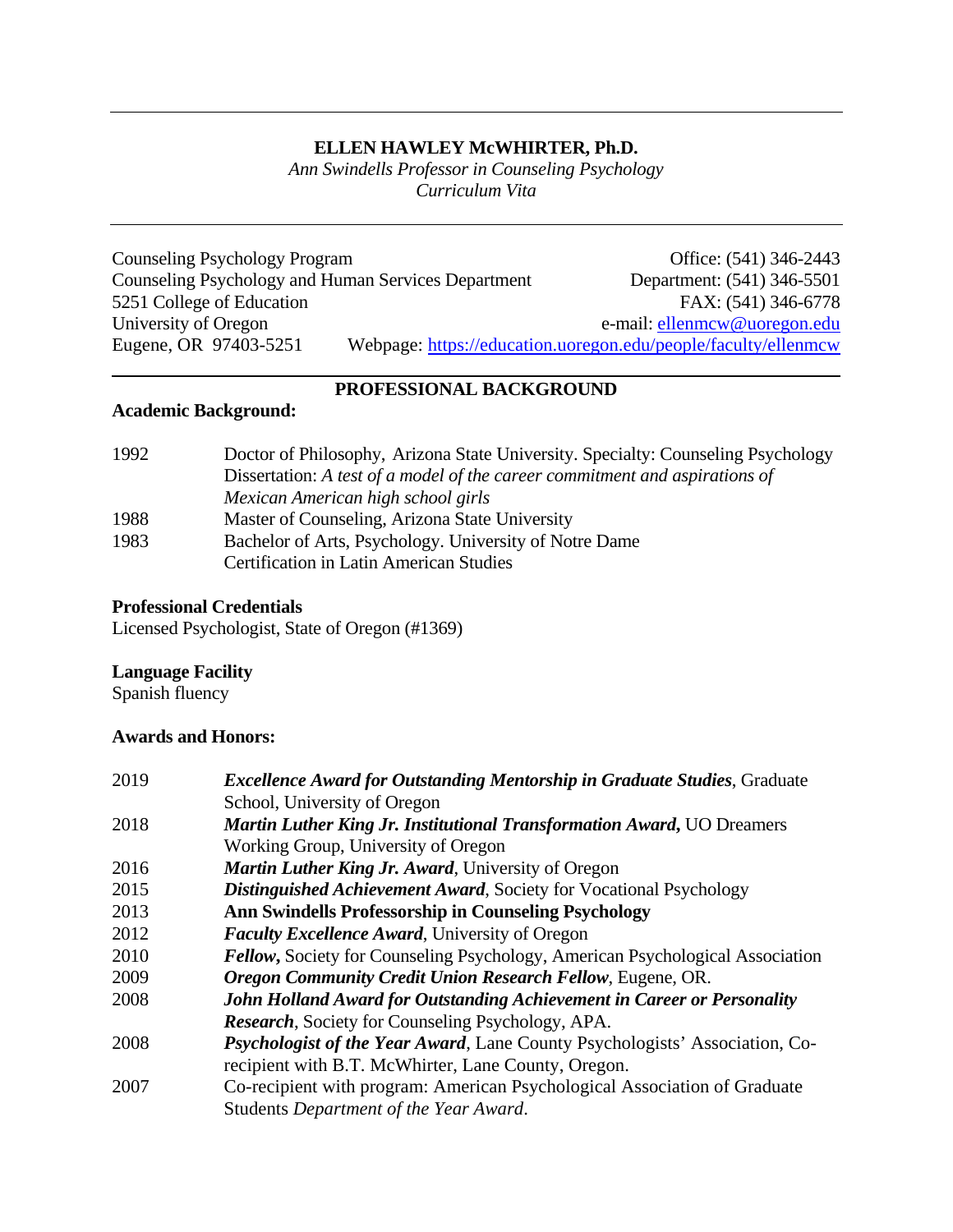| 2005 | <b>Outstanding Major Contribution Award, Society for Counseling Psychology and</b>      |
|------|-----------------------------------------------------------------------------------------|
|      | The Counseling Psychologist, with co-authors David Blustein and Justin Perry.           |
| 2004 | <b>Fulbright Scholar Award to Chile, United States Fulbright Commission and</b>         |
|      | Bureau of Educational and Cultural Affairs, U.S. Department of State.                   |
| 2001 | Fritz and Linn Kuder Early Career Scientist/Practitioner Award, Division 17,            |
|      | American Psychological Association.                                                     |
| 2001 | "Weaving New Beginnings" Co-recipient with Drs. B. McWhirter and S.                     |
|      | Kerewsky, Program award for attention to human diversity and increasing the             |
|      | diversity of the UO campus, Associated Students of UO and UO Office of                  |
|      | <b>Multicultural Affairs.</b>                                                           |
| 1995 | <b>Ohana Honors Award, American Counseling Association for significant</b>              |
|      | contributions to the profession in the areas of diversity and multicultural counseling. |
| 1991 | Dissertation Fellow, American Association of University Women, Washington,              |
|      | D.C.                                                                                    |

# **Professional Experience**

|           |                                                                           | 2008-present <i>Professor</i> , Counseling Psychology Program, APA accredited Ph.D. program, |  |
|-----------|---------------------------------------------------------------------------|----------------------------------------------------------------------------------------------|--|
|           |                                                                           | Department of Counseling Psychology and Human Services, College of                           |  |
|           |                                                                           | Education, University of Oregon.                                                             |  |
| 2013-2018 |                                                                           | Director of Clinical Training (DCT)                                                          |  |
|           |                                                                           | 2014-present Director, Spanish Language Psychological Services & Research                    |  |
|           |                                                                           | Specialization                                                                               |  |
| 2013-17   |                                                                           | Director of Graduate Studies/Training Director, Counseling Psychology                        |  |
|           |                                                                           | <b>Doctoral Program</b>                                                                      |  |
| 2005-09   |                                                                           | Director of Graduate Studies/Training Director, Counseling Psychology                        |  |
|           |                                                                           | Doctoral Program                                                                             |  |
| 2000-08   |                                                                           | Associate Professor, Counseling Psychology Program, College of Education,                    |  |
|           |                                                                           | University of Oregon.                                                                        |  |
| 2004      |                                                                           | Fulbright Scholar, Lecturing and Research, Universidad de Chile (University of               |  |
|           |                                                                           | Chile), Santiago, Chile, U.S. Fulbright Commission and Bureau of Educational                 |  |
|           |                                                                           | and Cultural Affairs, U.S. Department of State.                                              |  |
| 1997-00   | Assistant Professor, Counseling Psychology Program, College of Education, |                                                                                              |  |
|           |                                                                           | University of Oregon.                                                                        |  |
| 1993-97   |                                                                           | Assistant Professor, Counseling Psychology Program, Department of Educational                |  |
|           |                                                                           | Psychology, Teachers College, University of Nebraska-Lincoln. Teaching, research,            |  |
|           |                                                                           | university and community service, program development for APA accredited Ph.D.               |  |
|           |                                                                           | program in counseling psychology, M.A. programs in agency and school                         |  |
|           | counseling.                                                               |                                                                                              |  |
| 1991-92   | Counselor, CONTACT, INC. Employee Assistance Program, Tempe, Arizona.     |                                                                                              |  |
| 1990-91   |                                                                           | Counseling Psychology Intern, CONTACT, INC. Employee Assistance Program,                     |  |
|           |                                                                           | Tempe, Arizona (APA accredited internship).                                                  |  |
| 1986-90   |                                                                           | Faculty Associate, College of Liberal Arts and Sciences, University Adjustment and           |  |
|           |                                                                           | Survival (LIA 100; three credit hour course), Arizona State University (28                   |  |
|           | sections).                                                                |                                                                                              |  |
| 1986-89   |                                                                           | Practicum Counselor, Counseling and Consultation Center (1988-89); Counselor                 |  |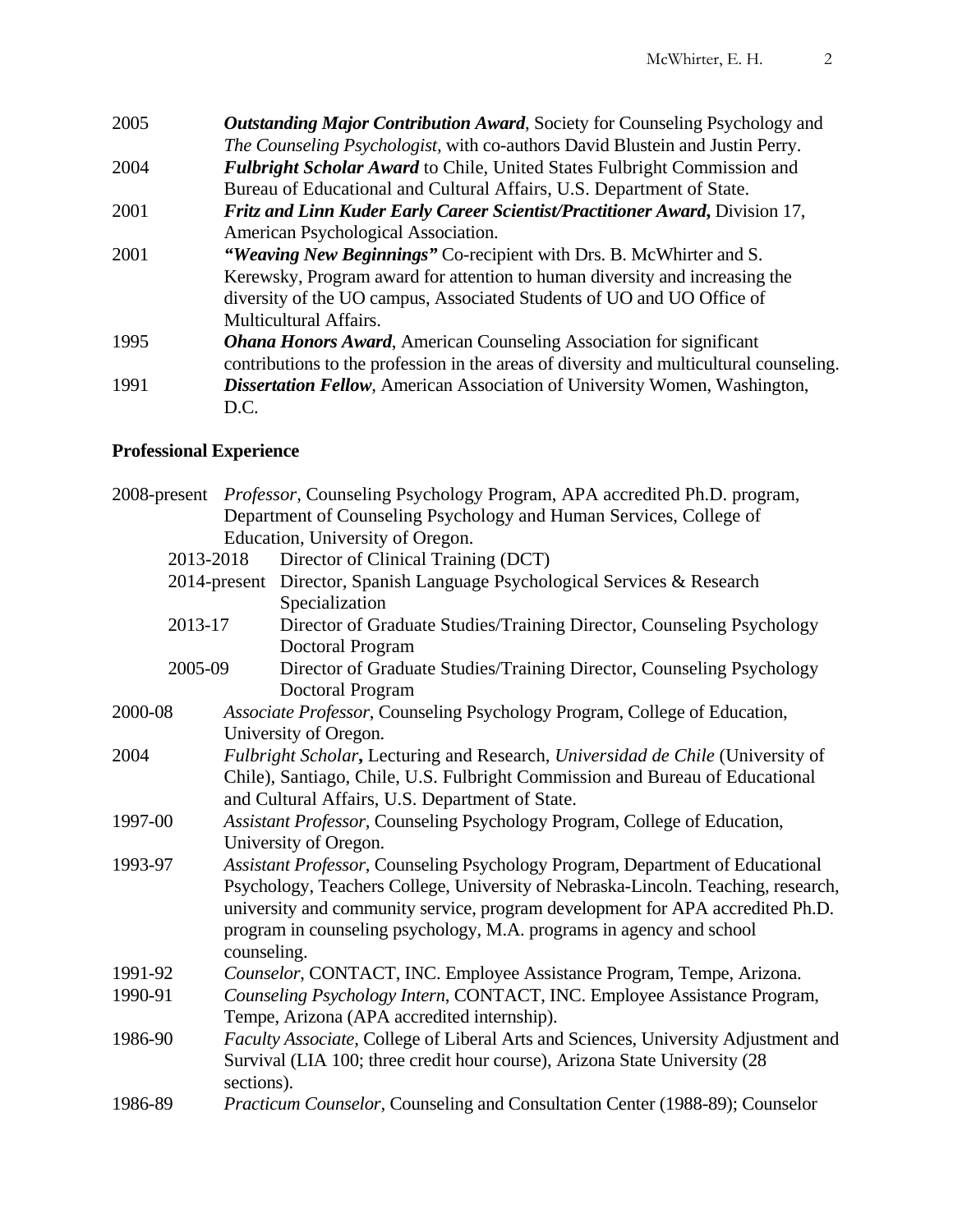|         | Training Center (1986-88), Arizona State University.                                  |
|---------|---------------------------------------------------------------------------------------|
| 1986-88 | Research Assistant, Division of Psychology in Education, Counseling and               |
|         | Counseling Psychology Programs, College of Education, Arizona State University.       |
| 1987    | <i>Teacher</i> , English as a Second Language Program, Immigration and Naturalization |
|         | Service, Florence, Arizona.                                                           |
| 1985-86 | Infant Specialist for Spanish Speaking Families, Infant Stimulation Program,          |
|         | Southwest Human Development, Phoenix, Arizona.                                        |
| 1985-86 | Counselor, La Familia Unida, Inc., Glendale, Arizona.                                 |
| 1983-85 | Teacher (84-85) and Teacher Assistant (83-84), Westside Head Start Program,           |
|         | Maricopa County, Arizona.                                                             |

## **SCHOLARSHIP**

#### **PUBLICATIONS** ( **Journal Articles:**

 $V^{\Psi}$  = Empirical / <sup>S</sup> = Student co-author/s)

- McWhirter, E.H., & McWha-Hermann, I. (in press). Social justice and career development: Progress, problems, and possibilities. *Journal of Vocational Behavior, 50th anniversary issue*.
- Samlan, H., McWhirter, E.H., & Clark, B. (in press). Counseling center assessment of Psychological Symptoms-62 (CCAPS-62) and college academic outcomes. *The Counseling Psychologist*. **Ψ Ş**
- McWhirter, E.H., & Cinamon, R.G. (2020). Old problem, new perspective: Applying Anzaldúan concepts to underrepresentation in STEM. *Journal of Career Development*. Online first [https://doi.org/10.1177/0894845320901797.](https://doi.org/10.1177/0894845320901797)
- Garcia, E.A., McWhirter, E.H., & Cendejas, C. (2020). Outcomes of Career Information Systems utilization among first year high school students. *Journal of Career Development.* **Ψ Ş** [https://doi.org/10.1177/0894845319890930.](https://doi.org/10.1177/0894845319890930)
- Samlan, H., Shetty, A., & McWhirter, E.H. (2020). Gender and racial-ethnic differences in treatment barriers among college students with suicidal ideation. *Journal of College Student Psychotherapy*. **ΨŞ** <https://doi.org/10.1080/87568225.2020.1734133>
- McWhirter, E.H., Rojas-Araúz, B.O., Ortega, R.I., Combs, D., Cendejas, C., & McWhirter, B.T. (2019). ALAS: An intervention to promote career development among Latina/o immigrant high school students. *Journal of Career Development*, *46*(6), 608–622. **<sup>Ş</sup>** <https://doi.org/10.1177/0894845319828543>
- McWhirter, E.H., Gomez, D., & Rau, E.R. (2019). "Never give up. Fight for what you believe in": Perceptions of how Latina/o adolescents think they can make a difference. *Cultural Diversity and Ethnic Minority Psychology, 25*(3), 403-412. **Ψ Ş** <http://dx.doi.org/10.1037/cdp0000254>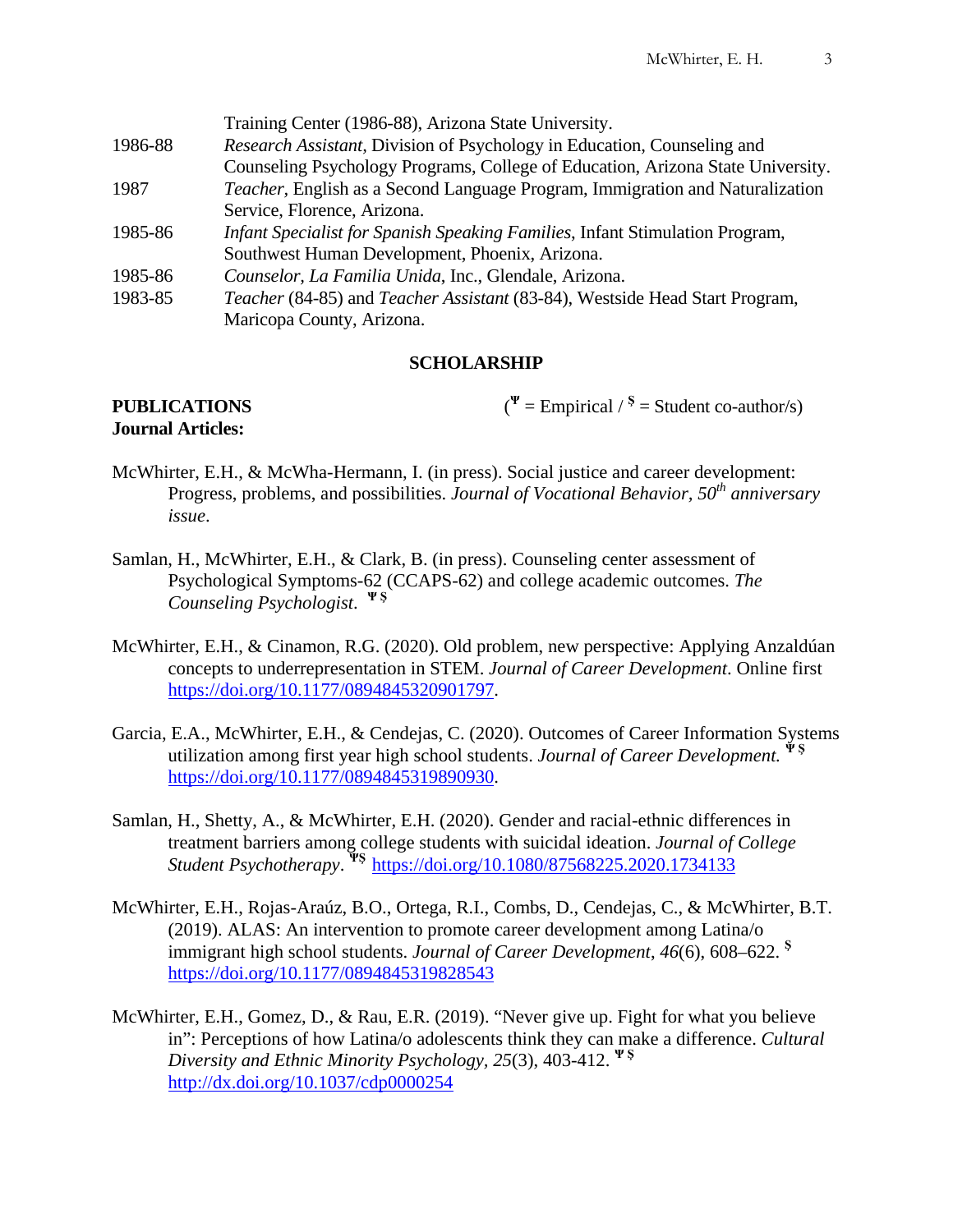- McWhirter, E.H., Garcia, E.A., & Bines, D. (2018). Discrimination and other education barriers, school connectedness, and thoughts of dropping out among Latina/o students. *Journal of Career Development, 45*(4), 330-344*.* **Ψ Ş** [https://doi.org/10.1177/0894845317696807](https://doi.org/10.1177%2F0894845317696807)
- Diemer, M.A., Rapa, L.J., Voight, A.M., & McWhirter, E.H. (2016). Critical consciousness: A developmental approach to addressing marginalization and oppression. *Child Development Perspectives*, *10*(4), 216-221. **<sup>Ş</sup>** <http://dx.doi.org/10.1111/cdep.12193>
- McWhirter, E.H., & McWhirter, B. T. (2016). Developing a measure of Latina/o adolescent critical consciousness. *Journal of Career Assessment, 24*(3), 543-558. **<sup>Ψ</sup>** <http://dx.doi.org/10.1177/1069072715599535>
- Luginbuhl, P.J., McWhirter, E. H., & McWhirter, B. T. (2016). Sociopolitical development, autonomous motivation, and education outcomes among low income Latina/o adolescents. *Journal of Latina/o Psychology, 4*(1), 43-59. **Ψ Ş** <http://dx.doi.org/10.1037/lat0000041>
- Diemer, M., McWhirter, E.H., Ozer, E.J., & Rapa, L. (2015). Advances in the conceptualization and measurement of critical consciousness. *The Urban Review, 47*(5)*,* 809-823. **<sup>Ş</sup>** <http://dx.doi.org/10.1177/1069072715599535>
- Dutre-Thomé, L., Koller, S. H., McWhirter, E. H., & McWhirter, B. T. (2015). *Escala de Expectativas Futuras para Adolescentes: Uma medida de perspectivas futuras aplicada no Brasil* (Future Expectation Scale for Adolescents: A measure of youth future prospects applied in Brazil). *Psicologia:Reflexão e Crítica, 28*(2), 331-339. **<sup>Ψ</sup> <sup>Ş</sup>**
- Hidalgo, N., McIntyre, L. L., & McWhirter, E. H. (2015). Sociodemographic differences in parental satisfaction with autism diagnosis. *Journal of Intellectual and Developmental Disability, 40*(2), 147-155. <http://dx.doi.org/10.3109/13668250.2014.994171> **Ψ Ş**
- Pham, Y. K., McWhirter, E. H., & Murray, C. J. (2014). Measuring help-seeking behaviors: Factor structure, reliability, and validity among youth with disabilities. *Journal of Adolescence, 37*(3), 237-246. **Ψ Ş** <http://dx.doi.org/10.1016/j.adolescence.2014.01.002>
- McWhirter, E. H., Luginbuhl, P. J., & Brown, K. (2014). ¡Apóyenos! Latina/o student recommendations for high school supports*. Journal of Career Development, 41*(1), 3-23*.* **Ψ Ş** <http://dx.doi.org/10.1177/0894845312470511>
- McWhirter, E. H. (2013). Vocational psychology, offenders and ex-offenders, and social justice: A critical psychology perspective. *The Counseling Psychologist, 41*(7), 1041-1052. <http://dx.doi.org/10.1177/0011000013482379>
- McWhirter, E. H., Ramos, K., & Medina, C. (2013). ¿Y ahora qué? Immigration status barriers and Latina/o high school students' future expectations. *Cultural Diversity and Ethnic Minority Psychology, 19*, 288-297. **Ψ Ş** <http://dx.doi.org/10.1037/a0031814>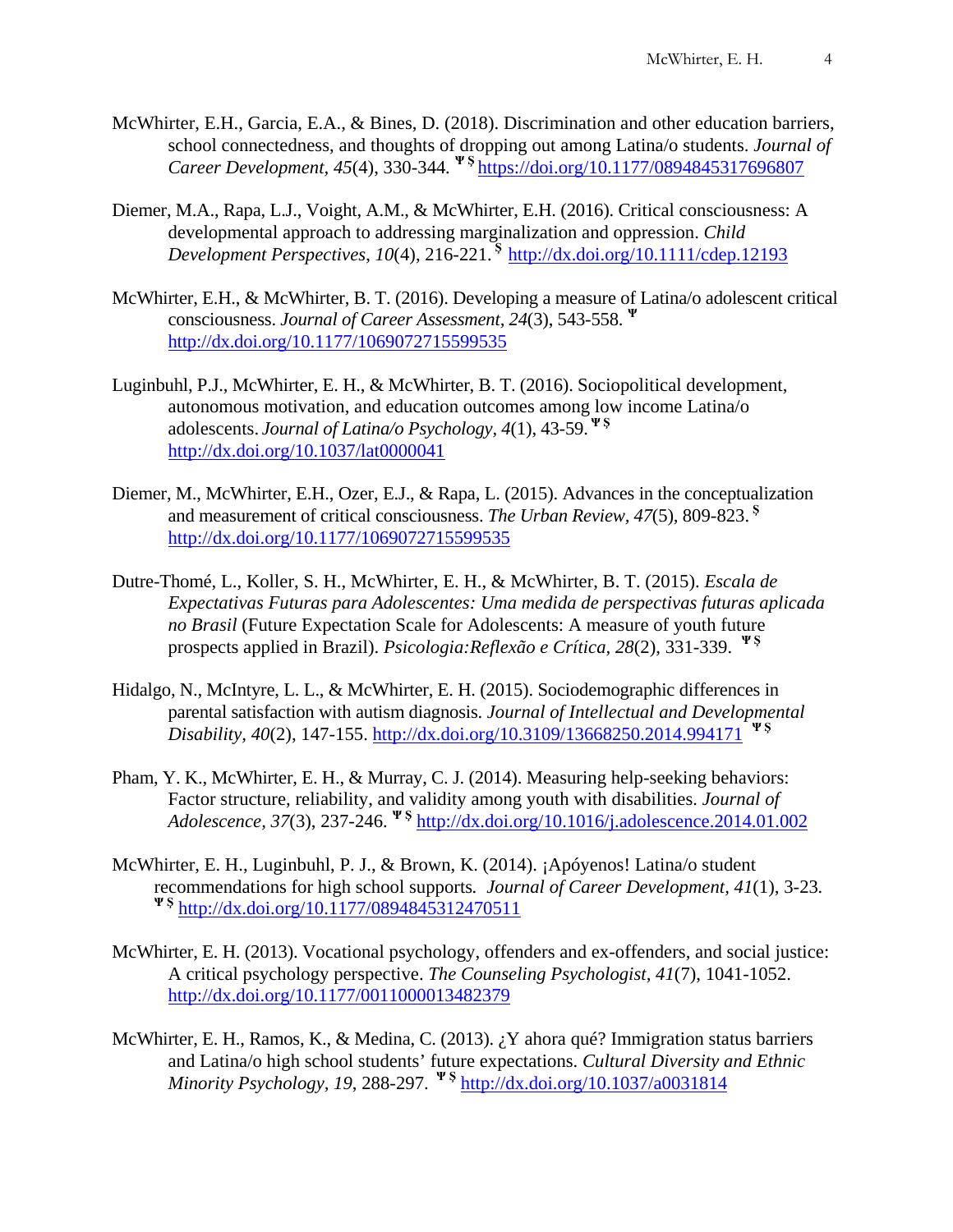- Joyce, J. A., O'Neil, M. E., Stormshak, E., McWhirter, E. H., & & Dishion, T. J. (2013). Peer associations and coping: The mediating role of ethnic identity for urban, African American adolescents. *Journal of Black Psychology, 39*, 431-454. **Ψ Ş** <http://dx.doi.org/10.1177/0095798412454681>
- Metheny, J., & McWhirter, E. H. (2013). Contributions of social status and family support to college students' career decision-making self-efficacy and outcome expectations. *Journal of Career Assessment*, 21(3), 378 – 394. **Ψ Ş** <http://dx.doi.org/10.1177/1069072712475164>
- McWhirter, E. H., Valdez, M., & Caban, A. R. (2013). Latina adolescents' plans, barriers, and supports: A focus group study. *Journal of Latina/o Psychology, 1*(1), 35-52. **Ψ Ş** <http://dx.doi.org/10.1037/a0031304>
- McWhirter, E. H., & McWhirter, B. T. (2012). Critical perspectives on vocational guidance in Chile. *Journal of Career Development, 39*(4), 386 - 404. <http://dx.doi.org/10.1177/0894845311400910>
- McWhirter, E. H., Lehman, C., Toporek, R., Blustein, D.L., & Feller, R. (2012). Interventions in times of economic hardship. Special Symposium Publication [refereed] of the 2010 NCDA-IAEVG-SVP International Symposium: Bridging International Perspectives of Career Development. Broken Arrow, OK: National Career Development Association.
- McWhirter, B. T., & McWhirter, E. H. (2011). *La interconectividad entre los adolescentes Chilenos: Un analisis factorial de la escala Hemingway* (Connectedness among Chilean adolescents: Factor analysis of the *Hemingway Measure of Adolescent Connectedness*). *Psykhe, 20*(1), 45-62. <sup>Ψ</sup> <http://dx.doi.org/10.4067/S0718-22282011000100004>
- Castro-Villarreal, F., Sass, D., McWhirter, B.T., McWhirter, E.H., & Karcher, M.J. (2011). A cross-cultural assessment of school connectedness: Testing measurement invariance with United States and Chilean Adolescents. *Journal of Psychoeducational Assessment, 29*(5), 428-442. <sup>Ψ</sup> <http://dx.doi.org/10.1177/0734282910391067>
- McWhirter, E. H., & McWhirter, B. T. (2008). Adolescent expectations of work, education, family, and community: Development of a new measure. *Youth and Society, 40*, 182-202.  $^{4}$  <http://dx.doi.org/10.1177/0044118X08314257>
- Metheny, J., McWhirter, E. H., & O'Neil, M. (2008). Measuring perceived teacher support and its influence on adolescent career development. *Journal of Career Assessment, 16*(2), 218- 237*.* <sup>Ψ</sup>**<sup>Ş</sup>**
- O'Neil, M., McWhirter, E. H., & Cerezo, A. (2008). Transgender identities and gender variance in vocational psychology: Recommendations for practice and social advocacy. *Journal of Career Developmen*t, 4(3), 286-308. **<sup>Ş</sup>**
- McWhirter, B. T., & McWhirter, E. H. (2007). Empoderamiento de parejas y familias a traves de una integración de la psicología con la educación popular. (Empowering couples and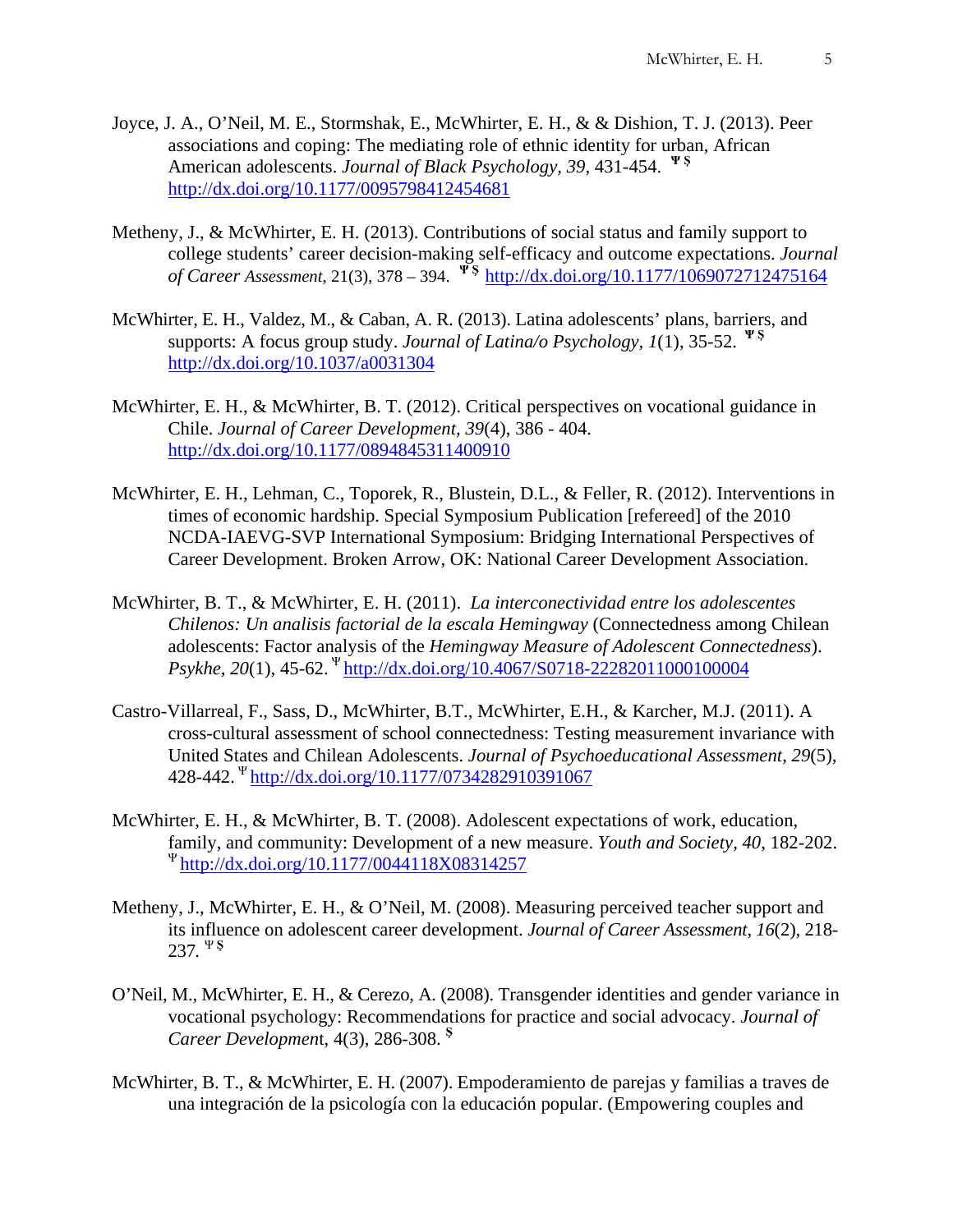families through the integration of psychology and popular education). *Revista de Psicología de la Universidad de Chile, 15*(1)*.*

- Fowkes, K. M., & McWhirter, E. H. (2007). Evaluation of computer-assisted career guidance in middle and secondary education settings: Status, obstacles, and suggestions. *Journal of Career Assessment, 15*(3), 388-400*.* **<sup>Ş</sup>**
- McWhirter, E. H., Torres, D. M., Salgado, S., & Valdez, M. (2007). Perceived barriers and postsecondary plans in Mexican American and European American adolescents. *Journal of Career Assessment, 15*(1), 119-138. <sup>Ψ</sup>**<sup>Ş</sup>**
- Ali, S. R., & McWhirter, E. H. (2006). Predicting the post secondary pathways of rural Appalachian high school students. *Journal of Career Development,* 33(2), 87-111. <sup>Ψ</sup>**<sup>Ş</sup>**
- Chronister, K. M., & McWhirter, E. H. (2006). An experimental evaluation of two career interventions for battered women. *Journal of Counseling Psychology, 53*(2), 151-164. <sup>Ψ</sup>**<sup>Ş</sup>**
- McWhirter, E. H., Blustein, D. L., & Perry, J. C. (2005). Annunciation: Implementing an emancipatory communitarian vocational psychology. *The Counseling Psychologist, 33,* 215-224. **<sup>Ş</sup>**
- Blustein, D. L., McWhirter E. H., & Perry, J. C. (2005). An emancipatory communitarian approach to vocational development theory, research, and practice. *The Counseling Psychologist, 33,*  141-179*.* **<sup>Ş</sup>**
- Ali, S. R., McWhirter, E. H., & Chronister, K. M. (2005). Self-efficacy and vocational outcome expectations for adolescents of lower socioeconomic status: A pilot study. *Journal of Career Assessment*, *13,* 40 - 58. <sup>Ψ</sup>**<sup>Ş</sup>**
- Chronister, K. M., & McWhirter, E. H. (2004). Ethnic differences in career supports and barriers for battered women: A pilot study. *Journal of Career Assessment, 12(2),* 169-187. <sup>Ψ</sup>**<sup>Ş</sup>**
- Chronister, K. M., & McWhirter, E. H. (2003). Applying social cognitive career theory to the empowerment of battered women. *Journal of Counseling & Development, 81(4),* 418-425. **<sup>Ş</sup>**
- Luzzo, D. A., & McWhirter, E. H. (2001). Gender and ethnic differences in the perception of educational and career-related barriers and levels of coping efficacy. *Journal of Counseling & Development, 79*(1), 61-67*.* <sup>Ψ</sup>
- McWhirter, E. H., Rasheed, S., & Crothers, M. (2000). Effects of high school career education on social cognitive variables. *Journal of Counseling Psychology, 47*(3), 330-341*.* <sup>Ψ</sup>**<sup>Ş</sup>**
- Paa, H. K., & McWhirter, E. H. (2000). Perceived influences on high school students' current career choices. *Career Development Quarterly, 49*(1), 29-44. <sup>Ψ</sup>**<sup>Ş</sup>**

McWhirter, E. H., Hackett, G., & Bandalos, D. (1998). A causal model of the educational plans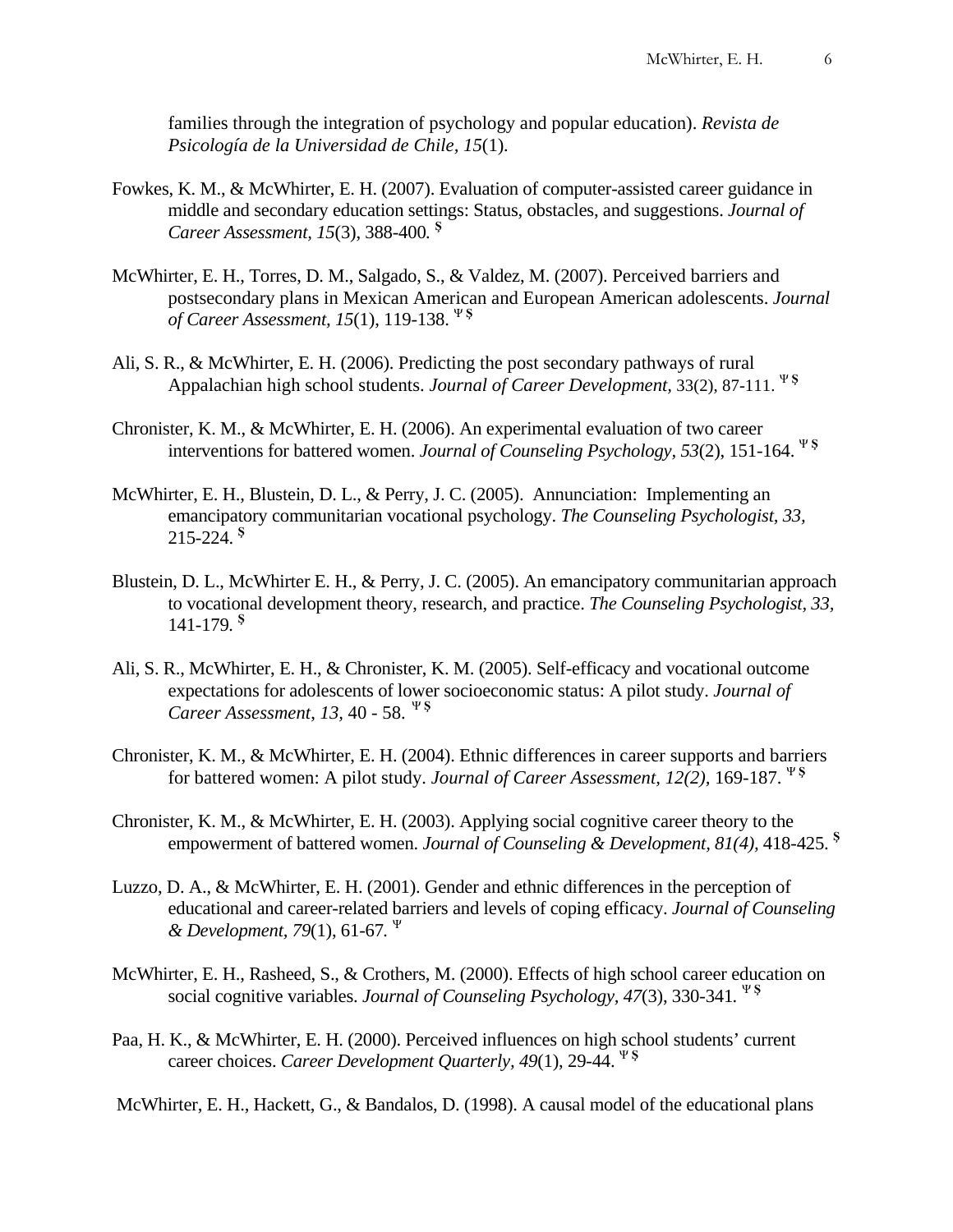and career expectations of Mexican American girls. *Journal of Counseling Psychology, 45*, 166-181*.* <sup>Ψ</sup>

- McWhirter, E. H., Torres, D. M., & Rasheed, S. (1998). Assessing barriers to women's career adjustment. *Journal of Career Assessment, 6*(4), 449-479. **<sup>Ş</sup>**
- McWhirter, E. H. (1998). Emancipatory communitarian psychology. *American Psychologist, 53*(3), 322-323.
- McWhirter, E. H. (1998). An empowerment model of counsellor training. *Canadian Journal of Counselling, 32*(1), 12-26.
- Luzzo, D. A., McWhirter, E. H., & Hutcheson, K. G. (1997). Evaluating career decision-making factors associated with employment among first-year college students. *Journal of College Student Development, 38*, 166-172. <sup>Ψ</sup>
- Metha, A., & McWhirter, E. H. (1997). Suicide ideation, depression, and stressful life events among gifted adolescents. *Journal for the Education of the Gifted, 20*(3), 284-305. <sup>Ψ</sup>
- McWhirter, E. H. (1997). Perceived barriers to education and career: Ethnic and gender differences. *Journal of Vocational Behavior, 50*, 124-140. <sup>Ψ</sup>
- McWhirter, E. H. (1997, April). Empowerment, social activism, and counseling. *Counseling & Human Development, 29*(8), 1-11. (Invited article)
- McWhirter, E. H., Larson, L., & Daniels, J. (1996). Predictors of educational aspirations among gifted adolescents of color. *Journal of Career Development, 23*(2), 97-109. <sup>Ψ</sup>**<sup>Ş</sup>**
- McWhirter, J. J., McWhirter, B. T., McWhirter, A. M., & McWhirter, E. H. (1995). Youth at-risk: Another point of view. *Journal of Counseling and Development*, *73*(5), 567-569.
- McWhirter, E. H., & Linzer, M. (1994). The provision of critical incident stress debriefing services by EAPs: A case study. *Journal of Mental Health Counseling*, *16*(4), 403-414.
- McWhirter, J. J., McWhirter, B. T., McWhirter, A. M., & McWhirter, E. H. (1994). High- and lowrisk characteristics of youth: The five Cs of competency. *Elementary School Guidance & Counseling, 28*(3), 188-196.
- McWhirter, J. J., McWhirter, B. T., McWhirter, A. M., & McWhirter, E. H. (1994). Who is at-risk? A continuum and a metaphor. *Kappa Delta Pi Record*, *30*(3), 116-120.
- McWhirter, E. H., McWhirter, J. J., McWhirter, B. T., & McWhirter, A. M. (1993). Family counseling interventions: Understanding family systems and the referral process. *Intervention in School and Clinic, 28*(4), 231-237.

McWhirter, B. T., McWhirter, J. J., McWhirter, A. M., & McWhirter, E. H. (1993). Prevention of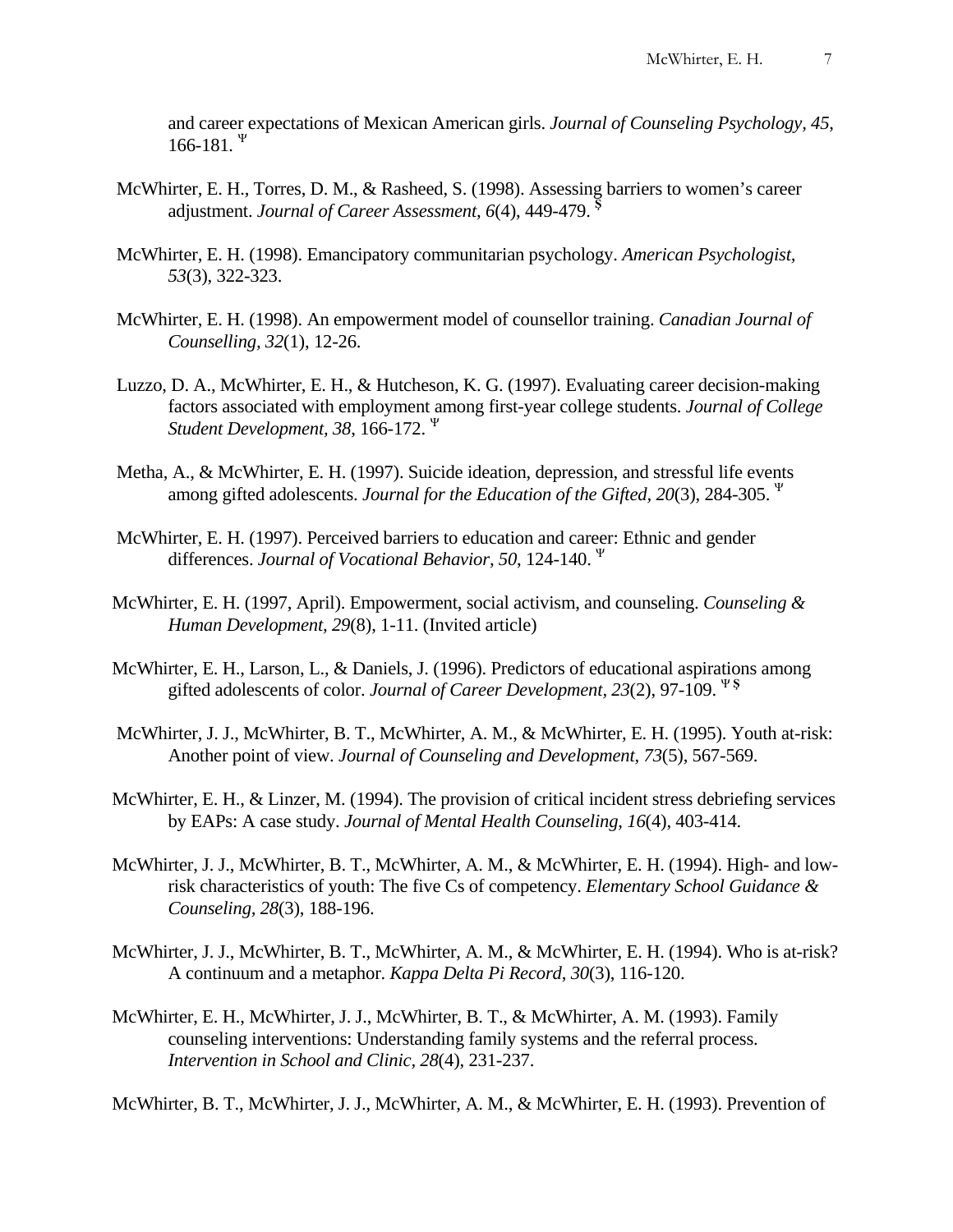adolescent pregnancy: Self-understanding from an Adlerian perspective. *The Family Journal: Counseling and Therapy for Couples and Families, 1*(4), 324-330.

- McWhirter, E. H. (1991). Empowerment in counseling. *Journal of Counseling and Development*, *69*(3), 222-227.
- Olson, C., McWhirter, E. H., & Horan, J. J. (1989). A decision-making model applied to career counseling. *Journal of Career Development, 16*(2), 107-117.
- Metha, A., Kinnier, R., & McWhirter, E. H. (1989). A pilot study on the regrets and priorities of women. *Psychology of Women Quarterly, 13*, 167-174. **<sup>Ψ</sup>**
- McWhirter, B. T., McWhirter, E. H., & McWhirter, J. J. (1988). Groups in Latin America: *Comunidades eclesial de base* as mutual support groups. *The Journal for Specialists in Group Work, 13*(2), 70-76.

#### **Manuscripts Under Review:**

- McWhirter, E.H., Yarris, K.E., & Rojas-Araúz, B.O. (revised and resubmitted). Description and pilot evaluation of a Dreamer ally training for higher education staff and faculty. **Ψ Ş**
- Turner, S.L., McWhirter, E.H., Lee, H., Mason-Chagil, G., Smith, S., Jacobs, S.C., Aaron P. Jackson, A.P. (under review). Barriers to STEM efficacy and outcome expectations among Native American college students. **Ψ Ş**
- McWhirter, E.H., Cendejas, C., Fleming, M., Martinez, S., Mather, N., Garcia, Y., Romero, L., Ortega, R.I., & Rojas-Araúz, B.O. (under review). College and career ready and critically conscious: Asset-building with Latinx immigrant youth.  $\frac{5}{3}$

## **Books:**

- McWhirter, J. J., McWhirter, B. T., McWhirter, E. H., & McWhirter, A.C. (2017). *At-risk youth: A comprehensive response* (6<sup>th</sup> Ed.). Pacific Grove, CA: Brooks/Cole.
- McWhirter, J. J., McWhirter, B. T., McWhirter, E. H., & McWhirter, R. J. (2013). *At-risk youth: A comprehensive response* (5<sup>th</sup> Ed.). Pacific Grove, CA: Brooks/Cole.
- McWhirter, J. J., McWhirter, B. T., McWhirter, E. H., & McWhirter, R. J. (2007). *At-risk youth: A comprehensive response* (4<sup>th</sup> Ed.). Pacific Grove, CA: Brooks/Cole.
- McWhirter, J. J., McWhirter, B. T., McWhirter, E. H., & McWhirter, R. J. (2004). *At-risk youth: A comprehensive response* (3<sup>rd</sup> Ed.). Pacific Grove, CA: Brooks/Cole.
- McWhirter, J. J., McWhirter, B. T., McWhirter, A. M., & McWhirter, E. H. (1998). *At-risk youth: A comprehensive response* (2<sup>nd</sup> Ed.). Pacific Grove, CA: Brooks/Cole. *Translated into Chinese (1998) by Psychological Publishing, a Division of Thomson*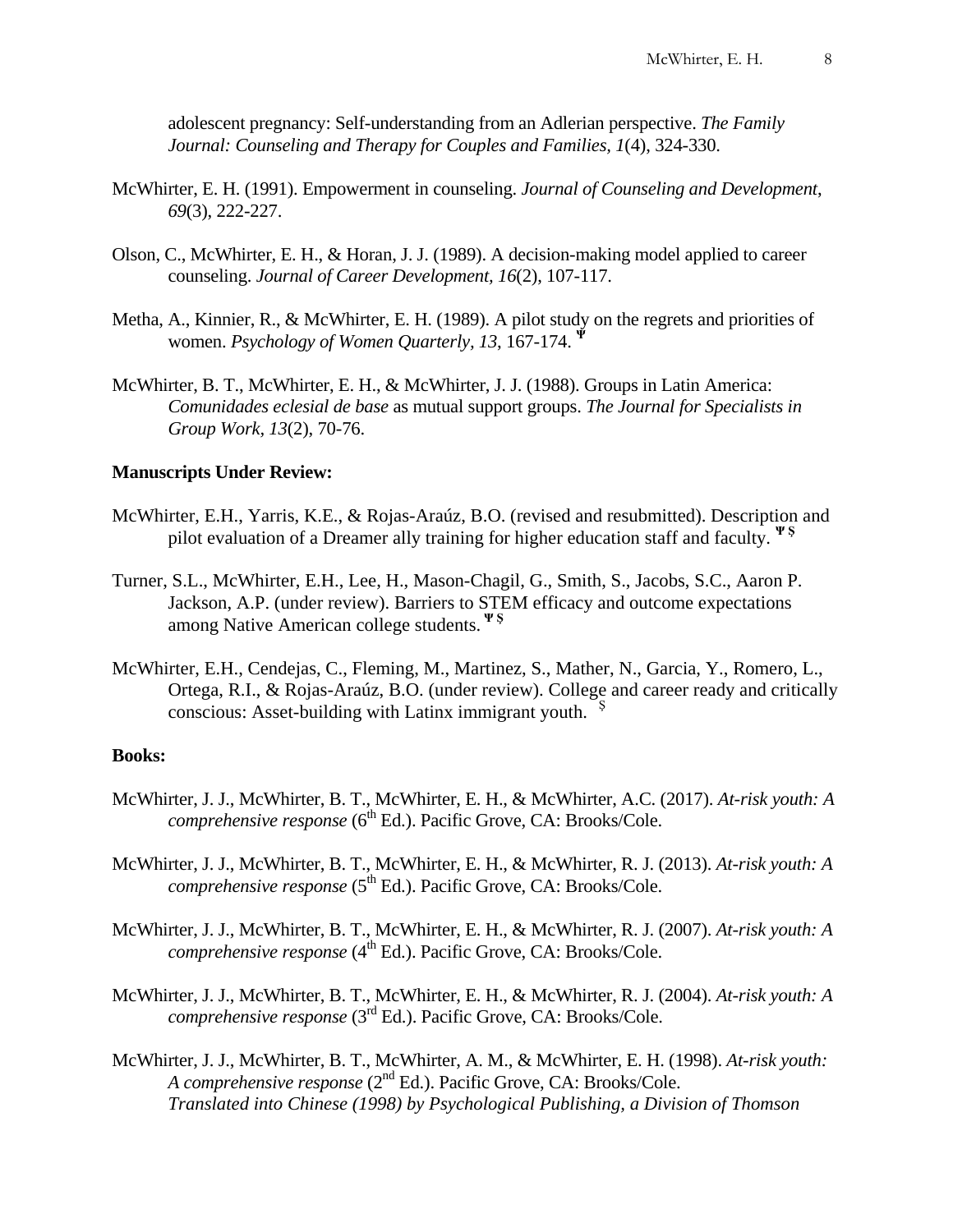*Publishing Translated into Polish (2001) by Panstwowa Agencja Rozwiazywania Problemów Alkoholowych, Warsaw.*

- McWhirter, E. H. (1994). *Counseling for Empowerment.* Alexandria, VA: American Counseling Association Press. (Chapter 8, *Empowering people with disabilities*, reprinted in ACAeNews, 1999, 2, Issues 7-8.)
- McWhirter, J. J., McWhirter, B. T., McWhirter, A. M., & McWhirter, E. H. (1993). *At-risk youth: A comprehensive response*. Pacific Grove, CA: Brooks/Cole.

## **Book Chapters:**

- McWhirter, E.H., & Comas-Díaz, L. (accepted). Still walking, Commentary: The bridge of transformation. In M. E. Gallardo (Ed.) *Developing Cultural Humility: Embracing Culture: Embracing Race, Privilege, and Power,* 2<sup>nd</sup> edition. San Diego, CA: Cognella.
- McWhirter, E.H. (2013). Still walking. In M. E. Gallardo (Ed.) *Developing Cultural Humility: Embracing Culture: Embracing Race, Privilege, and Power*. Thousand Oaks: Sage.
- Shen-Miller, D. S., McWhirter, E. H., & Bartone, A. (2011). Historical influences on the evolution of vocational counseling. In D. Capuzzi & M. Stauffer (Eds.) *Career and Life Style Planning: Theory and Application (2nd ed.). Boston, MA: Allyn & Bacon.* <sup>§</sup>
- McWhirter, J. J., McWhirter, P. T., McWhirter, B. T., & McWhirter, E. H. (2010). International Group Counseling (pp. 469-486). In R. Conyne & C. Zimmerman (Eds.), *Oxford Handbook of Group Counseling.* New York: Oxford University Press.
- Joyce, J. A., O'Neil, M. E., & McWhirter, E. H. (2010). Aspirations, inspirations, and obstacles: LGBTQ youth and processes of career development. In C.C. Bertram, M.S. Crowley, & S. Massey, (Eds.). *Beyond progress, beyond marginalization: LGBTQ youth in and out of Schools* (pp. 126-148). New York: Peter Lang Publishing, Inc. **<sup>Ş</sup>**
- McWhirter, E. H.., & Burrow-Sanchez, J. (2009). Counseling adolescents at risk. In A. Vernon (Ed.) *Counseling children and adolescents*  $(4^{th}$  Ed.) (pp. 335-358). Denver: Love Publishing.
- McWhirter, E. H., Aranda, C. & Joyce, J. (2008). An introduction to career counseling. In D. Capuzzi & D. Gross (Eds.) *Introduction to the Counseling Profession* ( $5<sup>th</sup>$  Ed.) (pp. 263-291). Boston, MA: Allyn & Bacon. **<sup>Ş</sup>**
- McWhirter, B. T., & McWhirter, E. H. (2007). Toward an emancipatory communitarian approach to counseling psychology training: The University of Oregon program. In Aldarondo, E. (Ed.) *Promoting social justice through mental health practice* (pp. 391-416)*.* New York: Lawrence Erlbaum and Associates.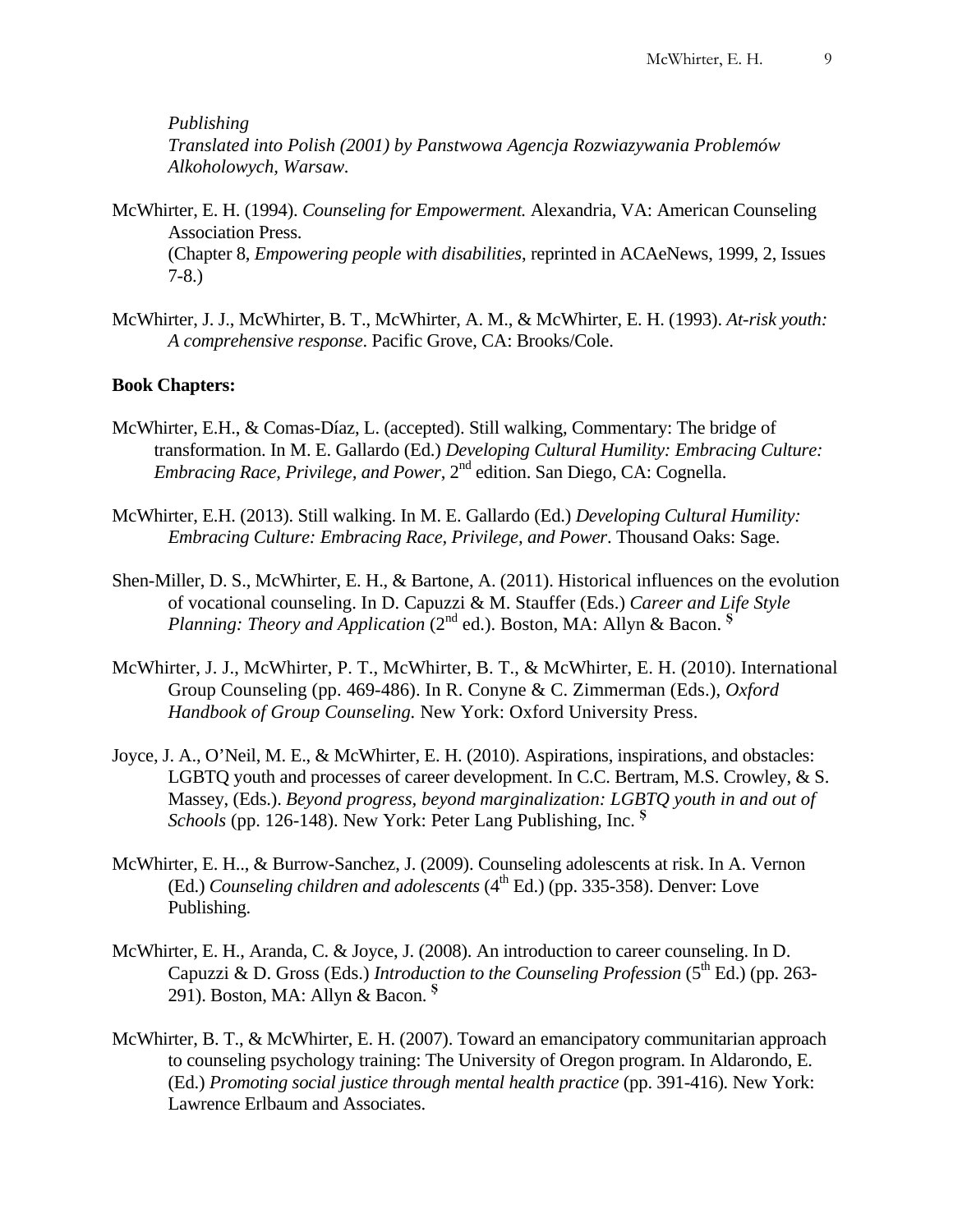- McWhirter, E. H., & McWhirter, B. T. (2007). Grounding clinical training and supervision in an empowerment model. In Aldarondo, E. (Ed.) *Promoting social justice through mental health practice* (pp. 417-442)*.* New York: Lawrence Erlbaum and Associates.
- McWhirter, B. T., & McWhirter, E. H. (2006). Couples helping couples: Empowerment through consultation and training in Peñalolén, Chile. In R. L. Toporek, L. Gerstein, N. Fouad, G. Roysircar, & T. Israel (Eds.), *Handbook for social justice in counseling psychology: Leadership, vision, and action* (pp. 406-420)*.* Palo Alto: Sage Publications.
- Chronister, K. M., McWhirter, E. H., & Forrest, L. (2006). A critical feminist approach to career counseling with women. In B. W. Walsh & M. Heppner (Eds.) *Career counseling and women* (pp. 167-192)*.* Boston, MA: Allyn & Bacon.
- Miller, D. S., & McWhirter, E. H. (2006). Historical influences on the evolution of vocational counseling. In D. Capuzzi & M. Stauffer (Eds.) *Career and Life Style Planning: Theory and Application.* (pp. 3-39). Boston, MA: Allyn & Bacon. **<sup>Ş</sup>**
- McWhirter, E. H., & Paez, K. M. (2005). Career counseling. In D. Capuzzi & D. Gross (Eds.) *Introduction to the Counseling Profession* ( $4^{\text{th}}$  ed.) (pp. 217-239). Boston, MA: Allyn & Bacon. **<sup>Ş</sup>**
- Ali, S. R., Flojo, J., Chronister, K. M., Hayashino, D. S. Smiling, Q., Torres, D. M., & McWhirter, E. H. (2004). When racism is reversed: Therapists of color speak about their experiences with racism from clients, supervisees, and supervisors. In M. Rastogi  $&\&E$ . Wieling (Eds.), *Voices of color: First person accounts of ethnic minority therapists* (pp. 117-134). Thousand Oaks: Sage. **<sup>Ş</sup>**
- McWhirter, E. H. (2004). Practitioner commentary: Experience your theory. In J. Sommers-Flanagan & R. Sommers-Flanagan, *Theories of counseling and psychotherapy: A practical approach* (p. 28). New York: John Wiley & Sons.
- McWhirter, E. H., Shepard, R. & Hunt-Morse, M. C. (2004). Counseling at risk children and adolescents. In A. Vernon (Ed.) *Counseling children and adolescents* (3rd Ed.). Denver: Love Publishing. **<sup>Ş</sup>**
- McWhirter, E. H., & Flojo, J. R. (2001). Career counseling: Counseling for life. In D. Capuzzi & D. Gross (Eds.) *Introduction to the Counseling Profession* (3rd ed.) (pp. 188-207). Boston, MA: Allyn & Bacon. **<sup>Ş</sup>**
- McWhirter, E. H., Hunt, M. & Shepard, R. (1999). Counseling at risk children and adolescents. In A. Vernon (Ed.) *Counseling children & adolescents* (2nd Ed.) (pp. 259-298). Denver: Love Publishing. **<sup>Ş</sup>**
- McWhirter, E. H. (1997). Career counseling: Counseling for life. In D. Capuzzi & D. Gross (Eds.) *Introduction to the counseling profession* ( $2<sup>nd</sup> Ed$ ) (pp. 407-458). Boston, MA: Allyn &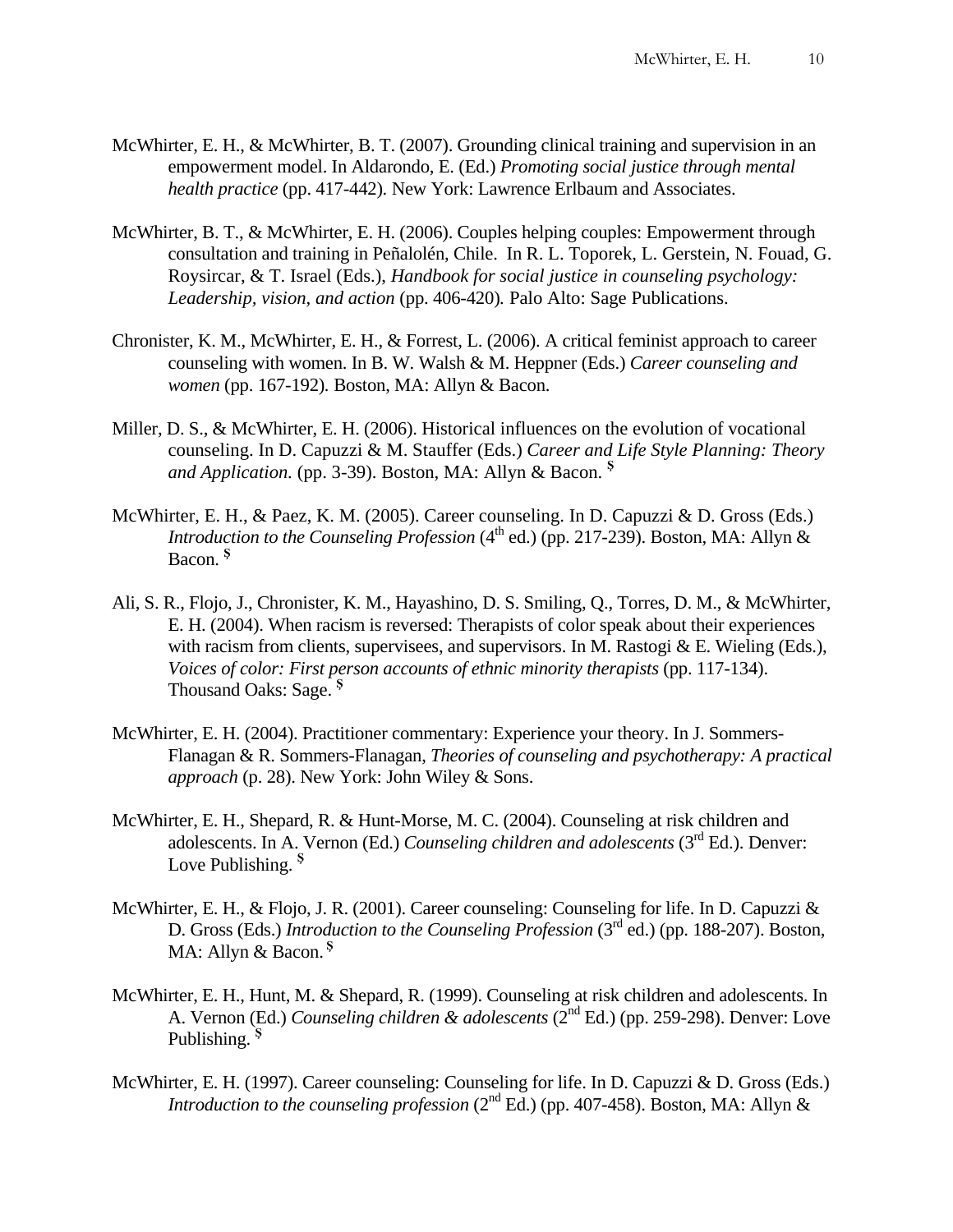Bacon.

- McWhirter, E. H. (1991). An introduction to career counseling. In D. Capuzzi & D. Gross (Eds.) *Introduction to counseling: perspectives for the 1990s* (pp. 133-157). Boston, MA: Allyn & Bacon.
- McWhirter, J. J., & McWhirter, E. H. (1989). Poor soil yields damaged fruit: Environmental influences. In D. Capuzzi & D. Gross (Eds.) *Youth at risk: A resource for counselors, teachers and parents* (pp. 19-40). Alexandria, VA: AACD Press.

## **Research Measures Created:**

- McWhirter, E.H. (2011). *Perceived Discrimination Experiences at School*. A measure of frequency of perceived discrimination experiences from teachers, staff, and peers for Latina/o high school students.
- McWhirter, E. H. & McWhirter, B. T. (2009-2015). *Measure of Adolescent Critical Consciousness*. A measure of critical consciousness of inequity and discrimination for Latina/o high school students.
- McWhirter, E. H., & Chronister, K.M. (2006). *My Employment, Educational, and Career Barriers*. A measure of anticipation and magnitude of barriers for survivors of domestic violence.
- McWhirter, E. H., & McWhirter, B. T. (2004). *Escala de las Espectativas del Futuro para los Adolescentes* (Future Expectations Scale for Adolescents: FESA). A measure of adolescent future expectations in the domains of work and education, family, health, community participation, and future children's well-being. Developed and validated in Chile.
- McWhirter, E. H., & Chronister, K.M. (2003). Vocational Skills Self Efficacy for Women Survivors. A measure of women's confidence they can accomplish a variety of career and work related tasks.
- McWhirter, E. H. (1997). Perceptions of Educational Barriers Scale. (PEB / high school students). A measure of anticipated barriers to post secondary education and training pursuits, and estimated difficulty overcoming barriers, for high school students.
- McWhirter, E. H. (1997). Vocational Skills Self-Efficacy Scale. (VSSE/ high school students). A measure of self-efficacy expectations associated with high school career-related learning standards for high school students.
- McWhirter, E. H. (1997). Vocational Outcome Expectations. (VOE/ high school students). A measure of expectations associated with high school career planning. Revision: McWhirter, E. H., & Metheny, J. (2009). Vocational Outcome Expectations-Revised. A revised measure of expectations associated with high school career planning. Unpublished measure

McWhirter, E. H. (1996). Perceptions of Barriers Scale and Coping with Barriers (POB/CWB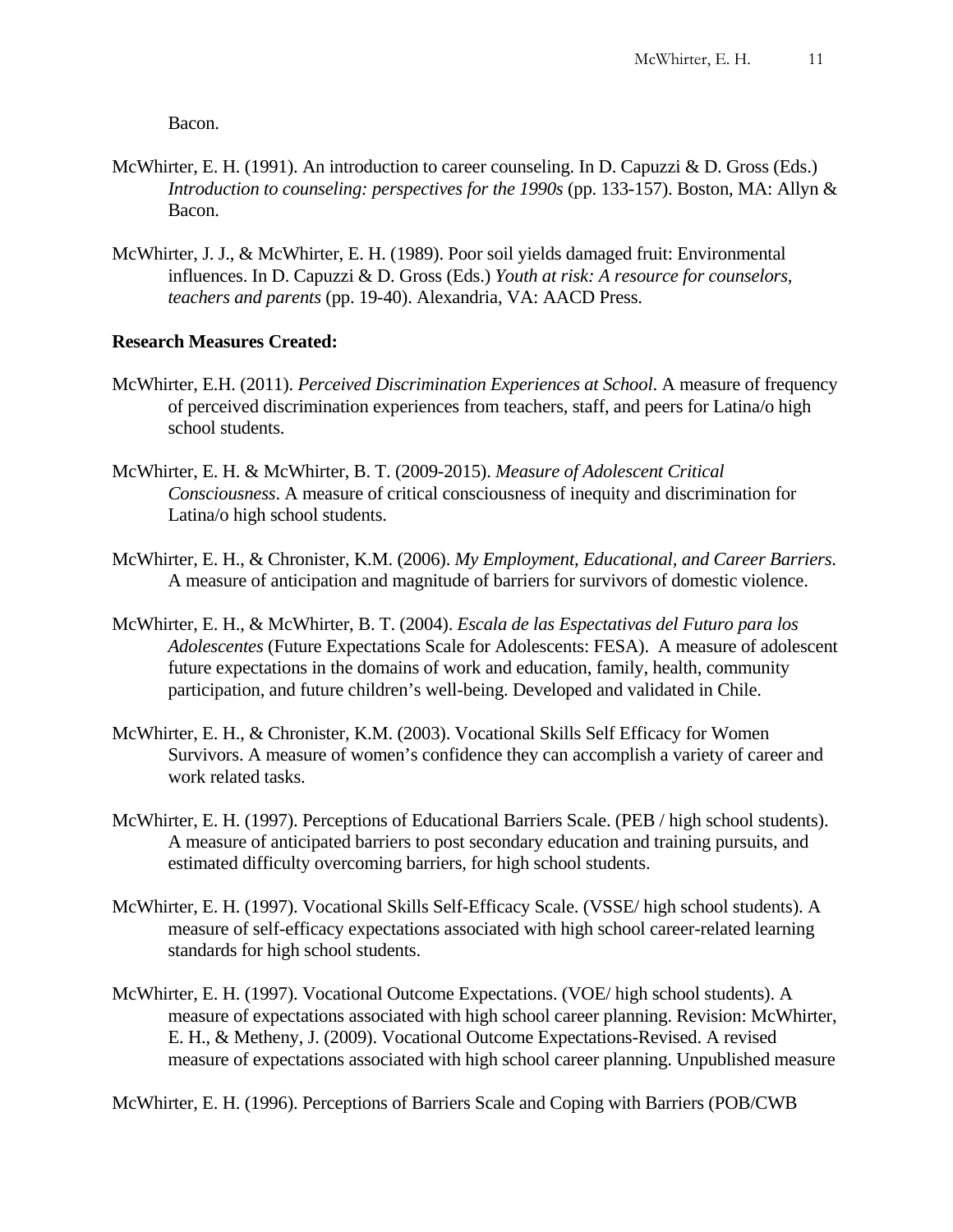college students). A measure of anticipated educational barriers during college and anticipated career barriers for college students, and a measure of estimated ability to cope with those barriers.

- McWhirter, E. H. (1996). Teacher Support Scale (TSS). A measure of support experienced by high school students from their high school teachers.
- McWhirter, E. H. (1990). Perceptions of Barriers Scale (POB/ high school students). A measure of anticipated barriers to post secondary education and career for high school students.

#### **Other Publications, Research Manuscripts, Manuals, and Technical Reports:**

- Mather, N., McWhirter, E.H., & Ehlinger, P.P. (2020, August). Supporting early career development of transgender and gender expansive children in elementary school. National Career Development Association, *Career Convergence*. [https://www.ncda.org/aws/NCDA/pt/sd/news\\_article/315554/\\_PARENT/CC\\_layout\\_detail](https://www.ncda.org/aws/NCDA/pt/sd/news_article/315554/_PARENT/CC_layout_details/false) [s/false](https://www.ncda.org/aws/NCDA/pt/sd/news_article/315554/_PARENT/CC_layout_details/false)
- Diemer, M., McWhirter, E.H., Ozer, E., & Rapa, L. (2015, October). Critical consciousness impact measures. CIRCLE (Center for Information and Research on Civic Learning and Engagement). [Peer reviewed; Inaugural essay in blog series connecting research, practice and policy in civic engagement.] [http://civicyouth.org/guest-post-critical](http://civicyouth.org/guest-post-critical-consciousness-impact-measures/)[consciousness-impact-measures/](http://civicyouth.org/guest-post-critical-consciousness-impact-measures/)
- McWhirter, E.H. (2015, fall). CLLAS Fall Event a Great Success (*Latina/os and K-12 Education: Bridging Research and Practice).* Fall newsletter article, Center for Latina/o and Latin American Studies, University of Oregon
- McWhirter, E.H. (2015, spring). *2011-2014 César E. Chávez Latino Student Leadership Conference Summary of Selected findings.* 2011-2014 findings from Cesar E. Chavez Leadership Conference, prepared for Dr. David MacDonald, Associate Provost, Western Oregon University, and the César E. Chávez Latino Student Leadership Conference Organizing Committee.
- McWhirter, E.H. (2015, spring). *Oregon Latina/o high school students and equity*. Spring newsletter article, Center for Latina/o and Latin American Studies, University of Oregon.
- Lead author. (2011). *University of Oregon Counseling Psychology Program Accreditation Self-Study Portfolio and Narrative Report.* For the 2011 accreditation program review by the American Psychological Association. College of Education, University of Oregon.
- McWhirter, E. H. (2009, Winter). Latina girls' perceived barriers, supports, and future expectations. *Research Matters*, Center for the Study of Women in Society, University of Oregon.

McWhirter, E.H. (2009). *2008 César E. Chávez Latino Student Leadership Conference*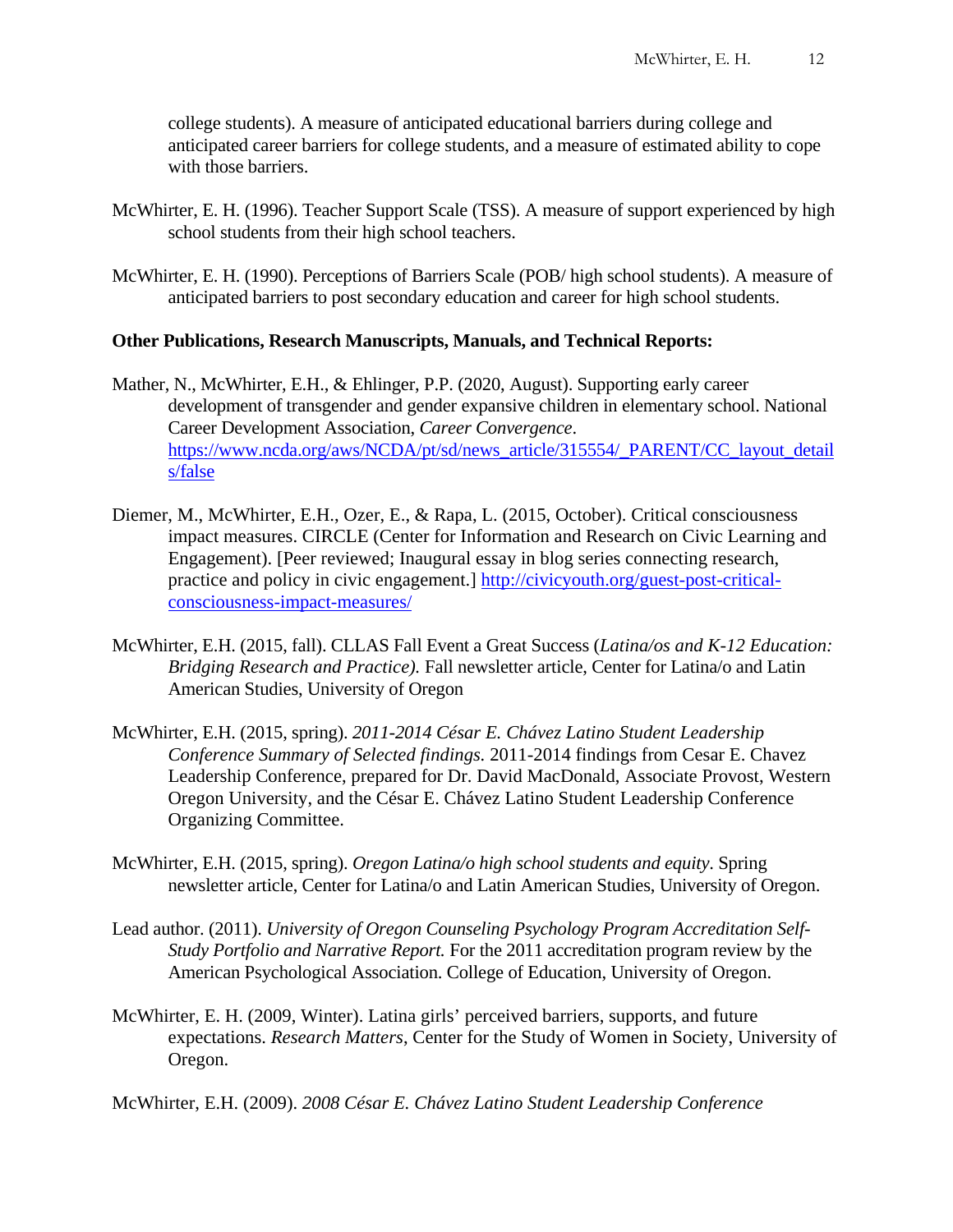*Evaluation Summary*. Prepared for Dr. David MacDonald, Associate Provost, Western Oregon University, and the César E. Chávez Latino Student Leadership Conference Organizing Committee.

- McWhirter, B. T., & McWhirter, E. H. (2008). *Factores de riesgo y de protección entre los adolescentes Chilenos: Informe para tres Liceos Municipales* (Risk and protective factors among Chilean adolescents: School report for three municipal schools). Santiago, Chile. (Preliminary descriptive and inferential data analysis and portfolio report for teachers, counselors, and administrators).
- Lead author. (2008). *University of Oregon Counseling Psychology Program Accreditation Self-Study Portfolio and Narrative Report.* For the 2008 accreditation program review by the American Psychological Association. College of Education, University of Oregon.
- McWhirter, E.H. (2008). *2007 César E. Chávez Latino Student Leadership Conference Evaluation Summary*. Prepared for Dr. David MacDonald, Associate Provost, Western Oregon University, and the César E. Chávez Latino Student Leadership Conference Organizing Committee.
- McWhirter, B. T., McWhirter, E. H., & Bustos, C. (2005). *Factores de riesgo y de protección entre los adolescentes Chilenos: Informe para el Colegio Andacollo* (Risk and protective factors among Chilean adolescents: School report for Andacollo School). Andacollo School (K-12), Central Santiago, Chile. (Descriptive and inferential data analysis and report for teachers, counselors, and administrators).
- Lead author. (2000). *University of Oregon Counseling Psychology Program Accreditation Self-Study Portfolio and Narrative Report.* For the 2001 accreditation program review by the American Psychological Association. College of Education, University of Oregon.
- McWhirter, E. H. (1998). *DeBusk Memorial Center Clinic Manual* (major revision). Counseling Psychology Program, College of Education, University of Oregon.
- McWhirter, B. T., & McWhirter, E. H. (1998, Spring). An ecological model of counseling psychology training. *Prevention and Public Interest Special Interest Group Newsletter, 5,* 4-5. Division 17 of the American Psychological Association.
- Co-author. (1998). *University of Oregon Counseling Psychology Program Doctoral Student Handbook.* (major revision). Counseling Psychology Program, College of Education, University of Oregon.
- Lead-author. (1997). *University of Oregon Counseling Psychology Program Accreditation Self-Study Portfolio and Narrative Report.* For the 1998 accreditation program review by the American Psychological Association. College of Education, University of Oregon.
- McWhirter, E. H. (1997). Cumulative technical report to Lincoln High School. Report of results of two consecutive projects investigating correlates and outcomes related to a required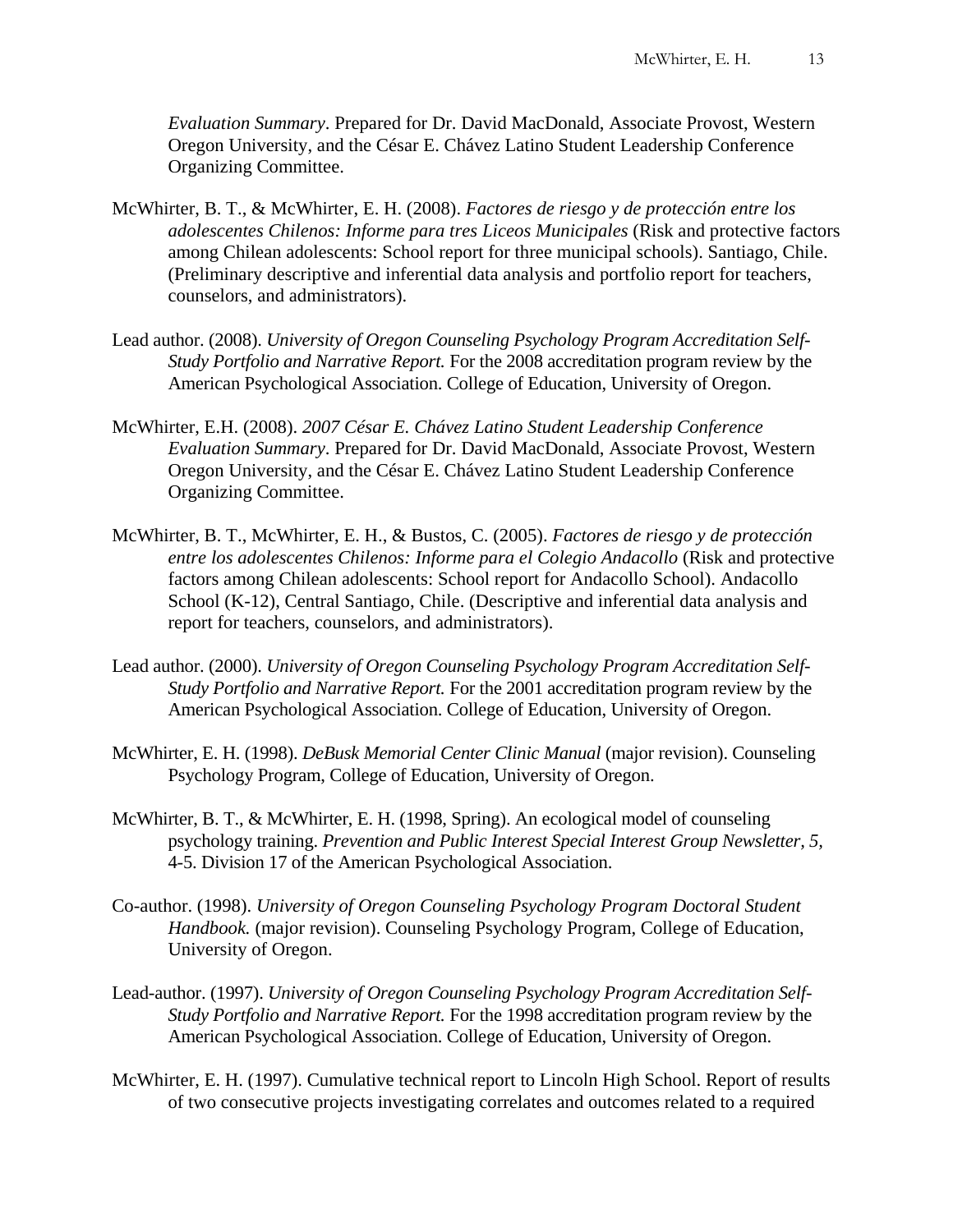career education class. Counseling Psychology Program, College of Education, University of Oregon.

- McWhirter, E. H. (1996). Technical reports to Arizona High Schools summarizing survey results of investigation of career development variables by ethnicity and gender. (Maricopa High School, Maricopa AZ; Agua Fria High School, Avondale, AZ; Santa Cruz Valley Union High School, Eloy, AZ; Superior High School, Superior, AZ; Miami High School, Miami, AZ; Apache Junction High School, Apache Junction, AZ; Dysart High School, El Mirage, AZ; Tolleson High School, Tolleson, AZ; and Maryvale High School, Phoenix,  $AZ.$ )
- Co-author. (1996). *Ethnic Minority Affairs Committee Manual: Mission Statement, Goals, Policies, and Procedures* (major revision and update). Department of Educational Psychology, University of Nebraska-Lincoln.
- McWhirter, E. H. (1992). *A test of a model of the career commitment and aspirations of Mexican American high school girls*. Doctoral dissertation, Arizona State University. Dissertation Abstracts International.
- McWhirter, E. H. (1988). *Personality compatibility and perceived counselor attractiveness, expertness, and trustworthiness*. Unpublished master's thesis, Arizona State University.
- Hawley, E. (1983). *The Church and State in Latin America, A Case Study: Nicaragua*. Latin American Studies Certification thesis, College of Arts and Letters, University of Notre Dame.
- **Poetry and Literary Publications:** (<sup>3</sup> = refereed)
- McWhirter, E. H. (2004). "Crossroads," "The Hermit and the Hostage." In J. J. McWhirter & B. T. McWhirter, *Seek Wisdom* (2<sup>nd</sup> Ed.). Portland, Oregon: Premier Press.
- McWhirter, E. H. (2000). "Inner voices." *Journal of Poetry Therapy, 13*(3), 185. **<sup>Э</sup>**
- McWhirter, E. H. (2000). "i used to cower." *Journal of Poetry Therapy, 13*(3), 184. **<sup>Э</sup>**
- McWhirter, E. H. (2000). "Passage." *Journal of Poetry Therapy, 13*(3), 184. **<sup>Э</sup>**
- McWhirter, E. H. (1995). The God of accompaniment. *Notre Dame Magazine*, *24*(4), 78-79. **<sup>Э</sup>**
- McWhirter, E. H. (1991). "Eye Contact." *Journal of Poetry Therapy, 4*(2), 127. **<sup>Э</sup>**
- McWhirter, E. H. (1988). "Seventeen Shades of Gray," "Eddie's Bar and Grill," "Wish I Could," "Eye Contact." In J. J. McWhirter, *Seek Wisdom.* Tempe, AZ: Minden Publishing.
- Hawley, E. (1979). "Utopia." *Excerpts*. Madison, WI: Wisconsin Junior Academy. **<sup>Э</sup>**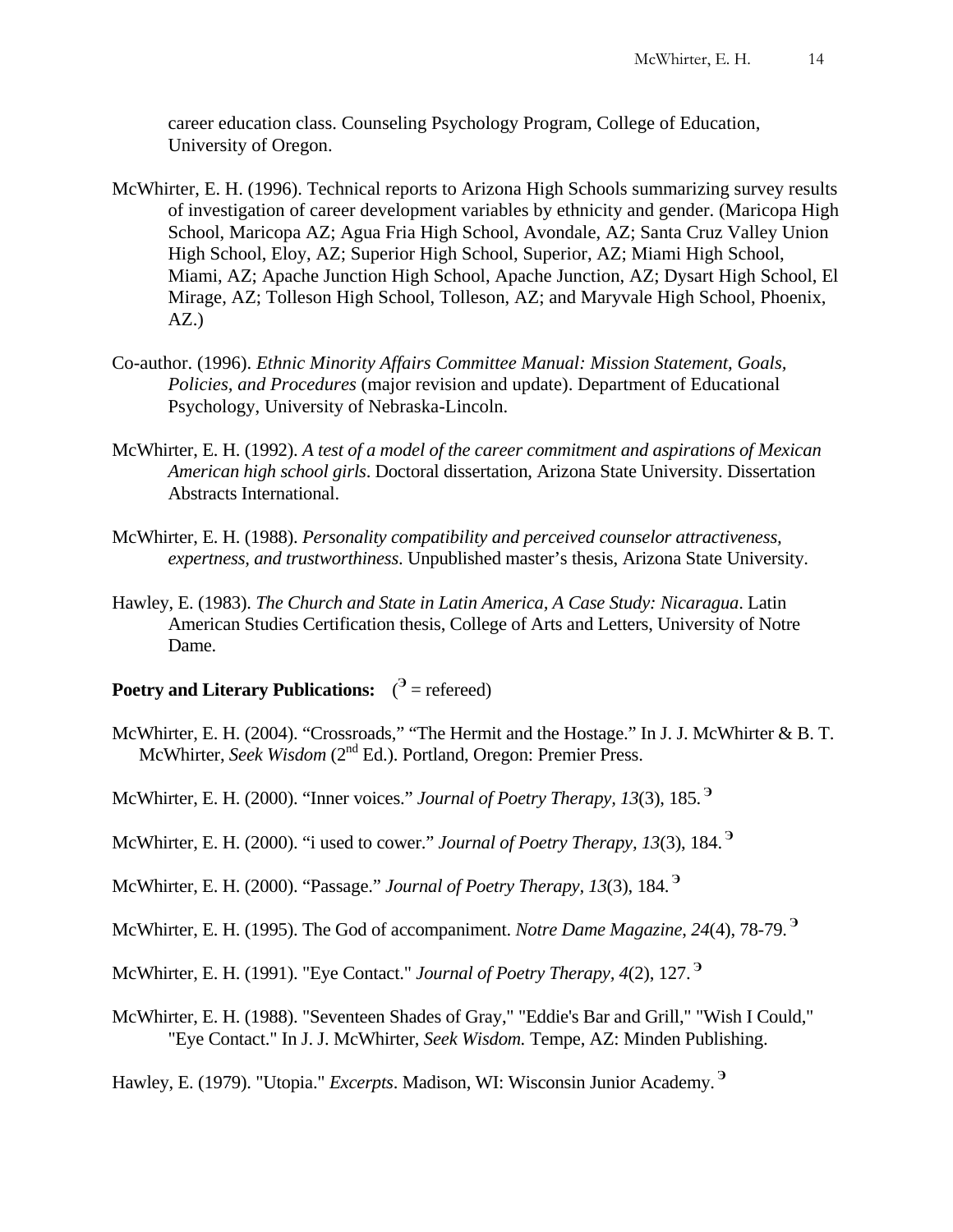## **GRANTS & FUNDED SCHOLARSHIP:**

- National Institute of Health RADx-UP Limited Competition for Emergency Competitive Revisions for Community-Engaged Research on COVID-19 Testing among Underserved and/or Vulnerable Populations (3P50DA048756-02S2). **Principal Investigators**: Leslie Leve, William Cresko, David DeGarmo. Culturally-tailored community outreach and testing program to increase the reach, access, and uptake of COVID-19 testing in Latinx communities in Oregon. **Role: Co-Investigator.** For \$4,166,575. (8/1/20 – 7/31/22)
- Gomez, D., McWhirter, E. H., & Bines, D. (2017). *Mentoring student-athletes: The implementation of a program targeting career development.* Submitted to NCAA Innovations in Research and Practice Grant Program (not funded).
- McWhirter, E. H. (2014). *Advancing Latino Equity in Oregon: Focus on High School*. Center for Latina/o and Latin American Studies Faculty Grants program (\$1,750).
- McWhirter, E. H. & Huerta, A. (2014). *STEM outreach to K-5 through K-8 students of traditionally under-represented backgrounds in higher education including Latino, Native American, African American and Pacific Islander youth*. STEM CORE, University of Oregon (\$5,000).
- McWhirter, E. H. (2012). *Faculty Excellence Award*, University of Oregon (\$25,000).
- McWhirter, B. T., Chronister, K., McWhirter, E.H., & Stormshak, E. (2010-2012). *Development of a Program for Spanish Language Certification for Mental Health Services Provision*. Innovations in Diversity and Academic Excellence Program, Office of the Senior Vice President and Provost for Institutional Equity and Diversity, University of Oregon. (\$12,000).
- McWhirter, E. H. & McWhirter, B. T. (2009-2010). *Preventing Dropout among Latino High School Students with Limited English: A Pilot Study.* Oregon Community Credit Union Research Fellowship, Eugene, OR. (\$10,000).
- Chronister, K, McWhirter, B. T., McWhirter, E.H., & Stormshak, E. (2009-2011). *La Capacidad para Servir* (Capacity to serve) Developing Multicultural Competencies and Spanish Language Service Skills to work with Latinos. Innovations in Diversity and Academic Excellence Program, Office of the Senior Vice President and Provost for Institutional Equity and Diversity, University of Oregon. (\$10,000).
- McWhirter, E. H. (2007). Latina girls' perceived barriers, supports, and future expectations. Center for the Study of Women in Society, University of Oregon. (\$6,000).
- McWhirter, E. H., Chronister, K.M., McWhirter, B.T., & Stormshak, E. (2007). *WRITE for Success: Writing, Research, and Improved Training in Education.* Baney Foundation  $($15,000)$ .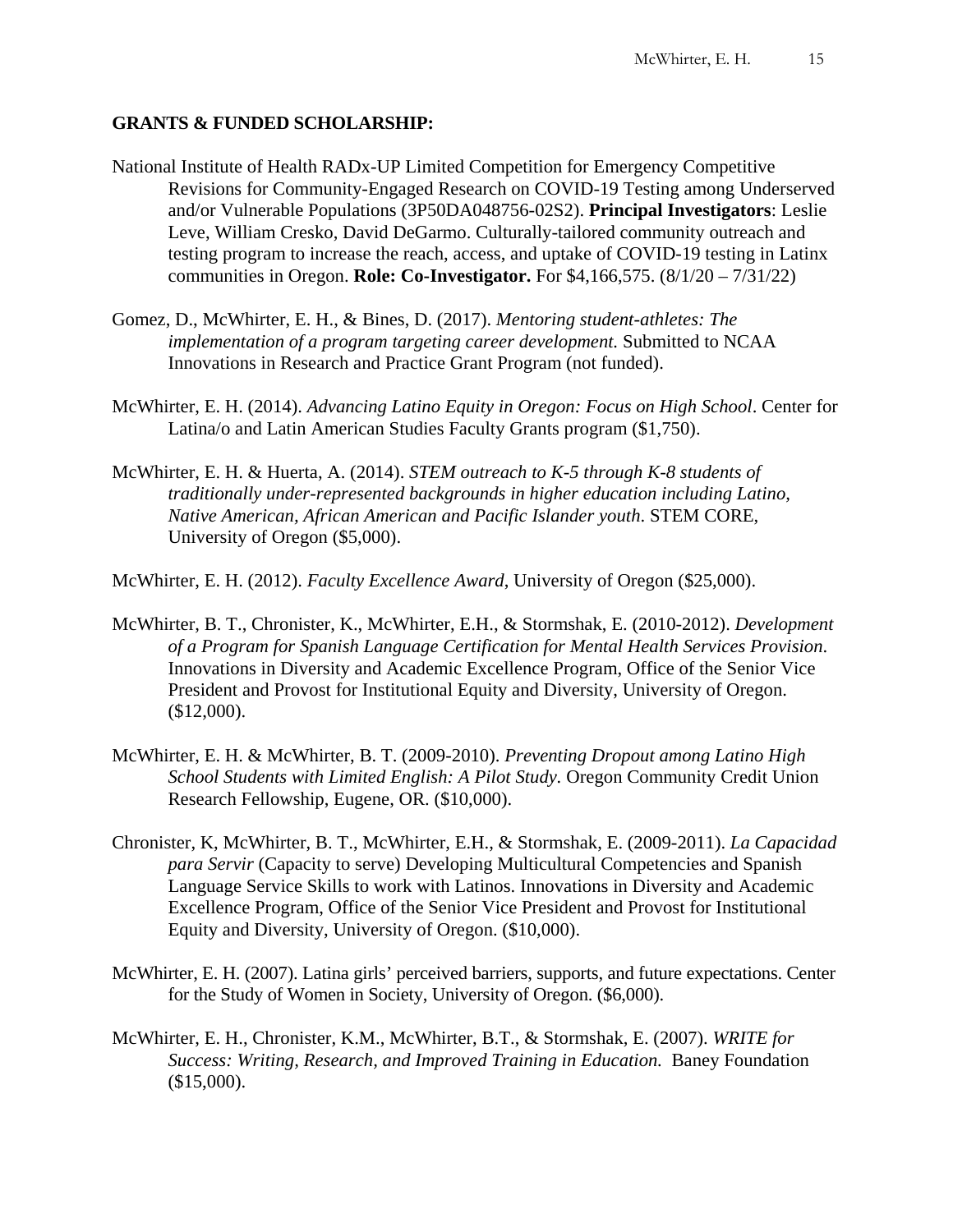- Chronister, K.M., McWhirter, B.T., & McWhirter, E.H. (2006). *WRITE for Success: Writing, Research, and Improved Training for Ethnic Minority Students' Success.* American Psychological Association Commission on Ethnic Minority Recruitment, Retention & Training in Psychology (CEMRRAT) Training Grant. American Psychological Association (\$3,450.00).
- McWhirter, E. H. (2004). Fulbright Scholar Award, Chile, 2004, United States Fulbright Commission and Bureau of Educational and Cultural Affairs, U. S. Department of State.
- McWhirter, E. H. (2002). Laurel Research Award (Mentor for Susana Salgado), Center for the Study of Women in Society, University of Oregon.
- McWhirter, E. H. (2001). Travel grant, Center for the Study of Women in Society, UO.
- McWhirter, E. H. (2000). Travel grant, Center for the Study of Women in Society, UO.
- McWhirter, E. H. (1999). Laurel Research Award (Mentor for Danielle Torres), Center for the Study of Women in Society, UO.
- McWhirter, E. H., & Paa, H. K. (1995). Factors influencing the career choices of high school students, UNL-Phi Delta Kappa (\$1,000.00).
- McWhirter, E. H., & Richardson, K. L. (1995). Perceptions of school violence among elementary school students and their teachers, UNL-Phi Delta Kappa (\$1,000.00).
- Meyer, R., & McWhirter, E. H. (1993). Collaborative Development of Intervention Strategies in Writing Process Classrooms, UNL-Phi Delta Kappa (\$1,000.00).
- McWhirter, E. H. (1991). American Association of University Women/ American Fellow: Dissertation Research Award, Washington, D.C. (\$13,500).

## **PRESENTATIONS:**  $\Psi = \text{Empirical } / S = \text{Student co-author}$ **Refereed Paper and Poster Presentations:**

- Mather, N., Thompson, R., Fleming, M., Romero, L., Martinez, S., Rojas-Araúz, B. O., Auld, M. A., Ortega, R. I., & McWhirter, E. (2020, October). "Para sentirme orgullosa de mi misma": *Motivation and critical research in an after-school intervention for Latinx high school students*. Poster session to be presented at the National Latinx Psychological Association Conference, Denver, CO. **Ψ Ş**
- McWhirter, E.H., Cendejas, C.C., Ortega, R.I, Fleming, M., Mather, N., & Martinez, S. (August, 2020). *Enhancing college and career readiness via critical consciousness among Latinx youth*. In K. Sexton & E. Hardin (Chairs) Critical Consciousness in Career Education Interventions: Current Status and Future Directions. Paper presented at annual convention of the American Psychological Association, Washington, DC. **<sup>Ş</sup>**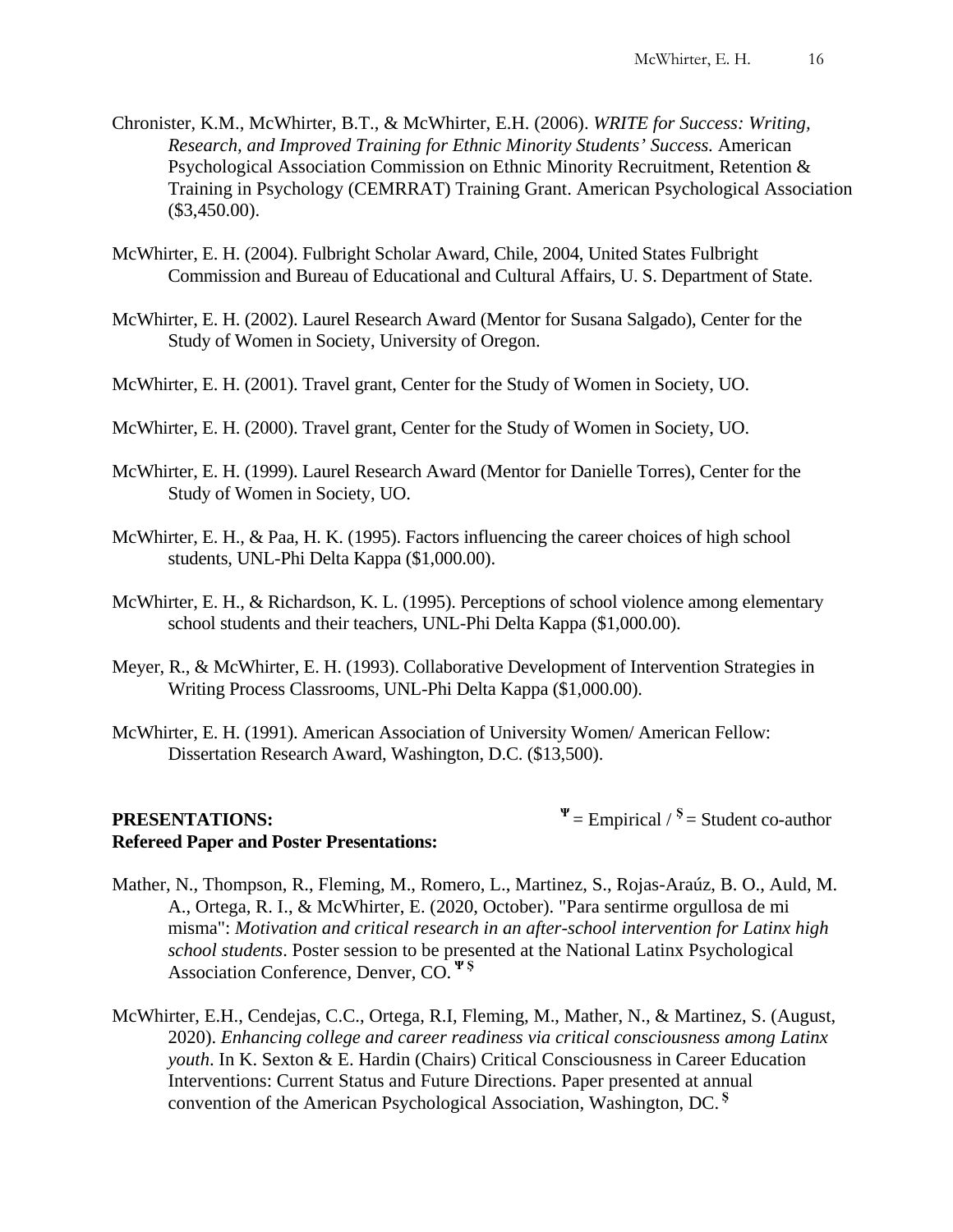- Turner, S., Lee, H., Mason-Chagil, G., McWhirter, E.H., Smith, S., Jacobs, S.C., & Jackson, A.P. (August, 2020). *Barriers to the pursuit of Native American college students' STEM education and careers.* Poster presented at annual convention of the American Psychological Association, Washington, DC. <sup>Ψ</sup> <sup>Ş</sup>
- Cendejas, C., Martínez, S., Romero, L., Combs, D., Rojas-Araúz, B.O., Ortega, R.I., Mather, N., Gomez., D., Garcia, Y., Fleming, M., Thompson, R., & McWhirter, E.H. (February, 2020). Aprendizaje transformativo: *The importance of student-led work and peer mentors during advisor sabbatical*. Roundtable presented at the 37th Annual Winter Roundtable Conference in Psychology and Education at Teachers College (TC), Columbia University. February: New York, NY.
- McWhirter, E.H., Romero, L., Garcia, Y., & McWhirter, B.T. (October, 2019). *Correlates of immigration status barriers among Latinx high school students*. Poster presented at biennial conference of the National Latinx Psychological Association, Miami. **Ψ Ş**
- McWhirter, E.H., Ortega, R.I., & McWhirter, B.T. (August, 2019). *Parental monitoring and school engagement among Latinx high school students*. Poster presented at annual convention of the American Psychological Association, Chicago. **Ψ Ş**
- McWhirter, E.H., Ali, S.R., Flores, L.Y., O'Brien, Hardin, E., & Navarro, R. (August, 2019). The *collision of social justice concerns with community practice/ intervention concerns*. In R. Fassinger (Chair) Susan L. Morrow Symposium on Social Justice: When Concerns Collide: Toward an Ethics of Social Justice. Paper presented at annual convention of the American Psychological Association, Chicago.
- Mather, N., Romero, L., Garcia, Y., Martínez, S., & McWhirter, E.H. (2019, February). *Where Latinx youth feel empowered: Barriers, critical consciousness, and post-secondary plans.* Poster presented at the Winter Roundtable Conference in Psychology and Education, Columbia University, New York, NY. **Ψ Ş**
- Combs, D.T., Rojas-Araúz, B.O., Cendejas, C., Ortega, R.I., Mather, N.C., Martinez, S., Torrez, E.A.S., McWhirter, E.H., & McWhirter, B.T. (October, 2018). Acción crítica: *Supporting advocacy, activism, and resistance among Latinx youth*. Poster presented at biennial conference of the National Latinx Psychological Association, San Diego. **Ψ Ş**
- Combs, D.T., Mather, N., Rojas-Arauz, B.O., & McWhirter, E.H. (August, 2018). *Critical consciousness, subtractive schooling, and immigrant/non-immigrant Latina/o youth*. Poster presented at annual convention of the American Psychological Association, San Francisco. **Ψ Ş**
- Sanchez, L., McWhirter, E.H., Stormshak, E., & Ortega, R.I. (August, 2018). *Growth model for students' perceptions of teachers in middle and high school*. Poster presented at annual convention of the American Psychological Association, San Francisco. **Ψ Ş**

Cendejas, C., & McWhirter, E.H. (August, 2018). *Latina/o immigrant high school students:*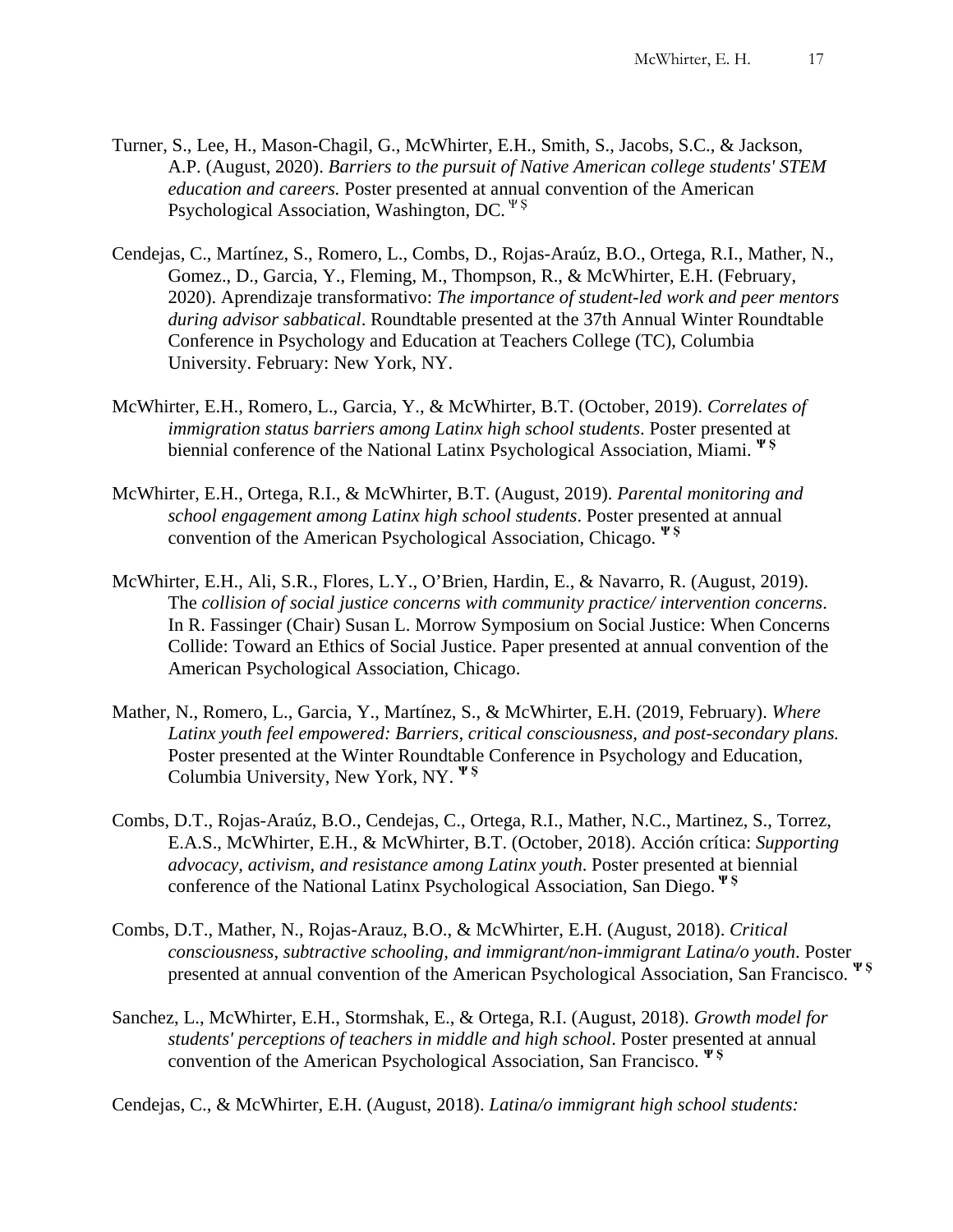*Discrimination, self-efficacy, dropout, and grades*. Poster presented at annual convention of the American Psychological Association, San Francisco. **<sup>Ψ</sup> <sup>Ş</sup>**

- Rojas-Araúz, B.O., Combs, D.T., Bines, D., & McWhirter, E.H. (August, 2018). ¿Quien soy y adonde voy? *Spanish, ethnic identity, and critical consciousness*. Poster presented at annual convention of the American Psychological Association, San Francisco. **Ψ Ş**
- Buckle, M., & McWhirter, E.H. (August, 2018). *Exploring the relationships between perceived discrimination, ethnic identity, social support, critical consciousness, and psychological distress and school engagement in Latina/o adolescents*. Poster presented at annual convention of the American Psychological Association, San Francisco. **Ψ Ş**
- McWhirter, E.H., & Rojas-Araúz, B.O. (June, 2018). *Changing the institutional context: Collaborative efforts of the UO DREAMERs Working Group.* In E.H. McWhirter (Chair) Living in transition: Enacting support across the ecologies of DREAMER college students. Symposium presented at the Society for Vocational Psychology Biennial Conference, Scottsdale, AZ.
- McWhirter, E.H., Bines, D., Garcia, E.A., & Cendejas, C. (August, 2017). *Perceived discrimination in school among Latina/o adolescents.* Poster presented at annual convention of the American Psychological Association, Washington DC, August, 2017. **<sup>Ψ</sup> Ş**
- Cendejas, C., Ortega, R.I., Rojas-Arauz, B., Combs, D., McWhirter, E.H., & McWhirter, B.T. (August, 2017). *Advocating for Latina/o Achievement in School: Preventing dropout among Latina/o high schoolers with limited English*. Poster presented at annual convention of the American Psychological Association, Washington DC, August, 2017. **<sup>Ψ</sup> Ş**
- Ortega, R.I. & McWhirter, E.H. (August, 2017). *Predictors of Latina/o student engagement: Social capitol and teacher connection.* Poster presented at annual convention of the American Psychological Association, Washington DC, August, 2017. **Ψ Ş**
- Rau, E., Gomez, D., Barrios, A., & McWhirter, E.H. (October, 2016). *Young Latina/o voices: How Young Latina/os make a difference in our communities.* Poster presented at the biennial conference of the National Latino Psychology Association, Orlando, Florida. **Ψ Ş**
- Sanchez, L., & McWhirter, E.H. (August, 2016). *Latino/a adolescents' perceived barriers, selfefficacy, gender, & postsecondary plans.* Poster presented at the annual conference of the American Psychological Association, Denver, CO. **Ψ Ş**
- Garcia, E.A., McWhirter, E.H., Bines, D., & McWhirter, A.C. (August, 2016). *School connectedness, discrimination, educational barriers, and Latina/o students' dropout thoughts*. Poster presented at the annual conference of the American Psychological Association, Denver, CO. **Ψ Ş**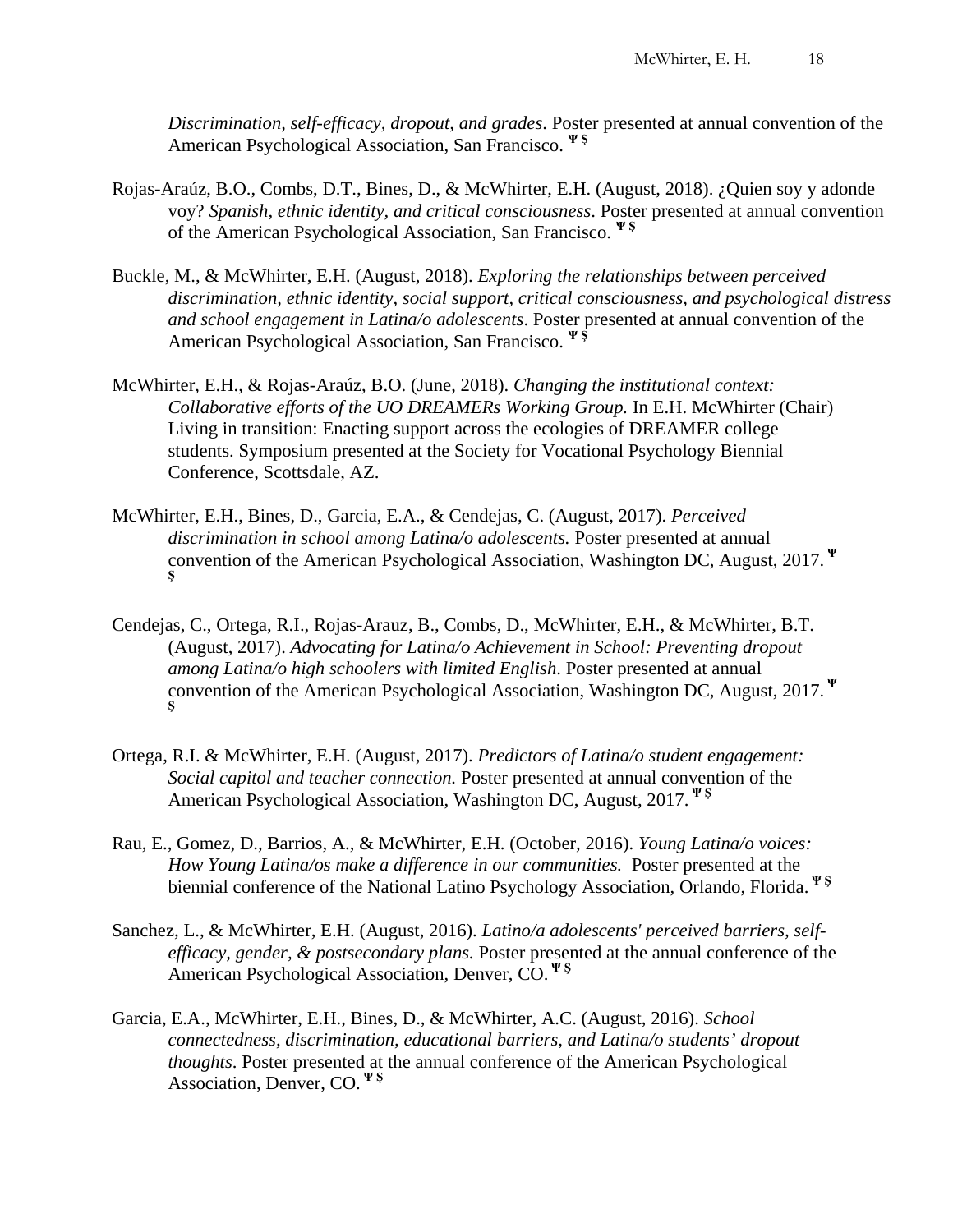- Fuentes, J., McWhirter, E. H., & McWhirter, A. C. (October, 2014). *Gender differences in college aspirations and dropout intentions among Latina/o students*. Poster presented at the biennial conference of the National Latino Psychology Association, Albuquerque, NM. **Ψ Ş**
- Ramos, K., & McWhirter, E. H. (October, 2014). *First-generation Latino immigrant students: Exploring the relationship between migration experience and outcomes*. Poster presented at the biennial conference of the National Latino Psychology Association, Albuquerque, NM. **Ψ Ş**
- Medina, C., McWhirter, E. H., & McWhirter, B.T. (October, 2014*). Effects of racial/ethnic microaggressions, sociopolitical development, and protective factors on academic persistence intentions among Latina/o college students*. Poster presented at the biennial conference of the National Latino Psychology Association, Albuquerque, NM. **Ψ Ş**
- Garcia, E., McWhirter, E. H., & Hidalgo, N. (October, 2014). *Microaggressions and Latina/o adolescents' school connectedness*. Poster presented at the at the biennial conference of the National Latino Psychology Association, Albuquerque, NM. **Ψ Ş**
- Garcia, E., & McWhirter, E. H. (August, 2014). *Microaggressions and Latina/o adolescents' postsecondary plans*. Poster presented at the annual conference of the American Psychological Association, Washington, DC. **Ψ Ş**
- Buckle, M. E., & McWhirter, E. H. (August, 2014). *Predicting postsecondary plans in Latina/o youth: A positive youth development perspective*. Poster presented at the annual conference of the American Psychological Association, Washington, DC. **Ψ Ş**
- Luginbuhl, P. J., McWhirter, E. H., & McWhirter, B. T. (March, 2014). *Sociopolitical development, autonomous motivation, and educational expectations among low income and Latina/o high school students*. Poster presented at bi-annual conference of the Society for Research on Adolescence, Austin, TX. **<sup>Ψ</sup> <sup>Ş</sup>**
- McWhirter, E. H., & McWhirter, B. T. (March, 2014). *Development of a measure of critical consciousness among Latina/o high school students*. In M. Diemer (Chair) Critical consciousness among marginalized and privileged youth: Conceptual and measurement advances. Symposium presented at bi-annual conference of the Society for Research on Adolescence, Austin, TX. **<sup>Ψ</sup>**
- Chronister, K. M., & McWhirter, E. H. (2013). Mindfulness and clinical training. In E. Adams  $\&$ S. Shapiro (co-Chairs) Cultivating mindfulness in counseling training programs. Paper presented at the Annual Convention of the APA, Honolulu, Hawai'i.
- Ngo, C. & McWhirter, E. H. (April, 2012). *Training implications of the multiplicity and intersectionality of identities*. Poster presented at the annual meeting of the Western Psychological Association, San Francisco, CA. **<sup>Ş</sup>**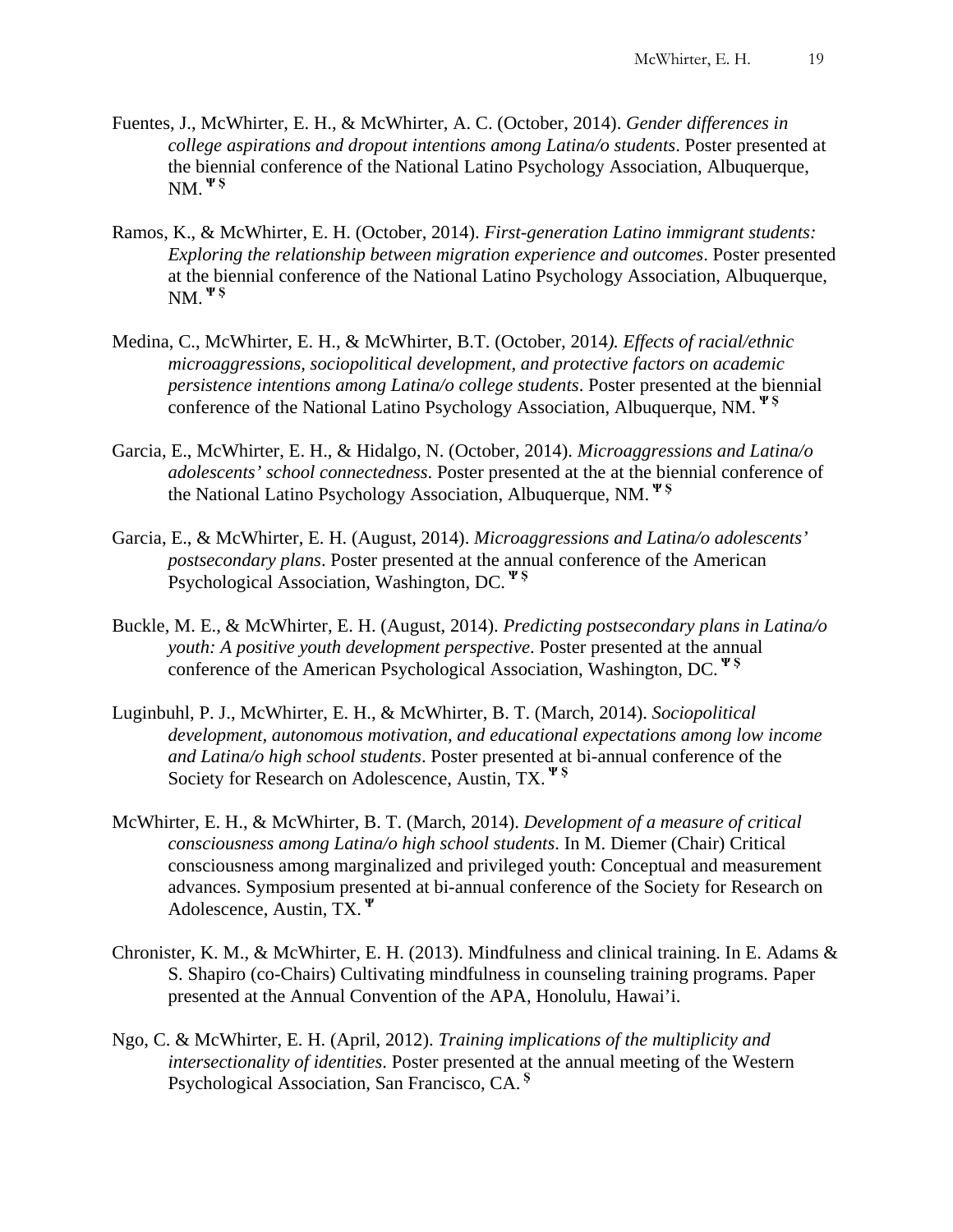- Darlington, E., McWhirter, B. T., & McWhirter, E. H. (March, 2012). *Risky behaviors in Chilean female adolescents: The role of mother-daughter connectedness*. Poster presented at the Society for Research on Adolescence annual conference, Vancouver, WA. **Ψ Ş**
- Ginevra, C., Nota, L., & McWhirter, E. H. (September, 2011). *Perception of barriers in Italian adolescents*. Paper presented at International Vocational Practice and Research Conference, Padova, Italy. **Ψ Ş**
- McWhirter, E. H., & McWhirter, B. T. (August, 2011). *On the wisdom to know the difference: Meaningful work in Chile*. In A. J. Consolí (Chair) Advancing International North-South-North Dialogues in Psychology in the Americas. Paper presented at the Annual Convention of the APA, Washington, DC.
- Ngo, C. & McWhirter, E. H. (April, 2011). *Exploring the multiplicity and intersectionality of identities*. Poster presented at the annual meeting of the Western Psychological Association, Los Angeles, CA. **Ş**
- McWhirter, E. H., McWhirter, B. T., Medina, C., Ramos, K., Margolis, K., Brown, L., & Montes, A. (November, 2010). *ALAS: An after school program for Spanish speaking Latino students*. Poster presented at biennial conference of National Latino Psychologists Association, San Antonio, TX. **Ψ Ş**
- Valdez, M., & McWhirter, E. H. (November, 2010). *Ethnic identity, womanist identity, and young adult Latinas' sexual relationship behaviors*. Poster presented at biennial conference of National Latino Psychologists Association, San Antonio, TX. **Ψ Ş**
- McWhirter, E. H. (August, 2010). *Promise and persistence: Recommendations for enhancing Latino/a youth's vocational development*. In E. H. McWhirter (Chair) Enhancing career development among vulnerable and minority adolescents. Paper presented at Annual Convention of the APA, San Diego, CA.
- Ramos, K., McWhirter, E. H., Wiles, K., & Medina, C. (August, 2010). *Immigration status and future expectations of Latino high school students*. Poster presented at Annual Convention of the APA, San Diego, CA. **Ψ Ş**
- Luginbuhl, P.J., McWhirter, E.H., Brown, K., Bustos, C., & Margolis, K. (August, 2010). *¡Apoyenos! Latino student perspectives on high school supports*. Poster presented at Annual Convention of the APA, San Diego, CA. **Ψ Ş**
- Castro-Villarreal, F., Sass, D., McWhirter, B. T., McWhirter, E. H., & Karcher, M. J. (August, 2010). *Testing Factor Model Invariance with Chilean and United States Adolescents.* Poster presented at Annual Convention of the APA, San Diego, CA. **<sup>Ψ</sup>**
- Graves, L. McWhirter, B. T., McWhirter, E. H., & Wheeler, J. (August, 2010). *The relationship of academic self efficacy to school connectedness and academic achievement among*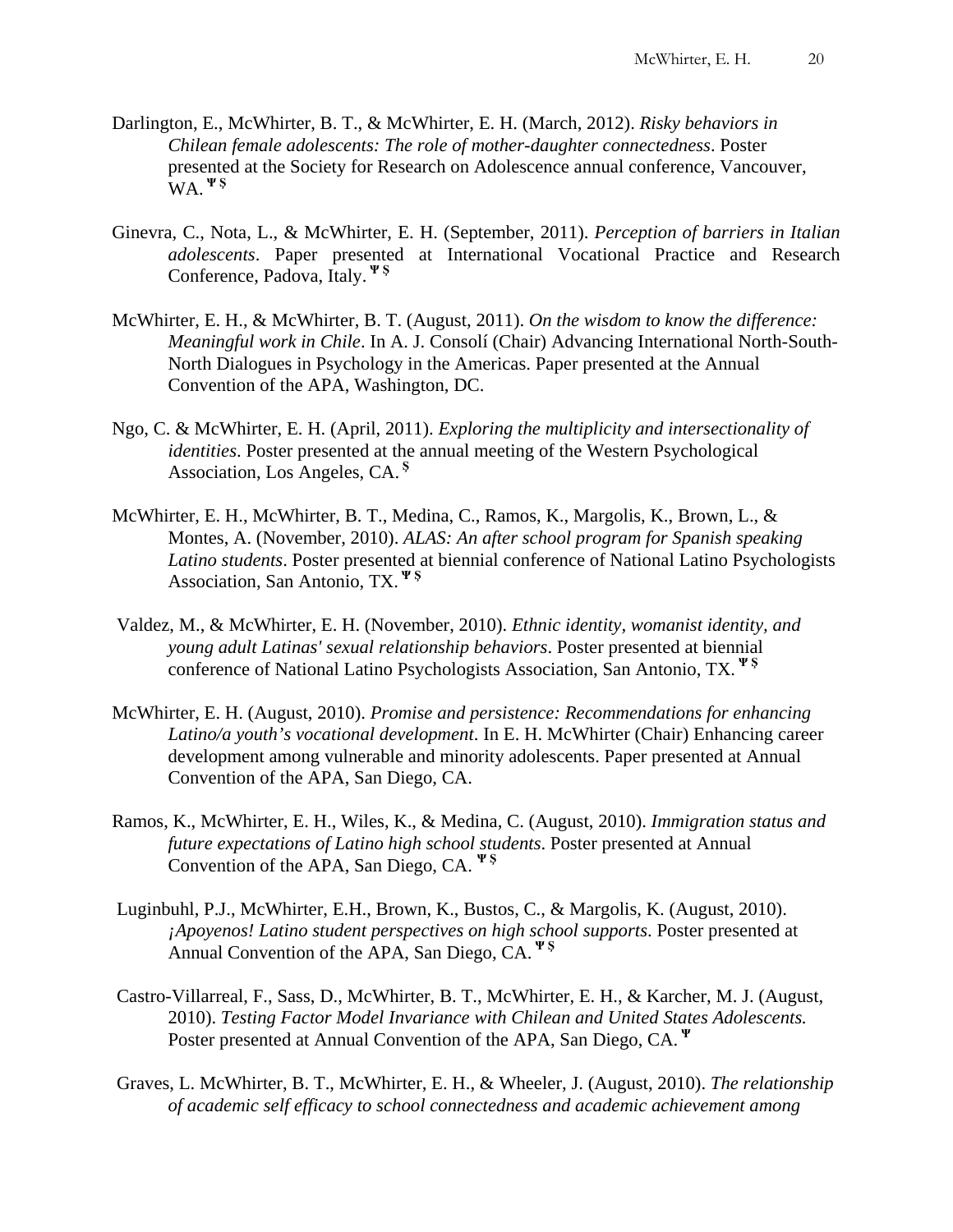*Chilean youth.* Poster presented at Annual Convention of the APA, San Diego, CA. **<sup>Ψ</sup> <sup>Ş</sup>**

- Wheeler, J., McWhirter, B. T., McWhirter, E. H., & Graves, L. (August, 2010). *Measuring Chilean family relationships: Factor analysis of a parent questionnaire*. Poster presented at Annual Convention of the APA, San Diego, CA. **Ψ Ş**
- Sheftel, A., McWhirter, B. T., McWhirter, E. H., Eldridge, J., & Robinson, R. (2010). *Contributing Factors to Risky Sexual Behaviors among High-risk Adolescents in Chile.* Poster presented at Annual Convention of the APA, San Diego, CA. **<sup>Ψ</sup> <sup>Ş</sup>**
- O'Neil, M. E., McWhirter, E. H., & Caban, A. R. (2010). *Validation of the Multicultural Competence Stage of Change Scale.* Poster presented at the Western Psychological Association conference. **<sup>Ş</sup>**
- Joyce, J. A., O'Neil, M. E., Stormshak, E., McWhirter, E. H., & Dishion, T.J. (2010, March). *Peer associations and coping: The mediating role of ethnic identity for urban, African American adolescents.* Poster presented at the biannual meeting of the Society for Research on Adolescence. **<sup>Ş</sup>**
- Luginbuhl, P., Phan, J., Medina, C., & McWhirter, E. H. (2009, August). *Latino adolescents' leadership aspirations and perceptions of postsecondary barriers*. Poster presented at annual convention of APA, Toronto, Ontario, Canada. **Ψ Ş**
- Sheftel, A., Darlington, E., McWhirter, B. T., & McWhirter, E. H. (2009, August). *Connectedness and risky behaviors among Chilean youth.* Paper presented at Annual Convention of the APA, Toronto, Ontario, Canada. **Ψ Ş**
- Luginbuhl, P., Phan, J., Medina, C., & McWhirter, E. H. (2009, April). *Latino high school students' education plans and perceptions of postsecondary barriers.* Poster presented at annual convention of the Western Psychological Association, Portland, Oregon. **Ψ Ş**
- McWhirter, B. T., & McWhirter, E. H. (2009, June). *Risk and protective factors among Chilean adolescents and families.* Poster presented at the XXXII Conference of the Inter-American Congress of Psychology, Guatemala City, Guatemala. **<sup>Ψ</sup>**
- Valdez, M., McWhirter, E. H., & Caban, A. R. (2009, February). *Latina girls' voices: Barriers, supports, and what we want from our high schools*. Paper presented to Oregon Association of Latino Administrator Conference, Portland, OR. **Ψ Ş**
- Joyce, J., Stormshak, E., & McWhirter, E. H. (2009). *The role of ethnic identity and peer associations in adolescent coping and psychological symptoms*. Poster presented at the Bi-Annual meeting of the Society for Research on Adolescence. **Ψ Ş**
- McWhirter, E. H., Valdez, M., Caban, A. R., & Aranda, C. (2008, August). *Latina adolescents' plans, barriers, and supports: A focus group study*. Poster presented at the Annual Convention of the APA, Boston, MA. **Ψ Ş**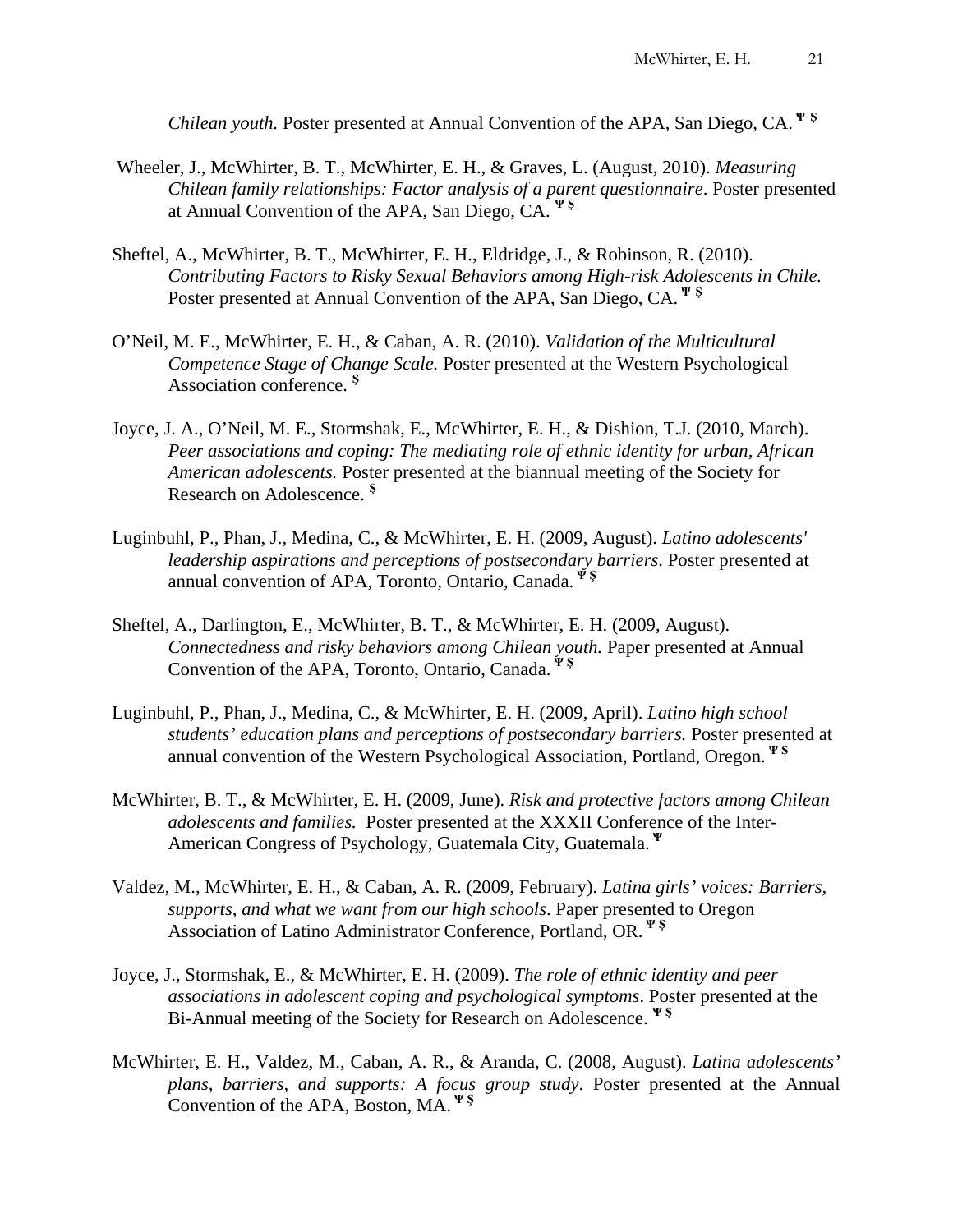- McWhirter, B. T., & McWhirter, E. H. (2008, August). *Evidence-based prevention practice among poor, urban families in Chile.* In J. P. Schwartz & L. Buhin (co-chairs): *Promoting evidence-based prevention with youth and families.* Paper presented at the Annual Convention of the APA, Boston, MA.
- McWhirter, E. H., Medina, C., & O'Neil, M. E. (2008, August). *Latino high school students' perceptions of postsecondary barriers and supports.* Poster presented at the Annual Convention of the APA, Boston, MA. **Ψ Ş**
- O'Neil, M. E., McWhirter, E. H., Caban, A. R., & Buchanon, R. (2008, August). *Validation of a stages of change measure of cultural competence*. Poster presented at the Annual Convention of the APA, Boston, MA. **Ψ Ş**
- McWhirter, B. T., McWhirter, E. H., Graves, L., Wheeler, J.P., Brulé, D., & Medina, C. (2008, August). *Chilean adolescent and family factors predictive of achievement*. Paper presented at the Annual Convention of the APA, Boston, MA. **Ψ Ş**
- McWhirter, B. T., & McWhirter, E. H. (2008, March). What is social justice? Reflection and action in training. In E. Adams (chair), *Creating a social justice focus in the counseling psychology curriculum*. Paper presented at the Fifth International Counseling Psychology Conference, Chicago, IL.
- McWhirter, E. H., McWhirter, B. T., & Redondo, J. (2008, March). *Chilean Adolescents' Educational, Work, and Career Challenges.* In S. Turner, chair, *Challenges and supports to adolescent career development across borders*. Paper presented at the Fifth International Counseling Psychology Conference, Chicago, IL. **<sup>Ψ</sup>**
- Paez, K. N., McWhirter, E. H., & O'Neil, M. E. (2007, August). Diversity awareness, diversity climate, and individual career outcomes. Poster presented at the Annual Convention of the APA, San Francisco, CA. **<sup>Ψ</sup> <sup>Ş</sup>**
- Caban, A.R., McWhirter, E.H., Metheny, J.R., Valdez, M., & O'Neil, M.E. (2007, August). *Evaluation of cultural competency in a counseling psychology doctoral program.* Poster presented at the Annual Convention of the APA, San Francisco, CA. **Ψ Ş**
- O'Neil, M., McWhirter, E. H., & Cerezo, A. (2007, August). *Vocational counseling, research and advocacy with transgender individuals.* Poster presented at the Annual Convention of the APA, San Francisco, CA. **<sup>Ş</sup>**
- McWhirter, E. H., & McWhirter, B. T. (2007, August). *Challenges and rewards of conducting international collaborative research.* In G. Stead & R. Young (co-chairs) *Research for a Global Psychology: Methods and Issues.* Paper presented at the Annual Convention of the APA, San Francisco, CA.

McWhirter, B. T., & McWhirter, E. H. (2007, August). *Prevention practice for families in an*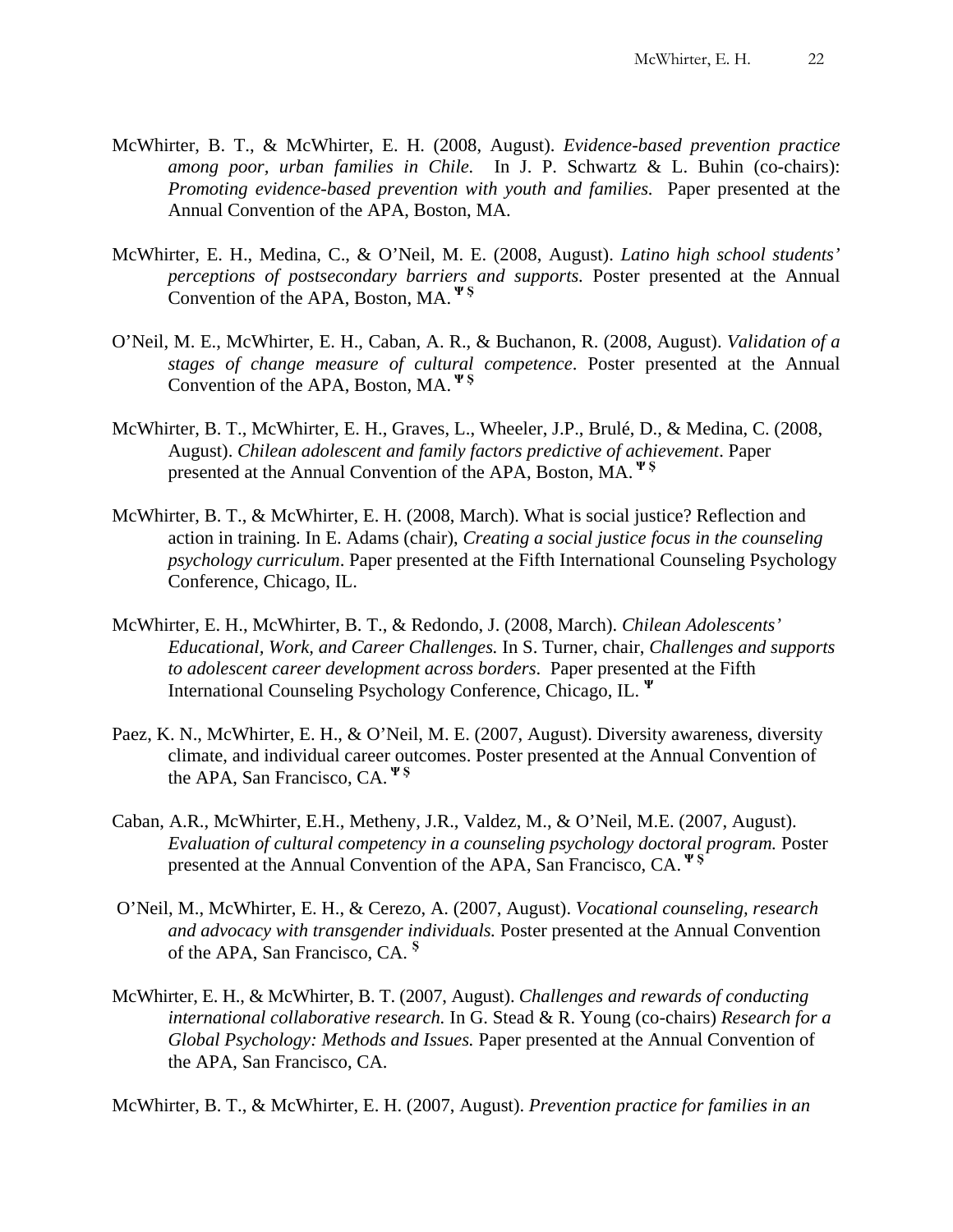*international setting: Evidence, validity, and other practical considerations*. In J. P. Schwartz & L. Buhin (co-chairs): *Promoting social justices: Evidence-based prevention with youth and families.* Paper presented at the Annual Convention of the APA, San Francisco, CA.

- Metheny, J., McWhirter, E. H., & O'Neil, M. (2007, August). *Perceived teacher support and adolescent career development.* Poster presented at the Annual Convention of the APA, San Francisco, CA. **Ψ Ş**
- McWhirter, B. T., & McWhirter, E. H. (2007, August). *Prevention practice for families in an international setting: Evidence, validity, and other practical considerations*. In M. Waldo, Chair, *Promoting social justices: Evidence-based prevention with youth and families.* Paper presented at the Annual Convention of the APA, San Francisco, CA.
- McWhirter, E. H., McWhirter, B. T., & Aranda, C. (2007, August). *A measure of work and family expectations: Factor analysis and initial measurement validity among Chilean adolescents.* Poster presented at the Annual Convention of the APA, San Francisco, CA. **Ψ Ş**
- Lum, S., McWhirter, E. H., & Joyce, J. (2007, August). *Asian American women's critical consciousness of beauty standards and body image.* Poster presented at the Annual Convention of the APA, San Francisco, CA. <sup>Ψ</sup> **<sup>Ş</sup>**
- McWhirter, B. T., McWhirter, E. H., & Miesch, J., Jacoby, B, & Graves, L. (2007, August). *Connectedness, educational self-efficacy, social class, and future work and educational plans of Chilean college students.* Poster presented at the Annual Convention of the APA, San Francisco, CA. **Ψ Ş**
- McWhirter, B. T., & McWhirter, E. H. (2006, March). *Sexual experiences and risk and protective factors among urban Chilean adolescents.* In B.T. McWhirter, chair, Sexual Behavior, Risk, and Protective Factors Among Adolescents in Four Countries: International Contrasts and Similarities. Paper presented at the 11<sup>th</sup> Biannual Conference of the Society for Research on Adolescence, San Francisco, CA. **<sup>Ψ</sup>**
- McWhirter, B. T., McWhirter, E. H., & Walters, K. (2006, March). *Social connectedness among Chilean adolescents: Factor analysis of the Hemingway Measure.* Poster presented at the 11<sup>th</sup> Biannual Conference of the Society for Research on Adolescence, San Francisco, CA. **Ψ Ş**
- McWhirter, E. H., & McWhirter, B. T. (2005, August). *Consultation and training in Chile: Application of an empowerment model.* Paper presented at the Annual Convention of the APA, Washington, DC.
- Fowkes, K., & McWhirter, E. H. (2005, June). *Outcome research on computer-assisted career guidance in secondary education: Status, obstacles, and suggestions.* Poster presented at the 7th Biennial Conference of the Society for Vocational Psychology, Vancouver, British Columbia. **<sup>Ş</sup>**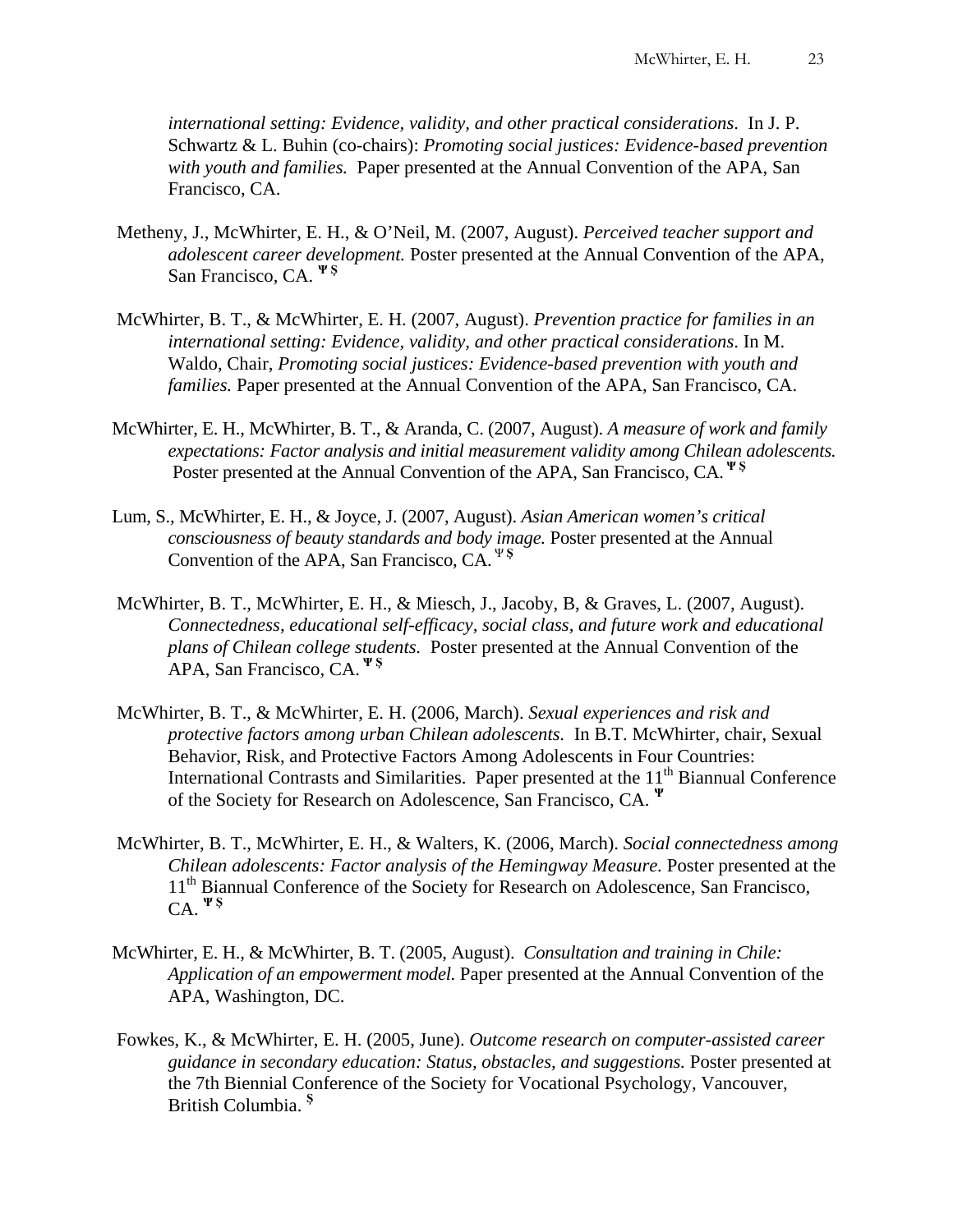- McWhirter, E. H., & McWhirter, B. T. (2005, June). *Exploration of education and careerrelated variables among Chilean adolescents.* Poster presented at the 7th Biennial Conference of the Society for Vocational Psychology, Vancouver, British Columbia, Canada. **<sup>Ψ</sup>**
- Torres, D. M., & McWhirter, E. H. (2005, January). *Evaluating a Latino parent program for enhancing educational achievement.* Poster presented at the Bi-Annual National Multicultural Summit, Hollywood, CA. **Ψ Ş**
- Torres, D. M., & McWhirter, E. H. (2004, July). *An outcome evaluation of a Latino parent program for enhancing educational achievement.* Poster presented at the Annual Convention of the APA, Honolulu, HI. **Ψ Ş**
- Hayashino, D. S., & McWhirter, E. H. (2004, July). *Construct validation of a parenting measure for Southeast Asian immigrant parents.* Poster presented at the Annual Convention of the APA, Honolulu, HI. **Ψ Ş**
- Flojo, J. R., & McWhirter, E. H. (2004, July). *Disclosure, Identity, and Discrimination: Lesbian, Gay, and Bisexual Minority Stressors in the Workplace.* Poster presented at the Annual Convention of the APA, Honolulu, HI. **Ψ Ş**
- Gragg, K. M., McWhirter, E. H., & Dorham, C. (2002, August). *An experimental examination of career counseling programs for battered women*. Poster presented at the Annual Convention of the APA, Chicago, IL. **Ψ Ş**
- Gragg, K. M. & McWhirter, E. H. (2002, August). *The prediction of battered women's career search self-efficacy and career outcome expectations*. Poster presented at the Annual Convention of the APA, Chicago, IL. **Ψ Ş**
- McWhirter, E. H., Torres, D. M., Salgado, S., & Valdez, M. (2001, August) *Perceived educational barriers among Mexican American and White adolescents.* Poster presented at the Annual Convention of the APA, San Francisco, CA. **Ψ Ş**
- McWhirter, E. H. (2001, March). *Social action at the individual level: In pursuit of critical consciousness*. In P. Gore & J. Swanson (chairs) Counseling Psychologists as Agents of Social Change. Paper presented at the 4<sup>th</sup> National Conference on Counseling Psychology, Houston, TX.
- Gragg, K. M., & McWhirter, E. H. (2001, March) *Restoring career opportunities: Career counseling and interventions with women survivors of domestic violence*. Paper presented at the 5th Biennial Conference of the Society for Vocational Psychology, Houston, TX. **<sup>Ş</sup>**
- McWhirter, B. T., McWhirter, E. H., Flojo, J. R., Gragg, K. M., & Torres, D. M. (2001, March). *University of Oregon: An ecological model of training*. In B. T. McWhirter and E. H. McWhirter (chairs) Training Models that Make a Difference. Paper presented at the 4<sup>th</sup>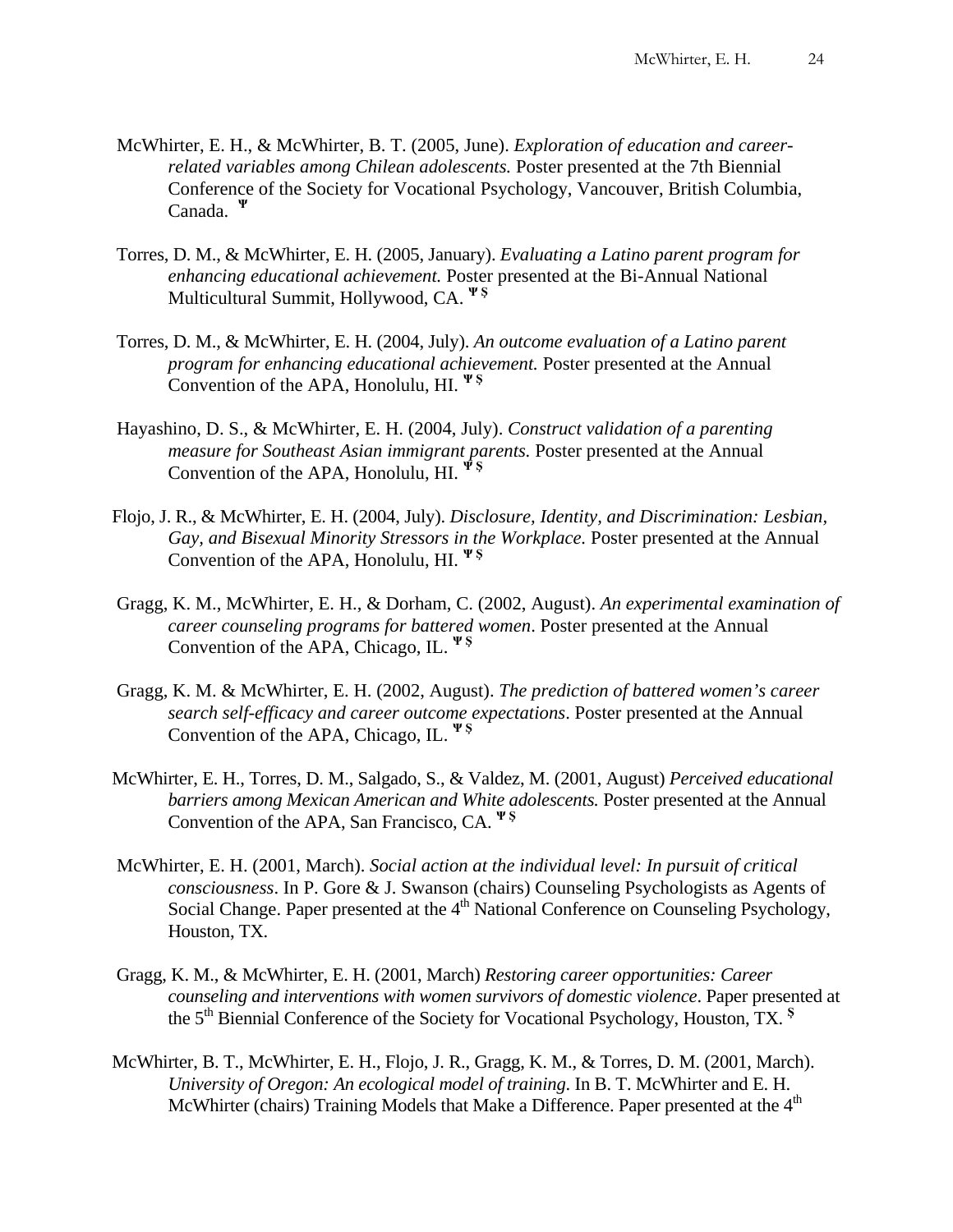National Conference on Counseling Psychology, Houston, TX. **<sup>Ş</sup>**

- Blustein, D., & McWhirter, E. H. (2000, August). *Toward an emancipatory communitarian approach to career development theory*. Paper presented at the Annual Convention of the APA, Washington, DC.
- McWhirter, B. T., McWhirter, E. H., Hunt, M. C., & O'Leary, C. (1998, August). *An ecological model of counseling psychology training at the University of Oregon.* Paper presented at the Annual Convention of the APA, San Francisco, CA. **<sup>Ş</sup>**
- Crothers, M., Schraw, G., & McWhirter, E. H. (1998, August). *The effects of mutuality, identity searching, and gender on depression*. Poster presented at the Annual Convention of APA, San Francisco, CA. **Ψ Ş**
- McWhirter, E. H., Rasheed, S., & Crothers, M. (1997, August). *Effects of high school career education on social cognitive variables*. Poster presented at the Annual Convention of the APA, Chicago, IL. **Ψ Ş**
- McWhirter, E. H. (1997, August). *Perceived educational barriers and adolescents*. In J. L. Swanson (Chair) Perceived Barriers to Education and Career: Theoretical and Measurement Issues. Paper presented at the Annual Convention of the APA, Chicago, IL. **<sup>Ψ</sup>**
- McWhirter, E. H., & Paa, H. K. (1996, August). *Perceptions of barriers and influences on career choice among high school students*. Poster presented at the Annual Convention of the APA, Toronto, Canada. **Ψ Ş**
- McWhirter, E. H., & Luzzo, D. A. (1996, August). *Examining perceived barriers, interestaspiration and aspiration-major congruence*. Poster presented at the Annual Convention of the APA, Toronto, Canada. **<sup>Ψ</sup>**
- Crothers, M., Warren, L., & McWhirter, E. H. (1996, August). *Emotional reactions to intimacy in relation to gender, personality characteristics, and attachment style*. Poster presented at the Annual Convention of the APA, Toronto, Canada. **Ψ Ş**
- Hackett, G., Morrow, S. L., Urbanski, L., McWhirter, E. H., Olson, C., & Polansky, J. (1996, August). *Reactions to variants of feminist counseling*. Poster presented at the Annual Convention of the APA, Toronto, Canada. **<sup>Ψ</sup>**
- McWhirter, E. H., & Tonemah, D. P. (1995, April). *The Native American wellness wheel and the empowerment of older adults*. Paper presented at the Annual Convention of the American Counseling Association (ACA), Denver, CO. **<sup>Ş</sup>**
- McWhirter, E. H. (1994, August). *Perceived barriers to education and career: Ethnic and gender differences*. Paper presented at the Annual Convention of the APA, Los Angeles, CA. **<sup>Ψ</sup>**

McWhirter, E. H., Larson, L. M., Daniels, J. A., Shirger, A., Freeman, S., & Maestas, M. (1994,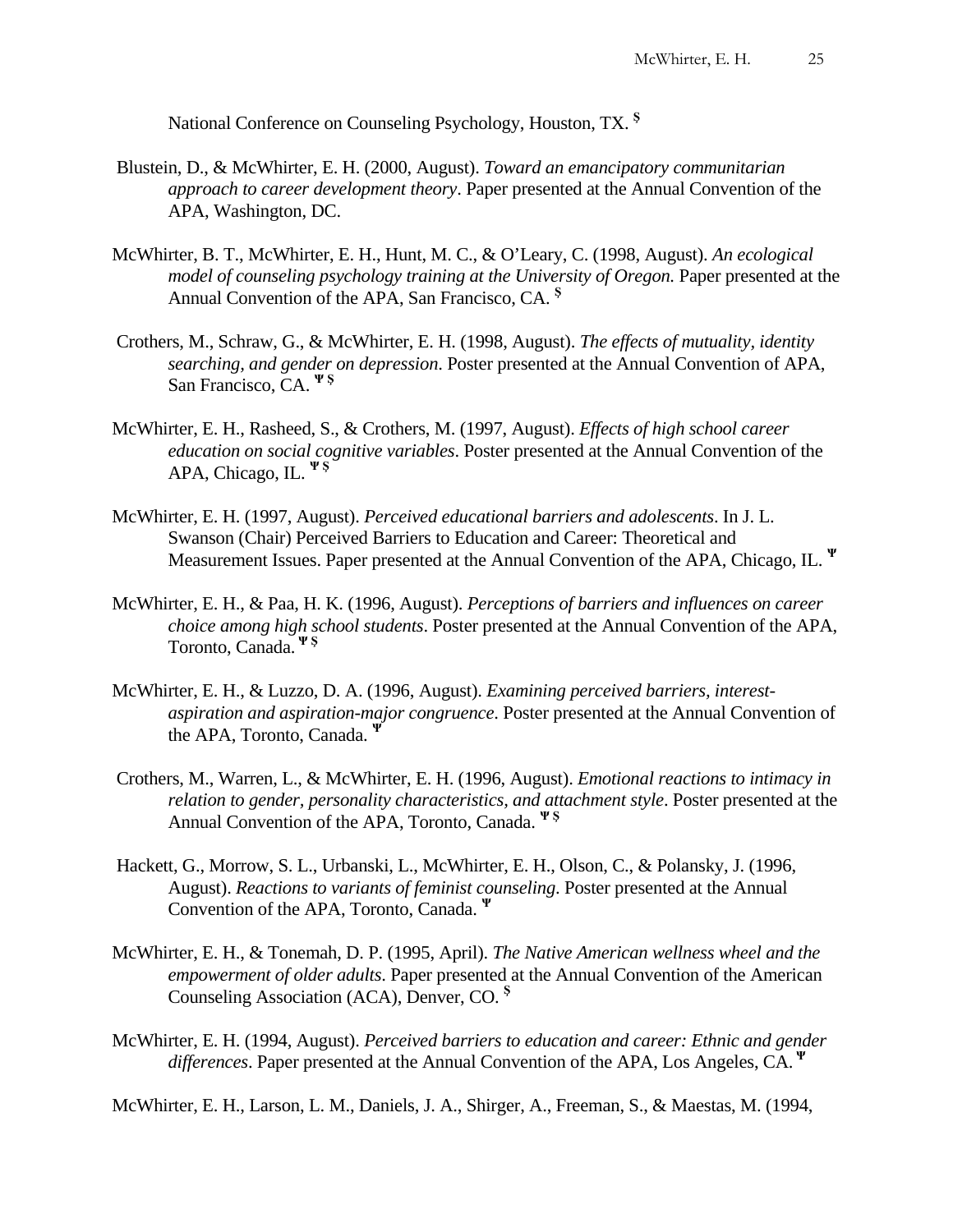August). *Predictors of educational aspirations among adolescent gifted students of color*. Paper presented at the Annual Convention of the APA, Los Angeles, CA. **Ψ Ş**

- McWhirter, E. H., & Hackett, G. (1993, August). *Causal models of career commitment and aspirations of Mexican American high school girls.* Poster presented at the Annual Convention of the APA, Toronto, Ontario, Canada. **<sup>Ψ</sup>**
- McWhirter, E. H., & Linzer, M. (1992, August). *Critical incident stress debriefing: Working with the hostages after a bank robbery*. Poster presented at the Annual Convention of the APA, Washington, DC.
- McWhirter, E. H. (1992, March). *Empowering Mexican American women through career exploration.* Paper presented at the Annual Convention of the American Association for Counseling and Development (AACD), Baltimore, MD.
- McWhirter, J. J., McWhirter, B. T., & McWhirter, E. H., McWhirter, P. T. (1992, March). *Understanding at-risk youth: The tree metaphor*. Paper presented at the Annual Convention of the AACD, Baltimore, MD.
- McWhirter, E. H., & McWhirter, B. T. (1991, August). *Lifestyle decisions affecting the development of professional choices: Dual career couples in psychology graduate training*. Paper presented at the Annual Convention of the APA, San Francisco, CA.
- Linzer, M., Edwards, T., & McWhirter, E. H. (1991, April). *Treatment effectiveness of employee assistance program counseling services*. Paper presented at the Annual Convention of the Western Psychological Association, San Francisco, CA.
- McWhirter, B. T., Olson, C., & McWhirter, E. H. (1990, August). *Hurdles of graduate school*. Paper presented at the Annual Convention of the APA, Boston, MA.
- McWhirter, E. H., McWhirter, B. T., & Olson, C. M. (1990, March). *Empowerment: Theoretical roots and implications for counseling and development*. Paper presented at the Annual Convention of the AACD, Cincinnati, OH.
- McWhirter, B. T., McWhirter, E. H., & McWhirter, J. J. (1990, March). *Mutual support groups in Latin America*. Paper presented at the Annual Convention of the AACD, Cincinnati, OH.
- Horan, J. J., Robinson, S. E., Olson, C. M., Cusumano, J. A., Bourgard, L. L., Adler, R. L., McWhirter, E. H., & Vaughan, S. M. (1989, April). *The effects of two computer-based interventions on adolescent smoking and drinking*. Paper presented at the Annual Convention of the American Educational Research Association (AERA), San Francisco, CA. **<sup>Ψ</sup>**
- McWhirter, E. H., McWhirter, B. T., & McWhirter, J. J. (1988, March). *The learning disabled college student and university survival*. Paper presented at the Annual Convention of the American Association of Counseling & Development, Chicago, IL.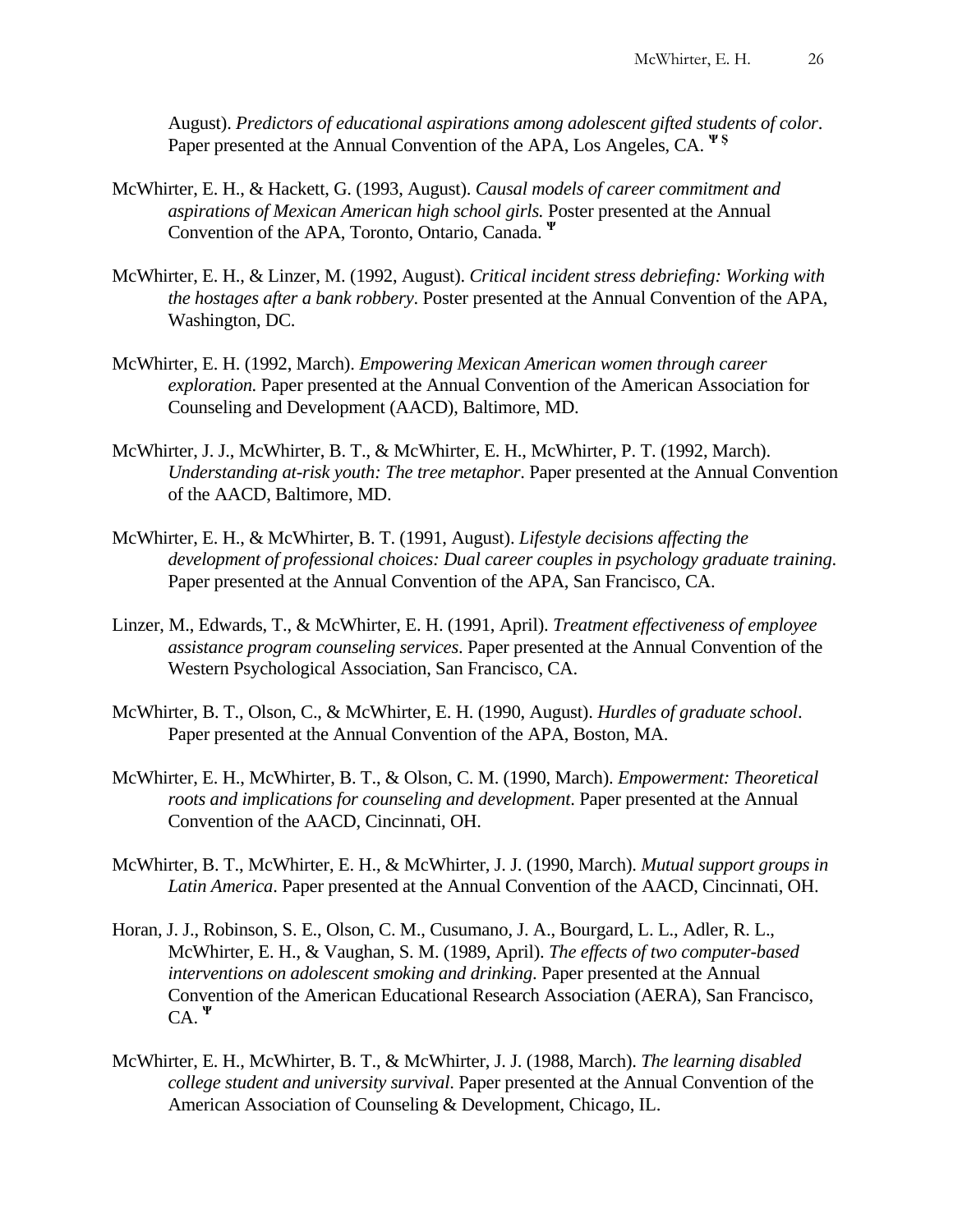Metha, A., Kinnier, R., & McWhirter, E. H. (1987, April). *Regrets and priorities at three stages of life*. Paper presented at the Annual Convention of the AERA, Washington, D.C. **<sup>Ψ</sup>**

## **Invited Talks, Keynotes, Co-Chair of Colloquia, Discussant, or Refereed Roundtable Presentations:**

- Romero, L., Mather, N., Fleming, M., Thompson, R., Martínez, S., Auld, M., Rojas-Araúz, B. O., & McWhirter, E. H. (2020, October). Tu eres mi otro yo*: Youth participatory action research with Latinx students*. Roundtable to be presented at the National Latinx Psychological Association Conference, Denver, CO (Virtual Conference due to Covid-19). **Ş**
- Rojas-Araúz, B. O., Combs, D., Kuperman, K., Martinez, S., Kennedy, A.L., McWhirter, E. H., McWhirter, B., Vargas-Forman, R.E., & Rodriguez, G. (October, 2020). *Formación más allá de la clase: Flexibilidad, abogacía y conocimiento en entrenamiento bilingüe*. Roundtable to be presented at the National Latinx Psychological Conference, Denver, CO (Virtual Conference due to Covid-19). **<sup>Ş</sup>**
- McWhirter, E. H. & McWhirter, B. T. (February, 2019). *An afterschool intervention for immigrant youth*. Keynote for Annual Research Symposium, Constantiner School of Education, Tel Aviv University, Tel Aviv, Israel.
- McWhirter, B. T. & McWhirter, E. H. (February, 2019). *Building a culture of care in changing schools and communities.* Keynote for Annual Research Symposium, Constantiner School of Education, Tel Aviv University, Tel Aviv, Israel.
- McWhirter, E. H. & McWhirter, B. T. (February, 2019). *An afterschool intervention for immigrant youth*. Academic College of Tel Aviv-Yaffo, Israel.
- McWhirter, E.H., McWhirter, B.T., Garcia, E.A., & McWhirter, A.C. (October, 2018). *Graduate training specialization in Spanish Language Service and Research*. Roundtable presented at biennial conference of the National Latina/o Psychological Association, San Diego.
- McWhirter, E.H. (June, 2018). (Chair) *Living in transition: Enacting support across the ecologies of DREAMER college students*. Symposium presented at the Society for Vocational Psychology Biennial Conference, Scottsdale, AZ.
- McWhirter, E.H., Rojas-Araúz, B., Ortega, R.I., Combs, D., Cendejas, C., & McWhirter, B.T. (August, 2017). Advocating for Latina/o achievement in School (ALAS): An after-school program for Spanish-speaking Latina/o high school students. Invited presentation in R.C. Gali (chair) *Challenges and Dilemmas in Implementing Career Interventions within Educational Settings: An International Perspective*. Symposium presented to Society for Vocational Psychology at annual convention of the American Psychological Association, Washington DC, August, 2017.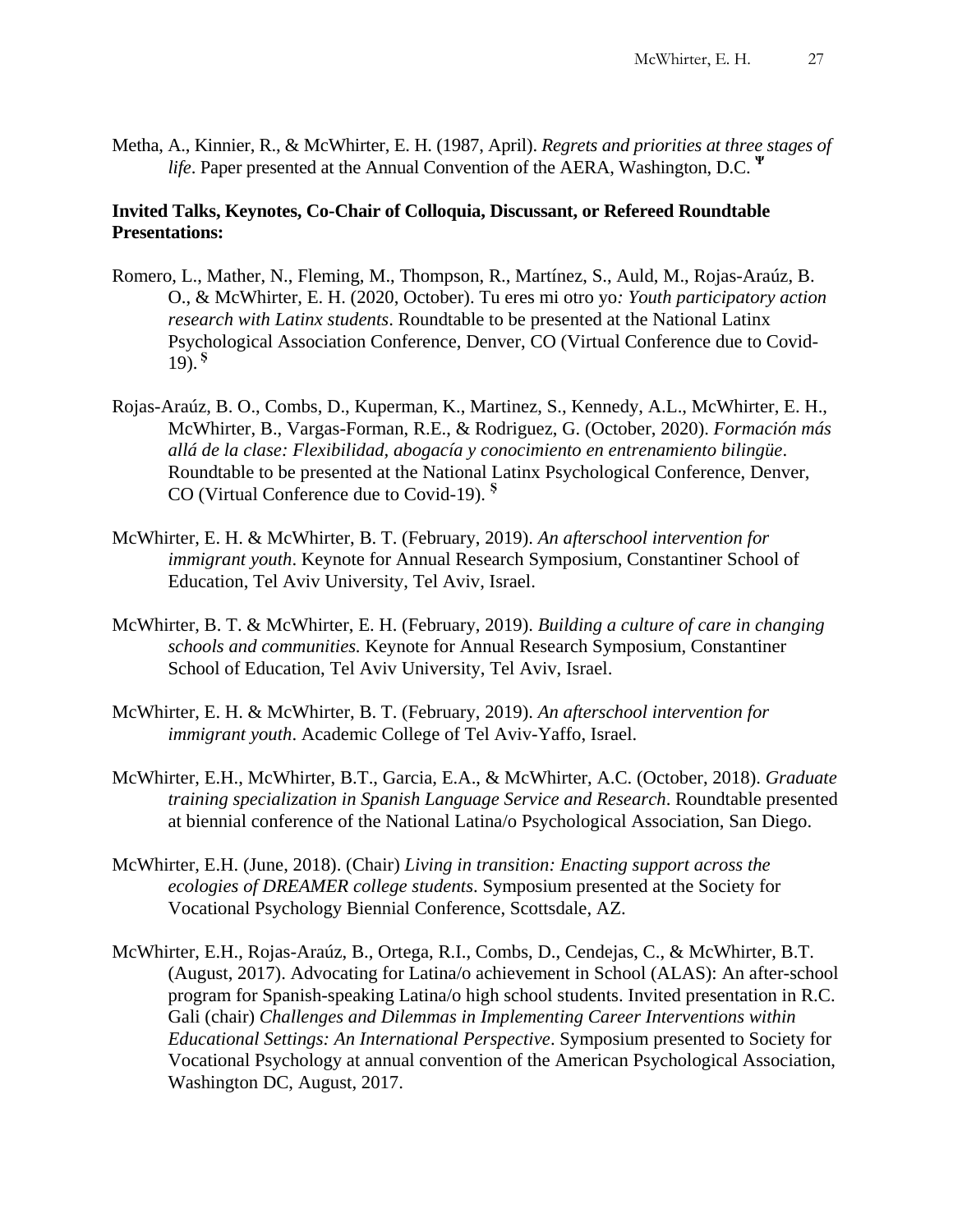- McWhirter, E.H. (August 4<sup>th</sup>, 2016). *Distinguished Achievement Award Address*. Society for Vocational Psychology, American Psychological Association (Denver, CO).
- McWhirter, E.H. (October 15<sup>th</sup>, 2015). *Oregon Latina/o High School Students: Barriers, Supports, and Plans*. Latina/os and K-12 Education: Bridging Research and Practice. Center for Latina/o and Latin American Studies and Division of Equity and Inclusion, University of Oregon.
- McWhirter, E.H. (October 2<sup>nd</sup>, 2015). *Oregon High School Dropout: Setting the Stage for Improvement.* Oregon Graduation Success Summit, College of Education, University of Oregon.
- McWhirter, E. H. (March, 2015). *Assets, Obstacles, Empowerment & Equity for Oregon Latina/o High School Students*. In G. Sandoval (Chair) Advancing Latino Equity in Oregon: Education and Civic Public Participation for Empowerment. Center for Latina/o and Latin American Studies Symposium, University of Oregon.
- McWhirter, E. H. (October, 2014). *Latina/os in engineering*. (Discussant). In L.Y. Flores (Chair) Understanding the Participation of Latina/os in the Engineering Pipeline. Presented at Biennial Conference of National Latina/o Psychological Association, Albuquerque, NM.
- McWhirter, E. H. (August, 2014). *Vocational psychology and the future* (Discussant). In Whiston, S. (Chair) National Trends and Local Programs in Vocational Psychology: Unemployment, STEM, and Mental Health. Presented at Annual Convention of the APA, Washington, DC.
- McWhirter, E. H. (August, 2011). *Eye contact*. New fellow address. Presented at Annual Convention of the APA, Washington, DC.
- McWhirter, E. H., & Hage, S. M. (August, 2011) (Co-Chairs). *Using career interventions as a prevention strategy: Implications for policy*. Joint symposium of Society for Vocational Psychology and Prevention Section presented at Annual Convention of the APA, Washington, DC.
- McWhirter, E. H., & McWhirter, B. T. (2011, February). *Community engagement and counseling psychology training.* Paper presented at the Council of Counseling Psychology Training Programs (CCPTP) Annual Conference, Albuquerque, NM.
- McWhirter, E. H. (August, 2010). (Chair) *Enhancing career development among vulnerable and minority adolescents*. Symposium presented at Annual Convention of the APA, San Diego, CA.
- McWhirter, E. H. (2008, August). *Intersections and contradictions*. In D. L. Blustein (chair) Critical psychology and vocational psychology: An integrative social justice analysis. Discussant for symposium presented at the Annual Convention of the APA, Boston, MA.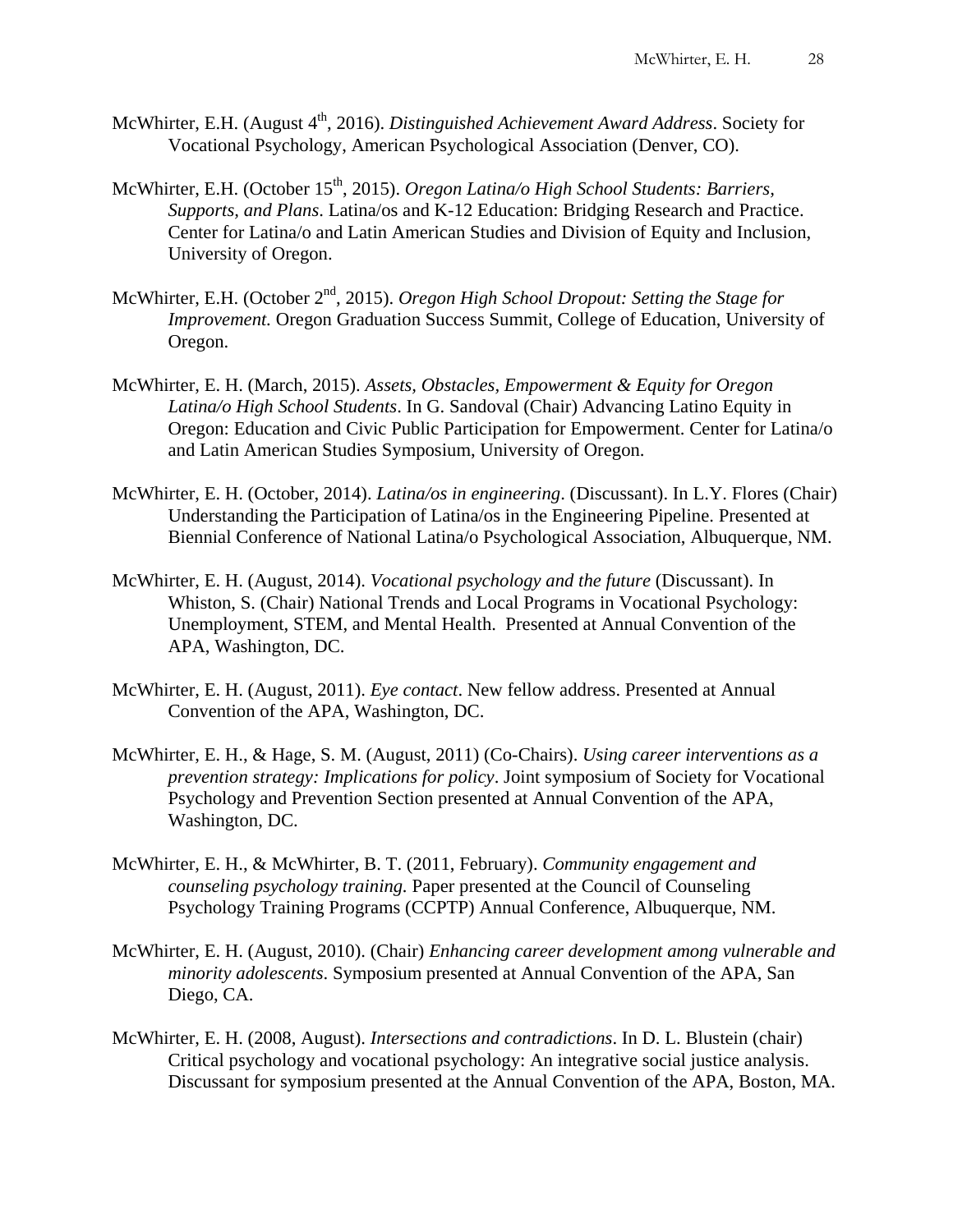- McWhirter, E. H., & Juntunen, C. (2008, March). *Celebrating 100 years of applying vocational psychology in communities*. Roundtable presented at the International Counseling Psychology Conference, Chicago, IL.
- McWhirter, E. H. (2006, September). *Lighting one candle: Counseling and social change at the individual level.* Invited keynote address to annual meeting of the Oregon Counseling Association, Warm Springs, OR.
- Lyda, J. L., McWhirter, E. H., Miller, D., & McWhirter, J. J. (2003, August). *University-wide recruitment.* In K. Paez, S. K. Lum, J. L. Lyda, & B. T. McWhirter (chairs) Ethnic minority student recruitment in counseling psychology: A systemic approach. Roundtable presented at the Annual Convention of the APA, Toronto, Ontario, Canada. **<sup>Ş</sup>**
- McWhirter, E. H. (2002, August). *Reactions.* In W. Liu & S. Rasheed (chairs) Perpetuating oppression and prejudice: Classism theory, white trashism, and ableism. Discussant for symposium presented at the Annual Convention of the APA, Chicago, IL.
- McWhirter, E. H., & Salgado, S. (2002, August). *Social advocacy*. In K. Paez, J. Knott, & B. T. McWhirter (co-chairs) Multicultural organizational development in counseling psychology training programs. Roundtable presented at the Annual Convention of the APA, Chicago, IL. **<sup>Ş</sup>**
- McWhirter, E. H. (2001, August). *Promises to keep*. In B. T. McWhirter (chair) Moving into our communities: Graduate student research. Discussant for symposium presented at the Annual Convention of the APA, San Francisco, CA.
- McWhirter, E. H. (2001, August). *Multicultural applications of social cognitive career theory*. In L. Y. Flores & A. M. Byars (co-chairs) Assessing contextual factors in Social Cognitive Career Theory with culturally diverse populations. Discussant for symposium presented at the Annual Convention of the APA, San Francisco, CA.
- McWhirter, E. H. (2001, March). *Social action at the individual level: In pursuit of critical*   $consciousness$ . Invited keynote address,  $5<sup>th</sup>$  Biennial conference of the Society for Vocational Psychology, Houston, TX.
- McWhirter, E. H. (2000, August). *Reflections on racism and students in training.* In S. Rasheed & E. H. McWhirter (co-chairs) When racism is reversed: Racism and its effects on therapists of color Symposium presented at the Annual Convention of the APA, Washington, DC.
- McWhirter, E. H. (1999, August). *Emancipatory communitarian approaches to counseling psychology training.* In I. Prilleltensky & E. H. McWhirter (chairs) Emancipatory communitarian approaches to education and the social sciences. Panel presentation to College of Arts and Sciences, Leslie College, Cambridge, MA.
- Rasheed, S., & McWhirter, E. H. (1999, August). *Multicultural training in action*. In S. Rasheed, J. Horibata, E. McWhirter, & J. Flojo (Co-chairs), *Multicultural counselor competence:*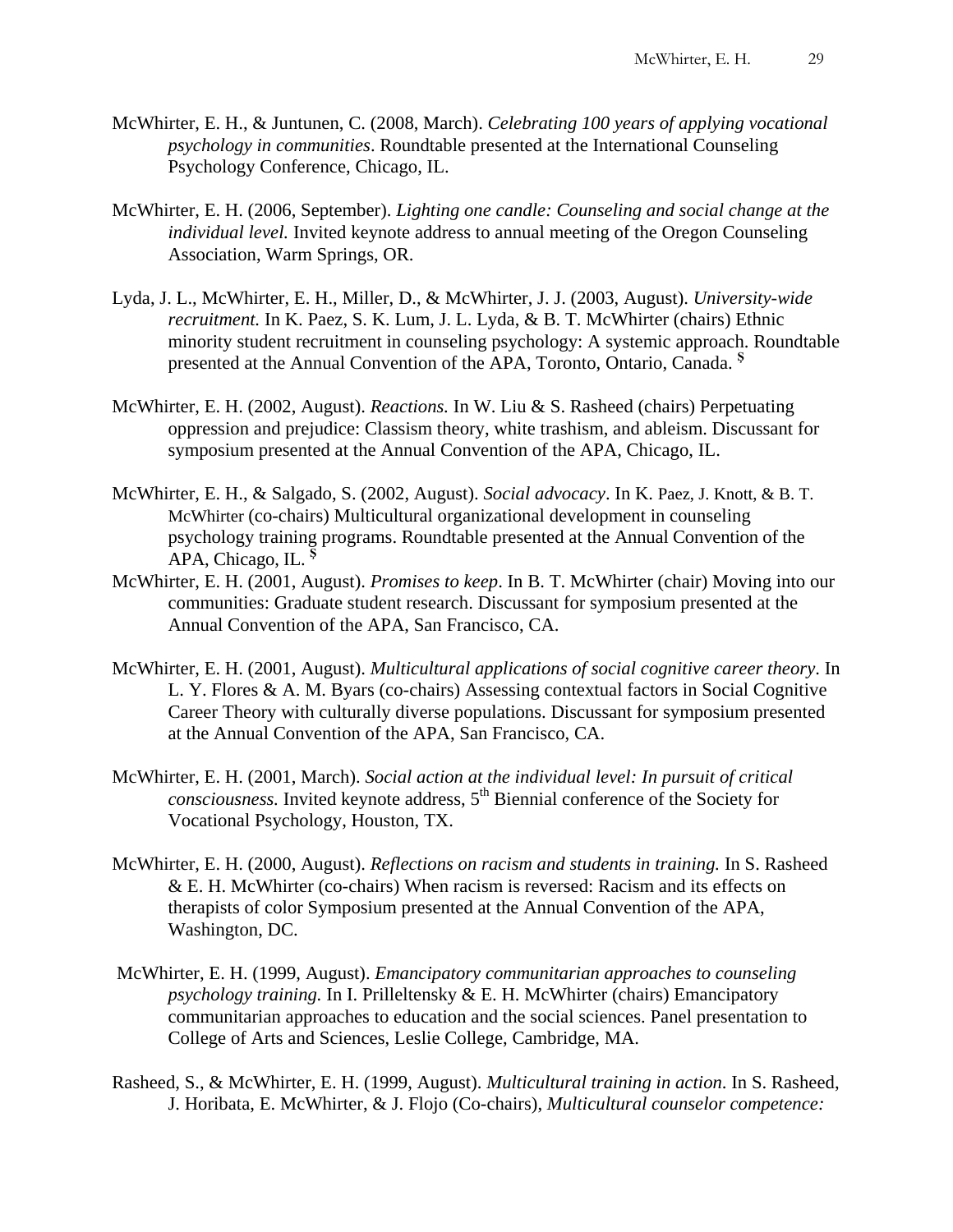*Promotion through the classroom.* Roundtable presentation at the Annual Convention of the APA, Boston, MA. **<sup>Ş</sup>**

- McWhirter, E. H., & Flojo, J. R. (1999, August). *Career Counseling and Consciousness Raising*. In N. Fouad (chair) The legacy of Frank Parsons: Social Advocacy. Roundtable presentation at the Annual Convention of the APA, Boston, MA. **<sup>Ş</sup>**
- McWhirter, E. H., & Schaub, M. (1998, August). *Socioeconomic status as context.* In L. Subich (chair) Contextual factors in career service delivery. Roundtable presentation at the Annual Convention of the APA, San Francisco, CA.
- Rasheed, S., Horibata, J., McWhirter, E. H., & McWhirter, B. T. (1998, August). *Multicultural training in action: Current practices and future directions*. Roundtable presentation at the Annual Convention of the APA, San Francisco, CA. **<sup>Ş</sup>**
- Lease, S. H., McWhirter, E. H., Rasheed, S., & Paa, H. K. (1997, August). *Perceived barriers in the career development of ethnic minorities*, in G. L. Prigoff (Chair) Fresh Voices and Seasoned Experts: Vocational Counseling with Diverse Populations. Roundtable presentation at the Annual Convention of the APA, Chicago, IL. **<sup>Ş</sup>**
- McWhirter, E. H. (1992, December). *Important factors in the career development of Mexican American high school girls.* Invited presentation to the Southeast Valley Branch of the American Association of University Women, Chandler, AZ.
- McWhirter, E. H. & McWhirter, B. T. (1989, February). *Educational value of university offcampus service-learning programs*. Paper presented at the Annual International Conference of the Partnership for Service-Learning, Phoenix, AZ.
- McWhirter, J. J., McWhirter, E. H., Murphy, V. L., & McWhirter, B. T. (1988, August). *Group Research Program as a model for research in small groups*. Paper presented to the Group Counseling Special Interest Group, Annual Convention of the APA, Atlanta, GA.

## **TEACHING**

This section lists teaching activities at Arizona State University (ASU), the University of Nebraska-Lincoln (UNL), the University of Oregon (UO), and the *Universidad de Chile*, as well as community-based teaching in Chile, workshops and trainings for community and professional audiences, and advising of graduate students. Undergraduate courses supervised includes conceptualization and development of courses with GTF/GE instructors as well as supervision of instruction.

## **Undergraduate Course Taught:**

University Adjustment and Survival (ASU) (28 sections over 4 years)

## **Undergraduate Courses Developed and/or Supervised:**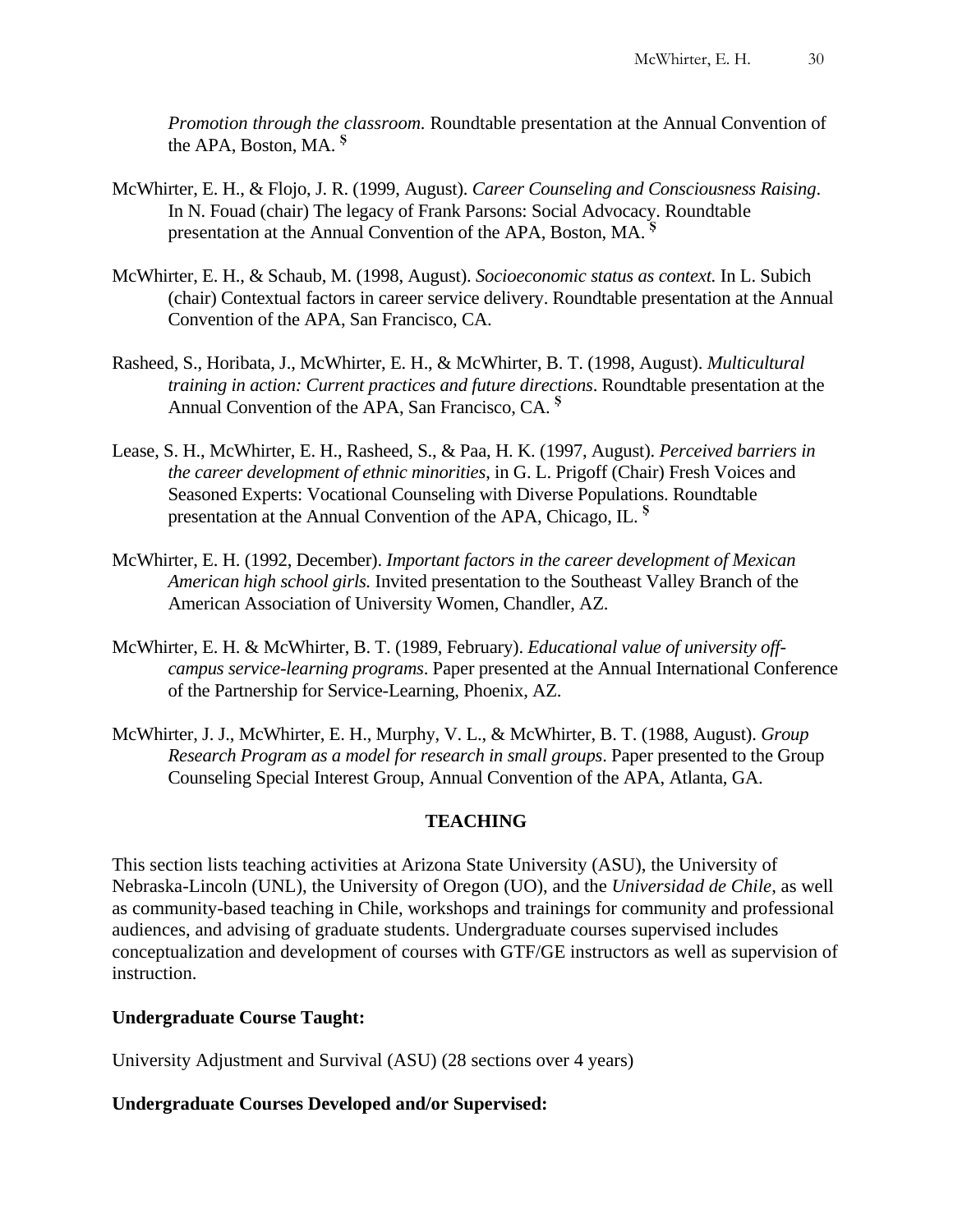| Psychology and Social Justice                    | Foundations of Student Health and Well-                                                   |
|--------------------------------------------------|-------------------------------------------------------------------------------------------|
| Being                                            |                                                                                           |
| Intro. to the Coun. Psychology Profession        | Ecology of Campus Well-Being                                                              |
| Positive Psychology                              | <b>Health Psychology</b>                                                                  |
| Diversity Skills and Concepts                    | Interventions for Children & Families                                                     |
| <b>Careers in Human Services</b>                 | <b>Graduate School Preparation</b>                                                        |
| <b>Introduction to Prevention Science</b>        | <b>Psychology of Masculinities</b>                                                        |
| <b>Introduction to Counseling Psychology</b>     |                                                                                           |
| <b>Graduate Courses Taught:</b>                  |                                                                                           |
| Career and Vocational Psychology (UNL)           | Counseling Psychology as a Discipline                                                     |
| (UO)                                             |                                                                                           |
| Group Counseling (UNL, UO)                       | Counseling Theories (UNL)                                                                 |
|                                                  | Experimental & Correlational Research Design (UNL) Advanced Individual Interventions (UO) |
| Doctoral Research Seminar (UNL, UO)              | Psychological Assessment I (UO)                                                           |
| Masters Practicum in Counseling (UNL)            | Adult Counseling Practicum (UNL, UO)                                                      |
| Masters Field Placement Supervision (UNL)        | Doctoral Supervision Seminar (UO)                                                         |
| Science & Practice of Counseling Psychology (UO) | Sem: Social Cognitive Career Theory (UO)                                                  |
| Doctoral Practicum Externship (UO)               | Theories of Career Development (UO)                                                       |
| Topics in Latinx Mental Health (UO)              |                                                                                           |

*La aplicación del modelo ecológico al trabajo psicológico comunitario: Teoría y metodología* (Application of the ecological model to community-based psychology practice: Theory and methodology; co-taught with Benedict McWhirter) (*Universidad de Chile*, June 2007).

## **Community-Based Courses Taught:**

- Madurez matrimonial II *(Marriage Maturity II), co-taught with B.T. McWhirter & R.L. Plasker.* (Week-long course for couples (2005), Center for the Family, Peñalolén, Santiago, Chile).
- Destrezas para ser padres *(Parenting skills), co-taught with B.T. McWhirter & R.L. Plasker.* (Week-long course for couples, 2004 and 2005), Center for the Family, Peñalolén, Santiago, Chile).
- Madurez matrimonial *(Marriage Maturity), co-taught with B.T. McWhirter & R.L. Plasker.* (10-week course for couples, 2004, Center for the Family, Peñalolén, Santiago, Chile).

## **Dissertations Chaired:**

- (42) Rojas-Araúz, B.O. (2020, in progress). *Mental health access and utilization of undocumented college students*. Dissertation in progress, UO.
- (41) Ortega, R.I. (2020, in progress). *Testing a model of Latinx and White citizen voting behavior: Application of Social Cognitive Theory.* Dissertation in progress, UO.
- (40) Combs, D. (2020, in progress). *Toward an understanding of the meaning of apoyo mutuo: an exploration of immigrant Latina Women's experiences in a social support group.* Dissertation in progress, UO.
- (39) Gomez, D. (2020, in progress). *Coach discussion of sport-related concussion in student-*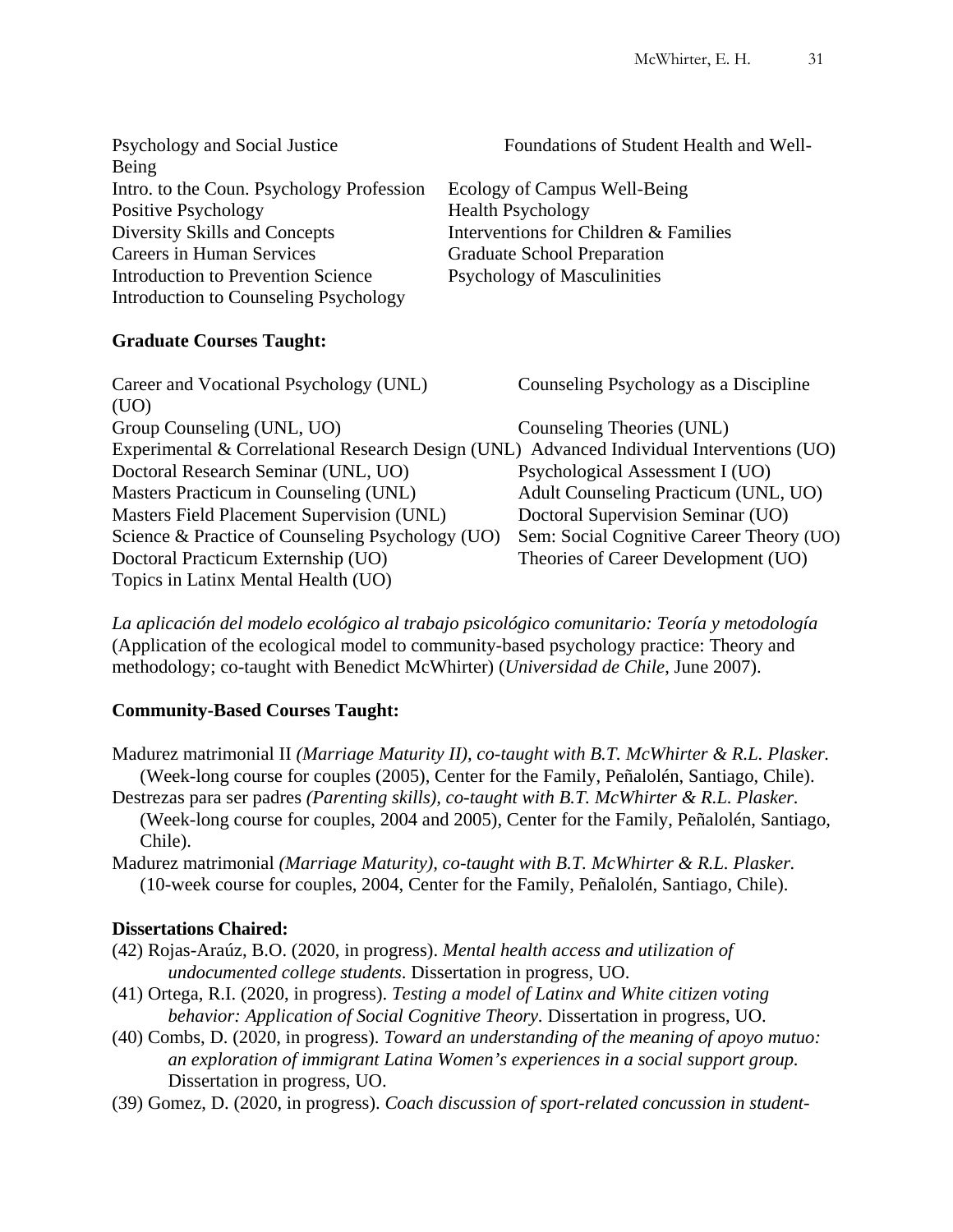*athletes: An analysis of silences.* Dissertation in progress, UO.

- (38) Bines, D. (2019). *Mentoring and academic persistence among Black college students.* Doctoral dissertation, UO.
- (37) Samlan, H. (2019). *Relationships between CCAPS-62 and college student academic outcomes*. Doctoral dissertation, UO.
- (36) Rau, E. (2018). *Religiosity from childhood to emerging adulthood: Is there a relationship between emerging adult religious/spiritual identity and sociopolitical development?* Doctoral dissertation, UO.
- (35) Sanchez, L. (2017). *Teacher perceptions over time and postsecondary outcomes*. Doctoral dissertation, UO.
- (34) Garcia, E.A. (2017, co-chair). *Career Information System utilization and high school students' vocational skills self-efficacy, outcome expectations, work hope, and career planning.* Doctoral dissertation, UO.
- (33) Anderson, K.A. (2017). *Parenting behaviors during adolescence and associations with emerging adult educational attainment and mental health.* Doctoral dissertation, UO.
- (32) Buckle, M. (2017). *Exploring the relationships between perceived discrimination, ethnic identity, social support, critical consciousness, and psychological distress and school engagement in Latina/o adolescents*. Doctoral dissertation, UO.
- (31) Hidalgo, N. (2016). *A phenomenological exploration of parents' psychological experiences obtaining a diagnosis and access to services for their children with autism spectrum disorder*. Doctoral dissertation, UO.
- (30) Ramos, K. (2014). *First-generation Latino immigrant students: Exploring the relationship between migration experience and outcomes*. Doctoral dissertation, UO.
- (29) Medina, C. (2013). *An investigation of the effects of racial/ethnic microaggressions, sociopolitical development, and protective factors on academic persistence intentions among Latina/o college students*. Doctoral dissertation, UO.
- (28) Luginbuhl, P. J. (2013). *Predicting education and career expectations among low income Latino and non-Latino youth: A test of sociopolitical development theory and selfdetermination theory.* Doctoral dissertation, UO.
- (27) Graves, L. (2013, co-chair). *An investigation of the effect of school context, school connectedness, and academic self-efficacy on multidimensional outcomes among Chilean adolescents*. Doctoral dissertation, UO.
- (26) Aranda, C. (2011). *An investigation of discrimination experiences, neighborhood conditions, social support, stress, parental self-efficacy, and parental involvement for low-income mothers with preschool-age children.* Doctoral dissertation, UO.
- (25) Joyce, J. A. (2011). *Influence of parent sociocultural characteristics and parent-child relationships on early adolescent ethnic identity, religiosity, and distal academic outcomes.* Doctoral dissertation, UO.
- (24) Gonzalez, G. (2011, co-chair). *Predicting adolescent resilient outcomes for children who experienced interparental violence during childhood*. Doctoral dissertation, UO.
- (23) Valdez, M. (2011). *Ethnic identity, womanist identity, and young adult Latinas' safe sex practices.* Doctoral dissertation to be defended June, 2011, UO. [This dissertation awarded the 2010 *Cynthia de las Fuentes Dissertation Research Award* from the National Latina/o Psychological Association].
- (22) Hoffman, T. L. (2010). *Development and initial validation of the Environmental Justice Advocacy Scale*. Doctoral dissertation, UO.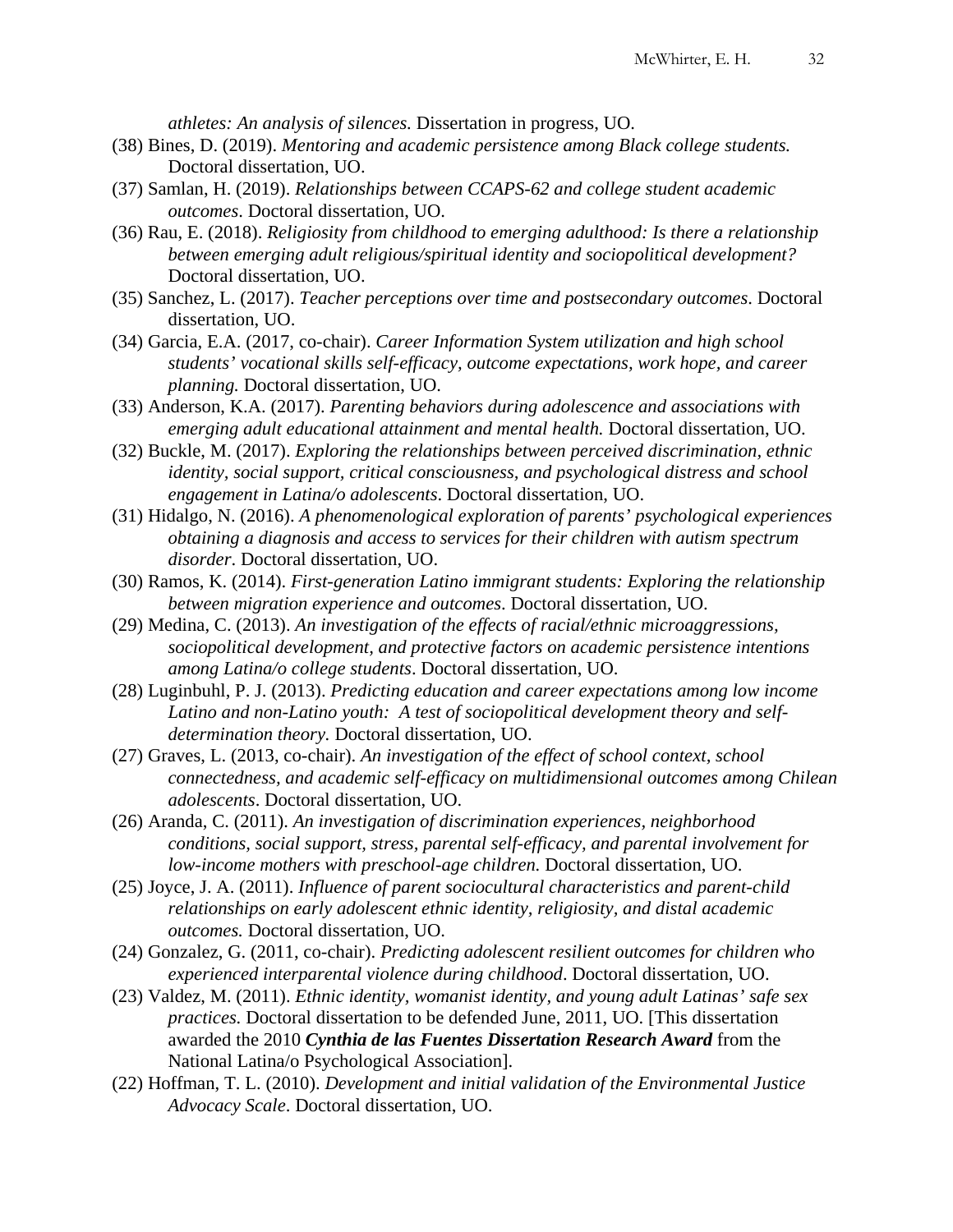- (21) Marchand, E. (2010). *Predicting risky sexual behavior and other problem behavior among adolescents*. Doctoral dissertation, UO.
- (20) Caban, A. R. (2010). *Development and initial validation of a multicultural competence change scale for psychology trainees.* Doctoral dissertation, UO. [This dissertation awarded the *Barbara T. Kirk Graduate Student Research Award*, Society for Counseling Psychology, American Psychological Association, 2010 and was finalist and co-third place for the *American Association of Hispanics in Higher Education Dissertation Research Award*, 2010].
- (19) Metheny, J. (2009). *Family of origin influences on the career development of young adults: The relative contributions of social status and parent support on social-cognitive variables*. Doctoral dissertation, UO. [This dissertation awarded the 2008 *National Career Development Association Dissertation Award*].
- (18) Geiken, L. J. (2009). *An investigation of cognitive predictors of career exploration in undeclared majors*. Doctoral dissertation, UO.
- (17) O'Neil, M. E. (2009). *Development and initial validation of a measure of multicultural competence* 
	- *stage of change.* Doctoral dissertation, UO.
- (16) Salgado, S. (2007). *Influences of feminist orientation and family connectedness on adolescent Latino/as students' career aspirations.* Doctoral dissertation, UO.
- (15) Fowkes, K. M. (2007). *An evaluation of career information systems in secondary schools.*  Doctoral dissertation, UO.
- (14) Lum, S. (2007). *Asian American women's critical self consciousness of beauty standards and body image.* Doctoral dissertation, UO. [This dissertation awarded the *Hyde Graduate Student Research Award*, Division 35, American Psychological Association, 2005].
- (13) Paez, K. M. (2006). *Diversity awareness and diversity climate in the business environment: Impact on individual career outcomes.* Doctoral dissertation, UO.
- (12) Liang, J. (2005). *The influence of role activation and socio-cultural factors on the mental health attitudes and coping practices of Asian Pacific Americans.* Doctoral dissertation, UO.
- (11) Flojo, J. R. (2005). *Disclosure, identity, and discrimination: Lesbian, gay, and bisexual minority stressors in the workplace.* Doctoral dissertation, UO.
- (10) Knott, J. M. (2004, co-chair). *Self-efficacy and motivation to change among chronic youth offenders: An exploratory examination of the efficacy of an experiential learning motivation enhancement intervention.* Doctoral dissertation, UO.
- (9) Torres, D. M. (2003). *An outcome study of a career and educational development intervention for Mexican American high school students: Investigating academic resiliency.* Doctoral dissertation, UO.
- (8) Lusk, A. (2003). *An experimental evaluation of a prison orientation program.* Doctoral dissertation, UO.
- (7) Keller, K. (2003). *Sex differences and post-incarceration school and work engagement of adolescent juvenile offenders.* Doctoral dissertation, UO.
- (6) Gragg, K. M. (2003). *Women, domestic violence, and career counseling: An empirical evaluation of 2 intervention programs.* Doctoral dissertation, UO. [This dissertation awarded a *Dissertation Research Award***,** Science Directorate, American Psychological Association, 2001; the *Donald Super Dissertation Research Award*, Society for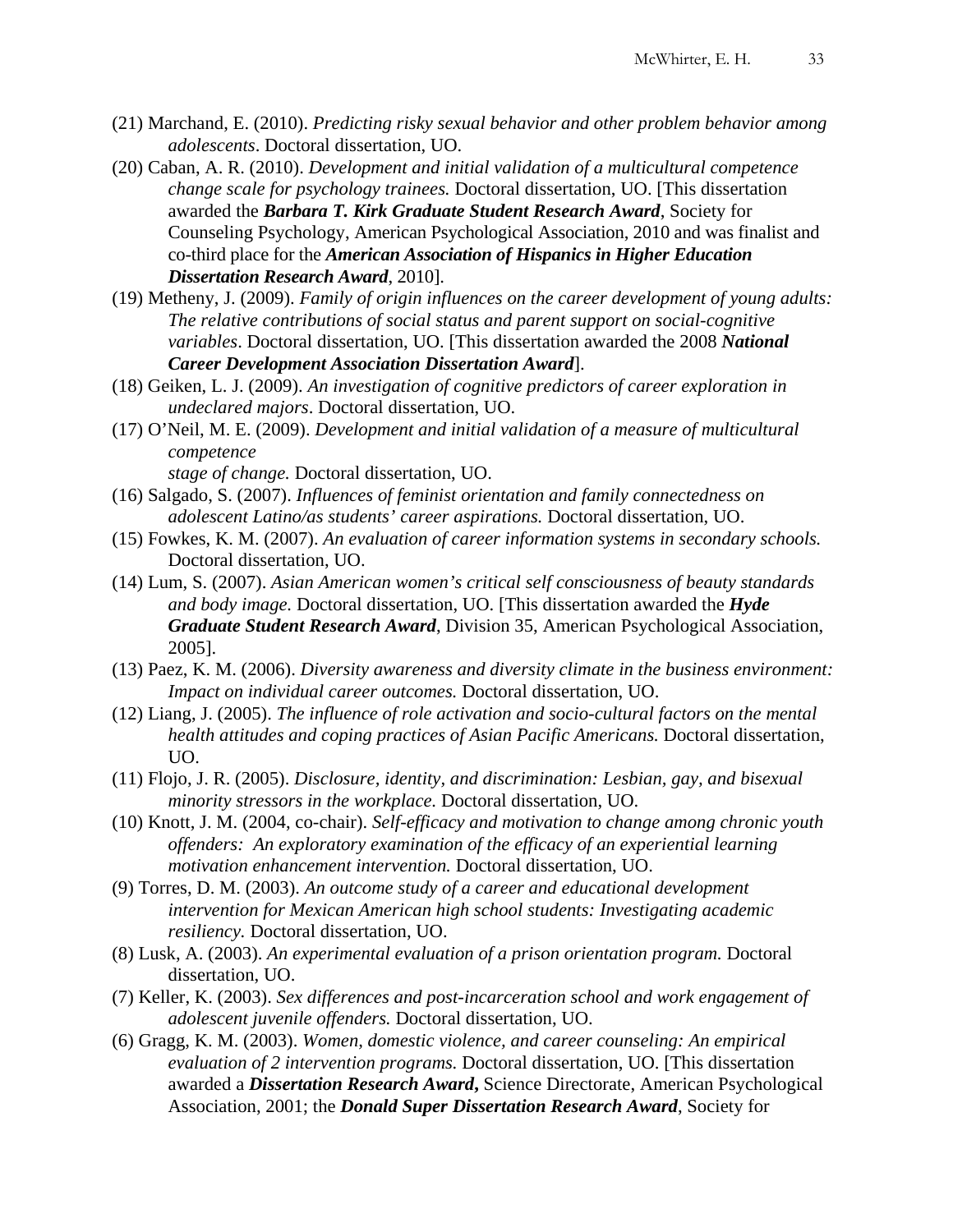Counseling Psychology, American Psychological Association, 2001; and the *Joan Dallum Graduate Student Research Award*, Commission for Counseling and Psychological Services of the American College Personnel Association, 2003].

- (5) Hayashino, D. (2003). *A construct development and preliminary validation study of parenting stress among Southeast Asian immigrant and refugee parents.* Doctoral dissertation, UO.
- (4) Hunt-Morse, M. C. (2002). *Adolescent psychosocial development and implications for parenting.* Doctoral dissertation, UO.
- (3) Rasheed, S. (2001). *Post secondary aspirations of rural Appalachian students.* Doctoral dissertation, UO.
- (2) Shepard, R. (2000). *An outcome evaluation of an eating disorders prevention program.*  Doctoral dissertation, UO. [This dissertation awarded the *Outstanding Student Research Award*, Oregon Psychological Association, 1998 and the *Division 35 Hyde Graduate Student Research Award*, American Psychological Association, 1999].
- (1) Molina, A. (2000, co-chair). *Gender, ethnicity, acculturation, gender-role attitudes and relationship satisfaction among Latino and Euro-American college students*. Doctoral dissertation, UO.

## **Theses, Masters Projects or Capstone Projects Chaired:**

- Garcia, Y. (2020, in progress). *Do Latinx high school student perceptions of school equity, school climate, and ethnic identity predict postsecondary plans.* Specialty Area Masters Project in progress.
- Martinez, S. (2020, in progress). *Ni de aquí, ni de allá: Ethnic identity, mentorship, and postsecondary education plans in Latinx youth*. Specialty Area Masters Project in progress.
- Mather, N. (2018). *Latinx youth overcoming barriers: Location, critical consciousness, and post-secondary plans*. Specialty Area Masters Project.
- Garcia, Y. (2018). *School preparation, absenteeism, and immigration status*. Capstone Project, Prevention Science Masters Specialization, CPHS.
- Maldonado, R. (2018). *Latinx high school student career development*. Capstone Project, Prevention Science Masters Specialization, CPHS.
- Rojas-Araúz, B. (2018). ¿*Quién soy y adonde voy*? *Ethnic identity, Spanish language engagement, and critical consciousness*. Specialty Area Masters Project.
- Ortega, R.I. (2018). *Predictors of Latina/o school engagement: Social capitol and teacher connection*. Specialty Area Masters Project.
- Combs, D. (2018). *Critical consciousness among immigrant and non-immigrant Latina/o youth*. Specialty Area Masters Project.
- Cendejas, C. (2018). *Academic performance, perceived discrimination, and self-efficacy for assertiveness among Latina/o immigrant high school students*. Specialty Area Masters Project.
- Combs, D. (2016). *Latina/o adolescent high school students' postsecondary plans and engagement with teachers and counselors.* Capstone Project, Prevention Science Masters Specialization, CPHS.
- Rau, E. (2016). *Young Latina/o voices: How young Latina/os can make a difference in our communities*. Specialty Area Masters Project.
- Gomez, D. (2016). *We can make a difference: An asset-oriented investigation of critical*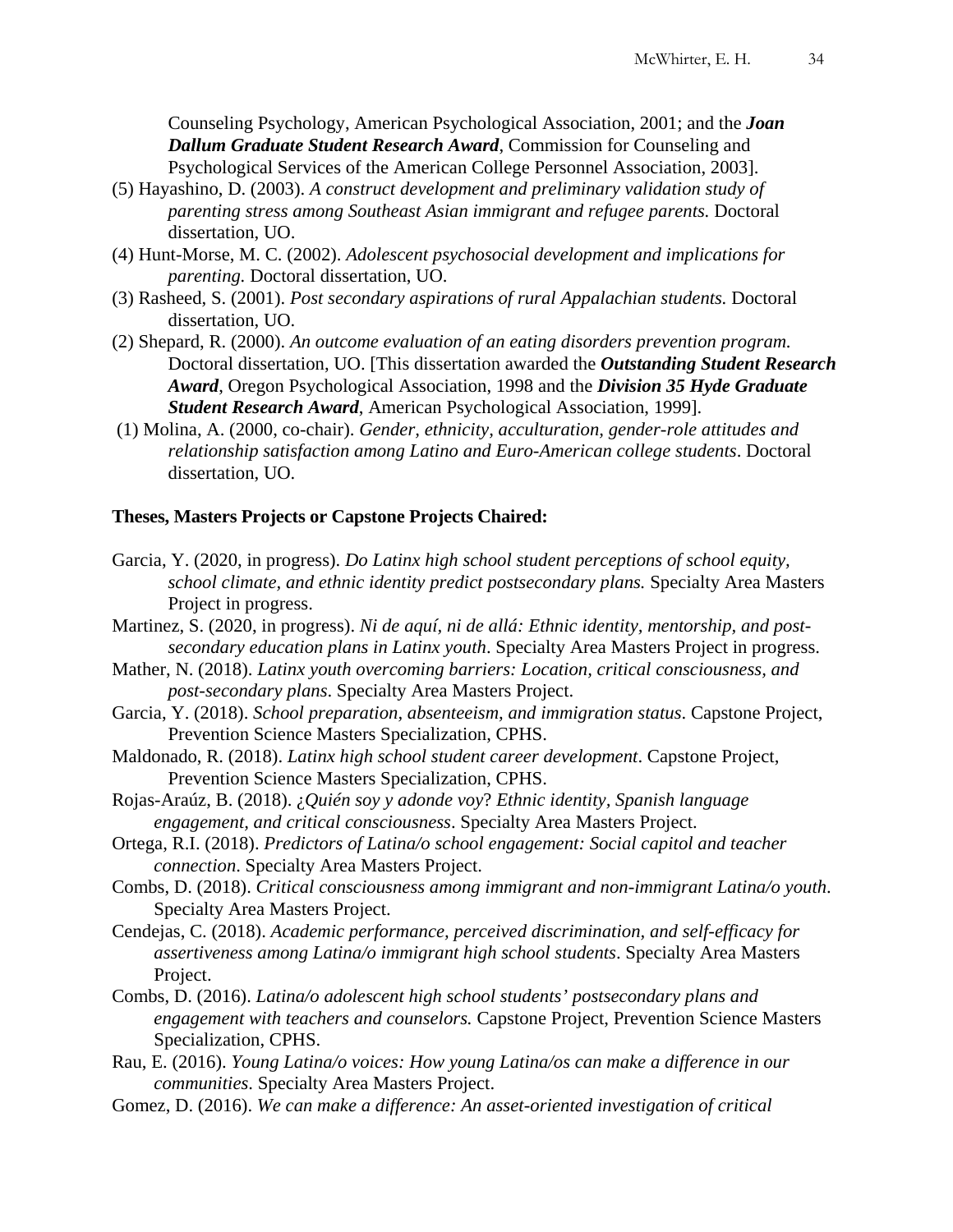*consciousness with U.S. Latina/o youth*. Specialty Area Masters Project.

- Bines, D. (2016). *Latina/o adolescent experiences of discrimination and postsecondary plans*. Specialty Area Masters Project.
- Samlan, H. (2016). *Gender and racial/ethnic differences in treatment barriers among suicidal college students*. Specialty Area Masters Project.
- Garcia, E. (2015). *Microaggressions and school connectedness among Latina/o high school students.* Specialty Area Masters Project.
- Sanchez, L. (2015). *Postsecondary plans and gender differences in perceived barriers and selfefficacy among Latino/a high school students*. Specialty Area Masters Project.
- Barrios, A. (2015). *Latina/o adolescent high school students' engagement in school and community*. Capstone Project, Capstone Project, Prevention Science Masters Specialization, CPHS.
- Fuentes, J. (2014). *Gender differences in college aspirations and dropout intentions among Latina/o high school students*. Capstone Project, Prevention Science Masters Specialization, CPHS.
- Jaramillo, C. (2014). *Perceived barriers, school engagement, and Latina/o high school students' confidence in attending college and intentions to dropout*. Capstone Project, Prevention Science Masters Specialization, CPHS.
- Buckle, M. (2014). *Predicting postsecondary plans in Latina/o youth: A positive youth development perspective*. Specialty Area Masters Project.
- Hidalgo, N. (2013). S*ociodemographic differences in parental satisfaction with autism diagnosis*. Specialty Area Masters Project.
- Wiles, K. (2012). *School-related self-efficacy, future expectations, and post-secondary plans among Latino high school students*. Specialty Area Masters Project.
- Luginbuhl, P. (2011). *Latina/o student perspectives on high school supports*. Specialty Area Masters Project.
- Ramos, K. (2011). *Immigration Status and Future Academic Expectations of Latino High School Students*. Specialty Area Masters Project.
- Aranda, C.L. (2010). Child behavior, language, and parenting stress: The mediating effects of parental self-efficacy.
- Medina, C. (2009). *Latina/o high school students' perceptions of postsecondary barriers*. Specialty Area Masters Project.
- Joyce, J.A. (2009). *Peer associations and coping: The mediating role of ethnic identity for urban, African American adolescents*. Masters Project.
- Metheny, J. (2006). *Measuring perceived teacher support and its influence on adolescents*. Masters Project.
- Marchand, E. J. (2006). A contextual examination of sexual risk: Targets of intervention for girls who have and have not experienced sexual victimization. Masters Project.
- Liang, J. C.H. (2003). *Stigma and use of university counseling centers as a source of support*. Masters Project.
- Paez, K. (2003). *Biracial identity: Considerations of contextual inclusionary and exclusionary factors on development.* Masters Project.
- Plihal, T. (1997). *Understanding the factors influencing sibling conflict.* (Master's thesis) University of Nebraska-Lincoln.

## **Undergraduate Research Mentor**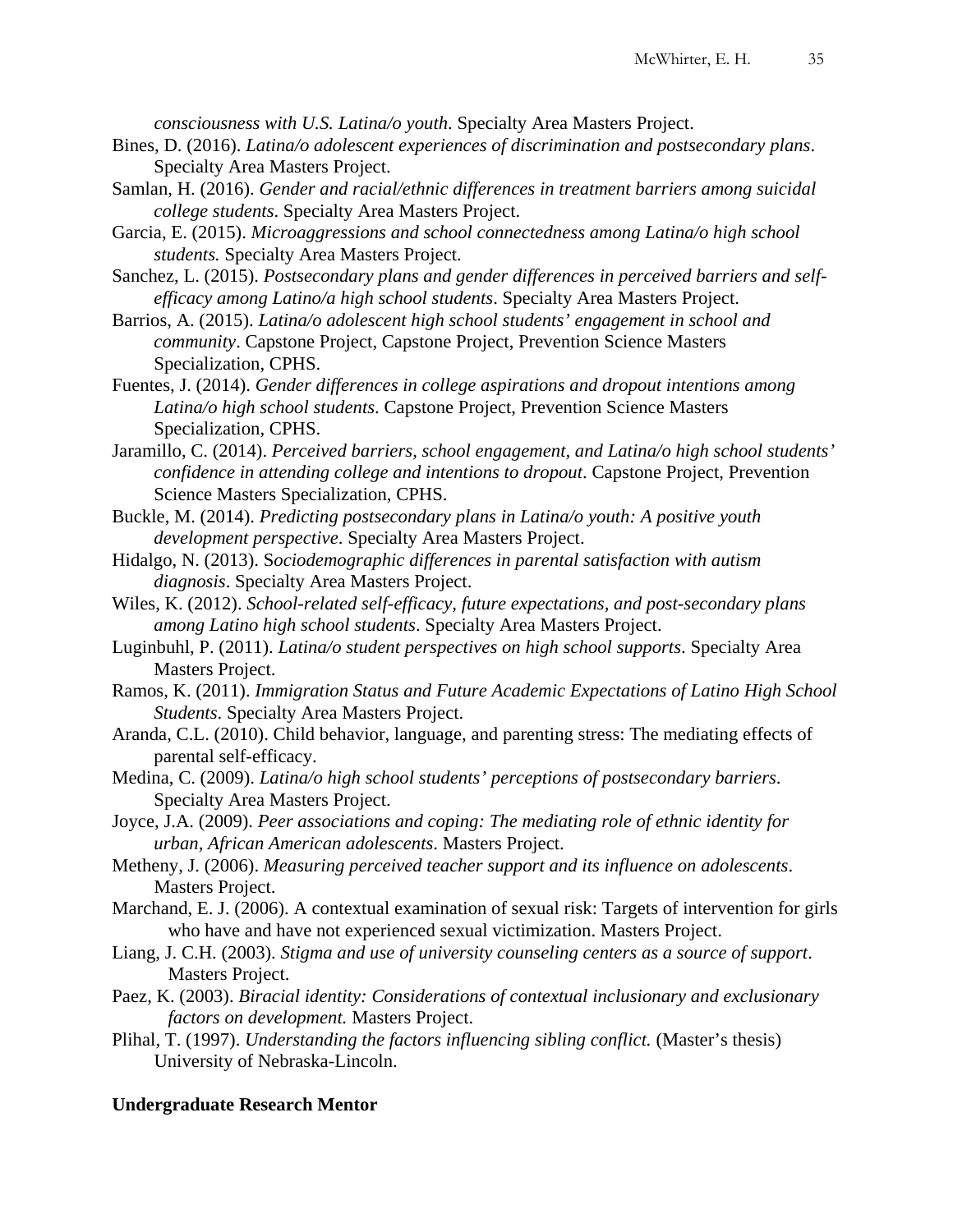Aude, M.A. (2020). Latinx adolescent ethnic identity as a protective factor. (Chair, Honors College Thesis), UO.

Miranda, A. (2018). *The role of mentoring and ethnic identity in the postsecondary plans of Latina/o high school students*. (Mentor/Advisor, McNair Scholar research project), UO

Torres, J. (2010). *Evaluation of the* GANAS *program for Latino middle school students.* (Chair, Honors College thesis), UO

## **Dissertation Committee Member**

| Coble, Helen               | Bamba, Marceline    | Martin, Victoria    |
|----------------------------|---------------------|---------------------|
| Matchett-Morris, Glenn     | Hart, Rebecca       | Smith, Ryan         |
| Townsend, Katsey           | Mandell, Isabelle   | Marshall, Heather   |
| Cerezo, Alison             | Walters, Karrie     | Ramzy, Laura        |
| Miesch, Jennifer           | Sheftel, Anya       | Pham, Yen (SPED)    |
| French, Elizabeth (EDLD)   | Graves, Lesley      | Heng, Leakhena      |
| Brown, Lindsey             | Medina, Audrey      | Chitkara, Anjuli    |
| Udosenata Iton (EMPL)      | Valenzuela, Yolanda | Liz Gilkey (EMPL)   |
| Seunghee Lee (SPED)        | Farrar, Jess        | Reichard, Anna      |
| Nuvia Nevarez (Ed Studies) | Kayla Vargas        | Katie Conley (SPED) |
| Christabelle Dragoo (PREV) | Seunghee Lee (SPED) | Maira Birrueta      |

## **Selected State and National Awards Earned by Doctoral Advisees:**

| Alisia Caban, Barbara T. Kirk Graduate Student Research Award, Society for Counseling        |
|----------------------------------------------------------------------------------------------|
| Psychology, American Psychological Association, 2010                                         |
| Alisia Caban, third place finalist, American Association of Hispanics in Higher Education    |
| Dissertation Research Award, 2010                                                            |
| Alisia Caban, Gates Millennium Scholar, 2000 – 2007, 2009                                    |
| Alisia Caban, Society for Multivariate Experimental Psychology (SMEP) Travel Grant and       |
| Conference, SMEP Minority Student Conference, American Psychological Association, 2008       |
| Christina Cendejas, Counseling Center Outstanding Student Award, Section on College and      |
| University Counseling Centers, APA Division 17 (2020)                                        |
| Krista Chronister, Emerging Leader Award, Committee on Women in Psychology, American         |
| Psychological Association, 2014                                                              |
| Krista Gragg/Chronister, Fritz and Linn Kuder Early Career Scientist/Practitioner Award,     |
| Society for Counseling Psychology, American Psychological Association, 2009                  |
| Krista Gragg/Chronister, Donald Super Dissertation Research Award, Society for Counseling    |
| Psychology, American Psychological Association, 2001                                         |
| Krista Gragg/Chronister, <i>Dissertation Research Award</i> , Science Directorate, American  |
| Psychological Association, 2001                                                              |
| Krista Chronister, Joan Dallum Graduate Student Research Award, Commission for Counseling    |
| and Psychological Services of the American College Personnel Association, 2003               |
| Krista Chronister, Fellow, Summer Institute on the Conduct of Randomized Clinical Trials for |
| Behavioral Interventions, National Institutes of Health, 2006                                |
| Krista Chronister, Award Recipient, Loan Repayment Program, National Institutes of Health,   |
|                                                                                              |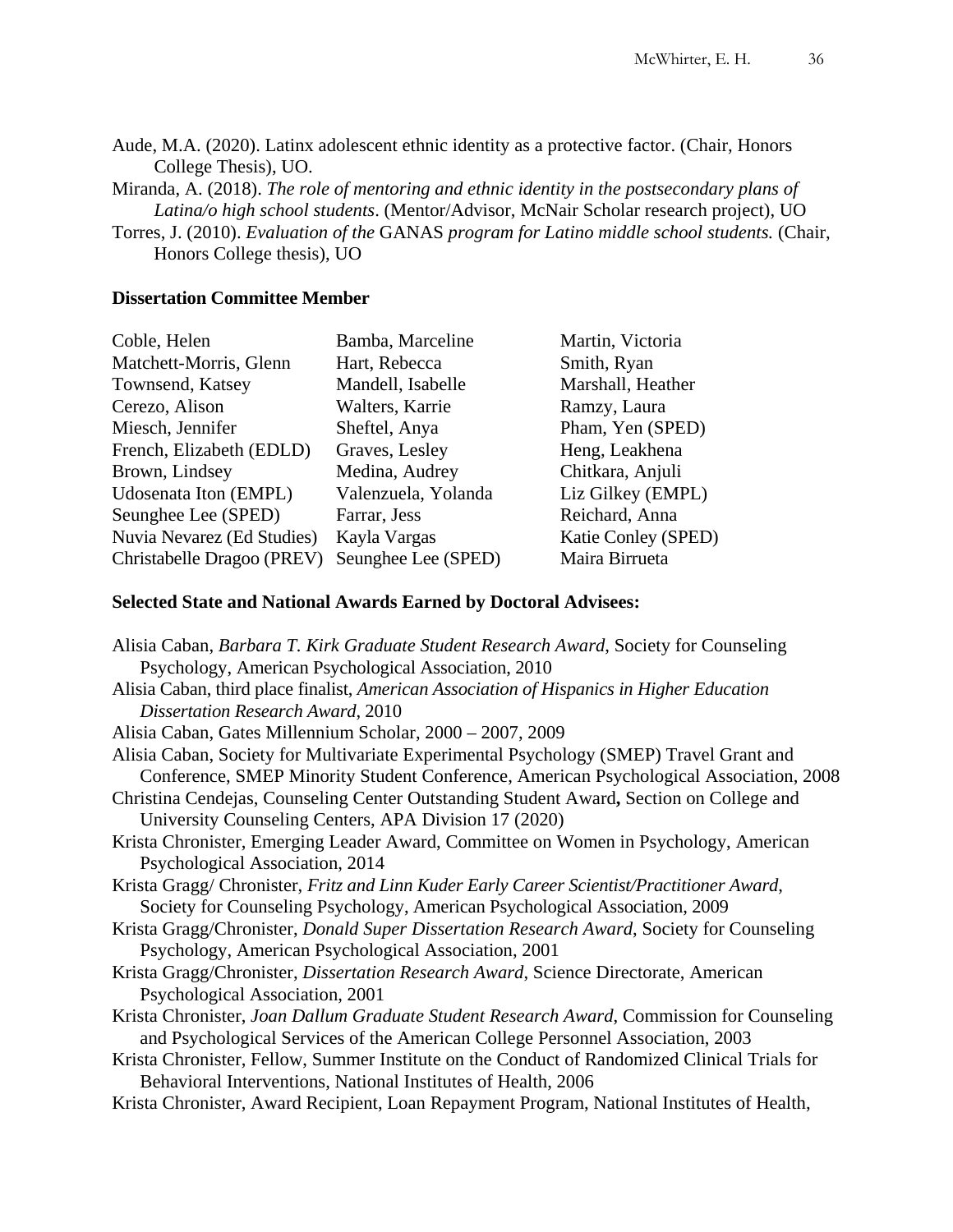2007

- Eric Garcia, *ACRP Career Development Research Grant*, 2015
- Diane Hayashino, *2001 Best Research Poster Award,* Asian American Psychological Association (co-author Jenie Liang)
- Jeneka Joyce, *NIDA Minority Researcher Supplement Award,* 2007-2010
- Jenie Liang, *2001 Best Research Poster Award*, Asian American Psychological Association (coauthor Diane Hayashino), 2001
- Shari Lum, *Hyde Graduate Student Research Award*, Division 35, American Psychological Association, 2005
- Shari Lum, *Best Student Poster Award*, Asian American Psychological Association Division on Women, 2003
- Erica Marchand, NIMH Research Supplement to Promote Diversity in Health-Related Research (2006-2008)
- Erica Marchand, Visiting Scholar, Tongji University, Shanghai, China, 2009
- Jennifer Metheny, *National Career Development Association Dissertation Award*, 2008
- Maya O'Neil, NIMH Predoctoral training fellowship: Developmental and Psychopathology Research Training, 2008-2009
- Saba Rasheed (Ali), *Society for Counseling Psychology Section for the Advancement of Women Student of the Year Award*, 2000
- Bryan Rojas-Araúz, *Division 1 APA Student Poster Session First Place Award*, American Psychological Association, 2018
- Bryan Rojas-Araúz, *Stephen E. Rose Research Award*, National Latinx Psychological Association, 2018
- Lisette Sanchez, *Association for Women in Psychology Conference Scholarship*, 2013
- Rachel Shepard, *Outstanding Student Research Award*, Oregon Psychological Association, 1998
- Rachel Shepard, *Division 35 Hyde Graduate Student Research Award*, American Psychological Association, 1999
- Danielle Torres, *American Psychological Association Minority Fellowship Award*, 1999-2002
- Danielle Torres, Summer Public Policy Fellowship, Putting Children First, Columbia University, New York, 2000
- Marina Valdez, Office of Minority Affairs Summer Institute on Minority Aging Award, American Psychological Association, 2001
- Marina Valdez, *Society for Multivariate Experimental Psychology (SMEP) Travel Grant and Conference*, SMEP Minority Student Conference, American Psychological Association, 2008
- Marina Valdez, *Cynthia de las Fuentes Dissertation Research Award*, National Latina/o Psychological Association, 2010

## **SERVICE and LEADERSHIP**

## **Department, College, and University: Leadership, Committees, and Contributions:**

| 2019-present Director of Clinical Training, CPSY             |
|--------------------------------------------------------------|
| 2019-present Dean's Faculty Advisory Committee, COE          |
| 2019-present Faculty Personnel Committee, COE                |
| 2017-present Member, Undergraduate Curriculum Council, CPHS  |
| 2017-present Department Representative, UO Library Committee |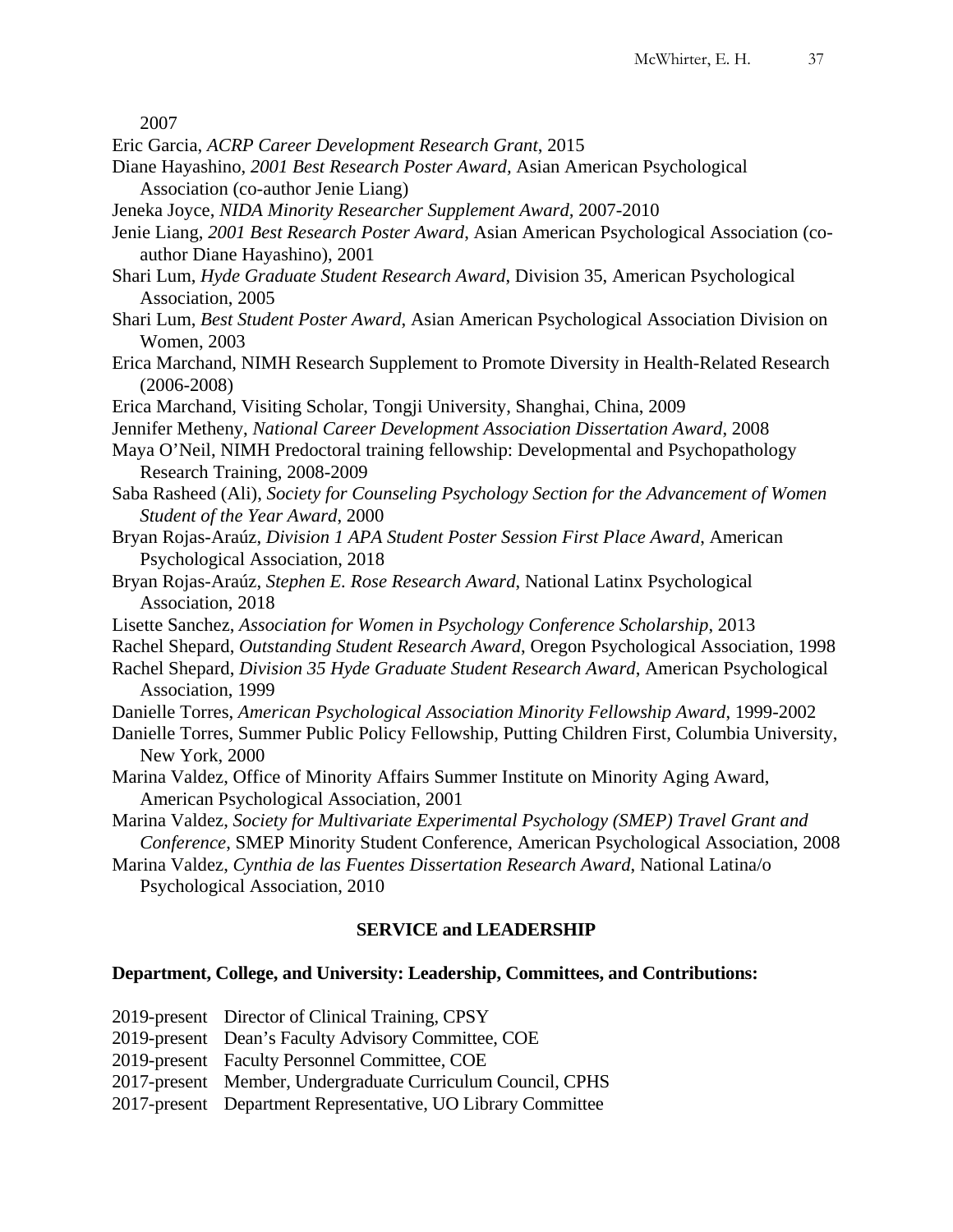| 2017         | Member, Tenure and promotion ad hoc committee, Education Studies, COE            |
|--------------|----------------------------------------------------------------------------------|
| 2017         | Member, Post promotion review committee, SPECS, COE                              |
| 2016-17      | Director of Clinical Training, CPSY                                              |
| 2016-2018    | Mentor, Underrepresented Minority Recruitment Program, UO                        |
| 2016         | Member, Tenure and promotion ad hoc committee, Education Studies, COE            |
| 2015-2017    | Member, Search Committee, Communication Disorders & Sciences (2 TTF              |
|              | positions)                                                                       |
| 2015         | Chair, Planning Committee, Center for Latina/o & Latin American Studies          |
|              | (CLLAS) Latina/os in K-12 Education Event                                        |
| 2015         | Member, Oregon Graduation Success Summit Planning Committee, COE                 |
| 2015         | Senior Reader, Center on Diversity & Community (CoDaC) Faculty Fellow            |
|              | program                                                                          |
| 2014-present | Director, Spanish Language Psychological Services and Research Specialization    |
| 2014-present | Member, University of Oregon DREAMER Working Group.                              |
|              | Co-chair, Education and Training Subcommittee, 2016-present.                     |
|              | Member, UO Dreamer Steering Committee, 2017-present.                             |
|              | Executive Board, Center for Latina/o & Latin American Studies (CLLAS) (2014)     |
| 2009-present |                                                                                  |
|              | -present), Advisory Board (2009-2014), Student Grant Selection Committee (2018,  |
|              | 2020)                                                                            |
| 2014         | <b>Chair, CPHS Merit Review Working Group</b>                                    |
| 2013-2017    | Director of Training, Program Director, Counseling Psychology Program            |
| 2013-2014    | Co-Chair, Unit Director Review, Center for Latina/o & Latin American Studies     |
| 2013         | Chair, COE Unit Review, intoCareers, College of Education                        |
| 2013-2015    | Faculty Personnel Committee, College of Education                                |
| 2010-2011    | Faculty Personnel Committee, College of Education                                |
| 2010-2012    | <b>Affiliate Faculty, Ethnic Studies</b>                                         |
| 2009-2011    | Chair, Search Committee, Counseling Psychology and Human Services                |
| 2009-2011    | Provost's Task Force on Gender Equity, University of Oregon                      |
| 2009-2012    | Member, Leona Tyler Lecturer Committee                                           |
| 2009-2010    | Member, Americas & Globalization Steering Committee, University of Oregon        |
| 2009         | Member, Provost's University of Oregon Big Ideas Evaluation Committee            |
| 2008         | Faculty Personnel Committee, College of Education                                |
| 2006-2008    | College of Education Building Committee User Group, and Clinical                 |
|              | <b>Spaces Group</b>                                                              |
| 2005-2009    | <b>Director of Training, Program Director, Counseling Psychology Program</b>     |
| 2007-2008    | Search Committee, Center for the Study of Women and Society                      |
| 2007         | Institute and Research Council, College of Education                             |
| 2005-2006    | <b>Chair</b> , Special Education/Transition Search Committee                     |
| 2005         | Chair, Associate/Full Professor Multicultural Educator Search Committee,         |
|              | College of Education                                                             |
| 2003-present | Internal reviewer, tenure and promotion, mid tenure review, post promotion files |
|              | $(n=5)$ , UO.                                                                    |
| 2002-03      | Evaluation Committee, Dean of College of Education                               |
| 2001-03      | Dean's Research/Outreach Council, College of Education                           |
| 2001, 2003   | Search Committees, Marriage & Family Therapy Program                             |
| 2001-02      | <b>Chair, Counseling Psychology Assistant Professor Search Committee</b>         |
|              |                                                                                  |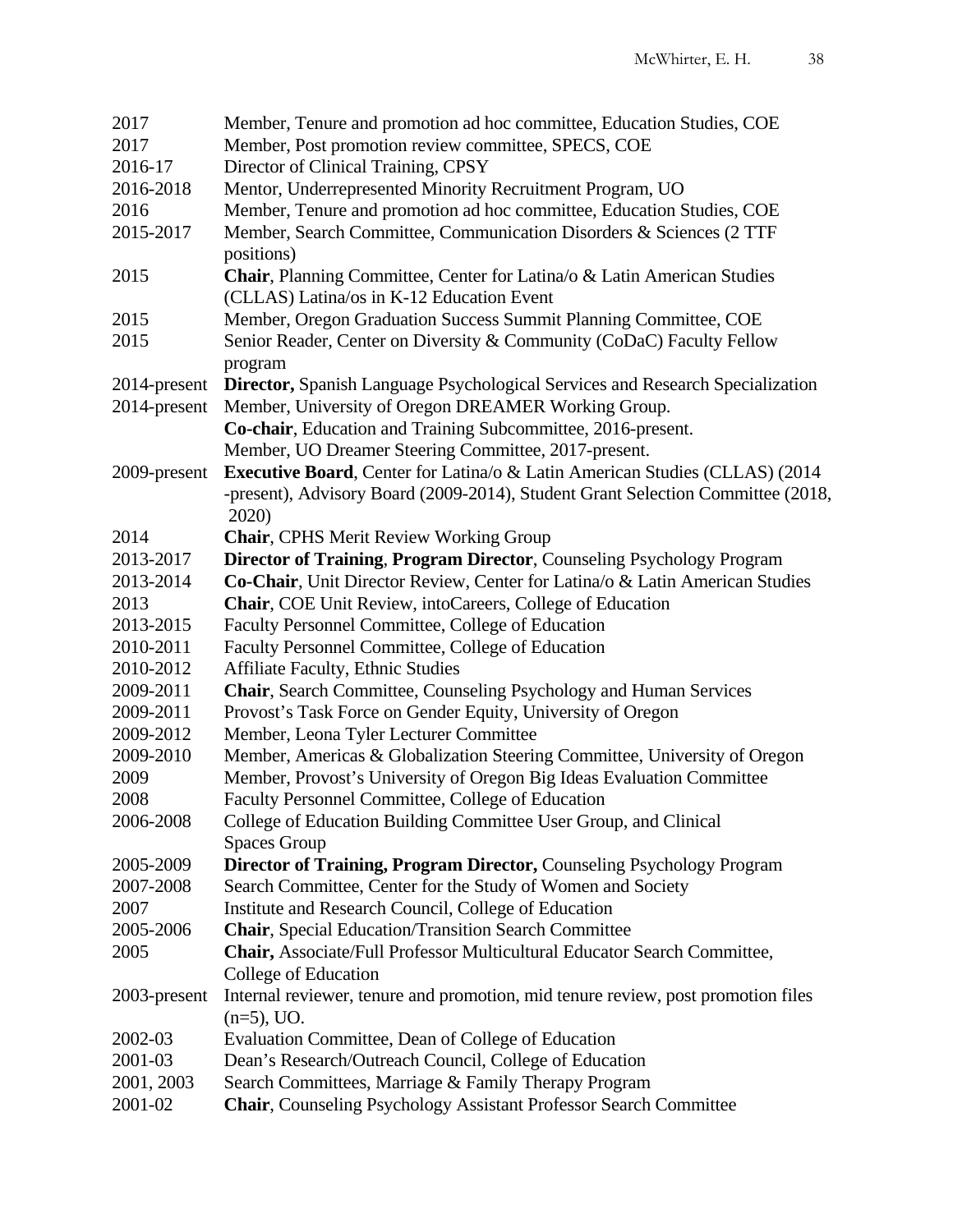| 2001-02      | Faculty Personnel Committee, College of Education                                                                                         |
|--------------|-------------------------------------------------------------------------------------------------------------------------------------------|
| 2000-01      | Chair, Internal Unit Review Committee, Germanic Languages & Lit. Department                                                               |
| 2001         | Search Committee, University Counseling & Testing Center (training director)                                                              |
| 2001         | Clinical Collaboration Dialogue Group, College of Education                                                                               |
| 2000-01      | Chair, Counseling Psychology Assistant/Associate Professor Search Committees<br>(2 separate searches)                                     |
| 2000-2003    | College Representative, Faculty Women's Resource Network                                                                                  |
| 1999-2003    | Graduate Council, UO. Advisory committee to Dean of Graduate School                                                                       |
| 1998-2003    | <b>Clinic Director, DeBusk Clinic, College of Education</b>                                                                               |
| 1997-present | Doctoral Program Admissions Committee, Counseling Psychology Program,                                                                     |
|              | (Annual applicants, $n = 160-230$ , annual average students admitted, $n = 8$ )                                                           |
| 1997-present | Doctoral Comprehensive Examination Committee, Counseling Psychology                                                                       |
|              | Program                                                                                                                                   |
| 1997-2000    | Program Coordination and Accreditation Committee                                                                                          |
| 1997-2000    | Clinical Supervisor for Deanne Crone, Ph.D., Assistant Professor, School                                                                  |
|              | <b>Psychology Program</b>                                                                                                                 |
| 1997-98      | <b>Assistant Professor Search Committee, Counseling Psychology Program</b>                                                                |
| 1997-98      | College of Education Instructional Design Committee, to develop college-wide                                                              |
|              | course for Department of Special Education and Community Resources                                                                        |
| 1994-97      | Faculty Co-Chair, Ethnic Minority Affairs Committee (EMAC), Department of<br>Educational Psychology, University of Nebraska-Lincoln (UNL) |
| 1994-97      | Faculty Member Search Committees, School Psychology Program (1997), Buros                                                                 |
|              | Institute of Mental Measurement (1996), School Psychology Program (1994),                                                                 |
|              | Department of Educational Psychology, UNL                                                                                                 |
| 1997         | Health Promoting College Group, Teachers College, UNL                                                                                     |
| 1994-95      | Educational Psychology Grade Appeal Committee (Ad Hoc), UNL                                                                               |
| 1993-97      | Buros Advisory Committee, Buros Institute of Mental Measurements, Department                                                              |
|              | of Educational Psychology, UNL                                                                                                            |
| 1993-97      | Counseling and School Psychology Clinic Committee, Department of Educational                                                              |
|              | Psychology, UNL                                                                                                                           |
| 1993-97      | Minority Graduate Research Symposium Committee, Graduate School, UNL                                                                      |
| 1993-94      | Chicano/Latino Leadership Institute Committee, UNL                                                                                        |

# **Service to Professional Organizations:**

*National/International Leadership:*

| 2012-2014 | <b>Past Chair, Society for Vocational Psychology, Division 17, American</b>          |
|-----------|--------------------------------------------------------------------------------------|
|           | Psychological Association.                                                           |
| 2010-2012 | <b>Chair, Society for Vocational Psychology, Division 17, American Psychological</b> |
|           | Association.                                                                         |
| 2008-2010 | <b>Chair-elect, Society for Vocational Psychology, Division 17, American</b>         |
|           | Psychological Association.                                                           |

*Editorial Experience:*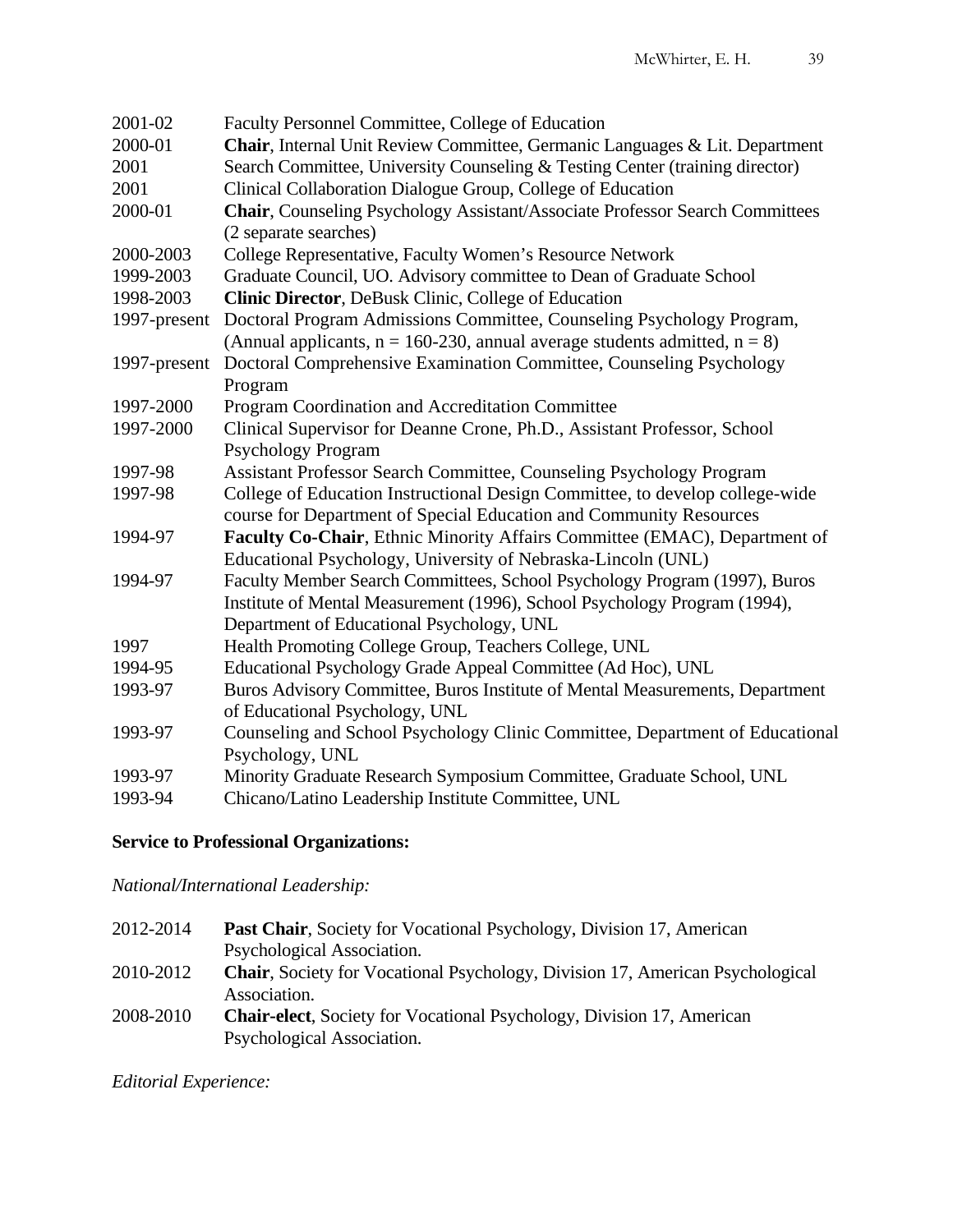| 2019         | Ad Hoc Reviewer, Journal of Latinx Psychology                                  |
|--------------|--------------------------------------------------------------------------------|
| 2019         | Ad Hoc Reviewer, Psychological Bulletin                                        |
| 2018         | Ad Hoc Reviewer, Social Science Research                                       |
| 2018         | Ad Hoc Reviewer, Children and Youth Services Review                            |
| 2017-present | <b>Editorial Board, Journal of Vocational Behavior</b>                         |
| 2017-present | Ad Hoc Reviewer, Cultural Diversity & Ethnic Minority Psychology               |
| 2016-present | Ad Hoc Reviewer, Career Development International                              |
| 2016-present | Ad Hoc Reviewer, International Journal for Educational and Vocational Guidance |
| 2016-2017    | <b>Associate Editor, Journal of Vocational Behavior</b>                        |
| 2015         | Ad Hoc Reviewer, Child Development                                             |
| 2014-present | Ad Hoc Reviewer, Journal of Counseling Psychology                              |
| 2014         | Ad Hoc Reviewer, Journal of Homosexuality                                      |
| 2013-present | Ad Hoc Reviewer, Journal of Research on Adolescence                            |
| 2012-2016    | <b>Editorial Board</b> , Career Development Quarterly                          |
| 2011-present | Ad Hoc Reviewer, The Counseling Psychologist                                   |
| 2010         | Ad Hoc Reviewer, Journal for Social Action in Counseling and Psychology        |
| 2009-present | Ad Hoc Reviewer, Journal of Youth Studies                                      |
| 2009         | Ad Hoc Reviewer, American Journal of Orthopsychiatry                           |
| 2007         | Reviewer, Book Prospectus, Sage Publications                                   |
| 2005-2007    | Editorial Board, Journal of Counseling Psychology                              |
| 2006         | Reviewer, Book Prospectus, Sage Publications                                   |
| 2006         | Ad Hoc Reviewer, Sex Roles                                                     |
| 2006         | Ad Hoc Reviewer, Journal of Adolescent Research                                |
| 2005-present | <b>Editorial Board, Journal of Career Development</b>                          |
| 2002         | Book Reviewer, Prentice Hall.                                                  |
| 2001         | Ad Hoc Reviewer; Journal of Multicultural Counseling & Development             |
| 1996-2006    | Ad Hoc Reviewer; Journal of Counseling Psychology                              |
| 1995-2001    | Editorial Advisory Board, American Counseling Association Press                |
| 1994         | Pre-Publication Book Reviewer, American Counseling Association Press           |
| 1986-1993    | Ad Hoc Reviewer; International Education                                       |
| 1991-1993    | Ad Hoc Reviewer; Professional Psychology: Research and Practice                |
|              |                                                                                |

*Committee Service:* 

| 2017      | Member, Scientific Committee, Society for Vocational Psychology biennial         |
|-----------|----------------------------------------------------------------------------------|
|           | conference                                                                       |
| 2017      | Member, Student Research Award Committee, Society for Vocational Psychology      |
| 2013      | Member, Scientific Committee, International Conference: Life design and career   |
|           | counseling: Building hope and resilience. University of Padua, Italy (June)      |
| 2011      | Member, Scientific Committee, International Conference: Vocational designing and |
|           | career counseling. University of Padua, Italy (September)                        |
| 2010      | Member, Program Selection Committee, National Career Development Association     |
|           | <b>Annual Conference</b>                                                         |
| 2000-2003 | Member, Advisory Committee to Vice President for Research, Division 17,          |
|           | American Psychological Association                                               |
| 1997-2000 | Member, Human Rights Committee, American Counseling Association.                 |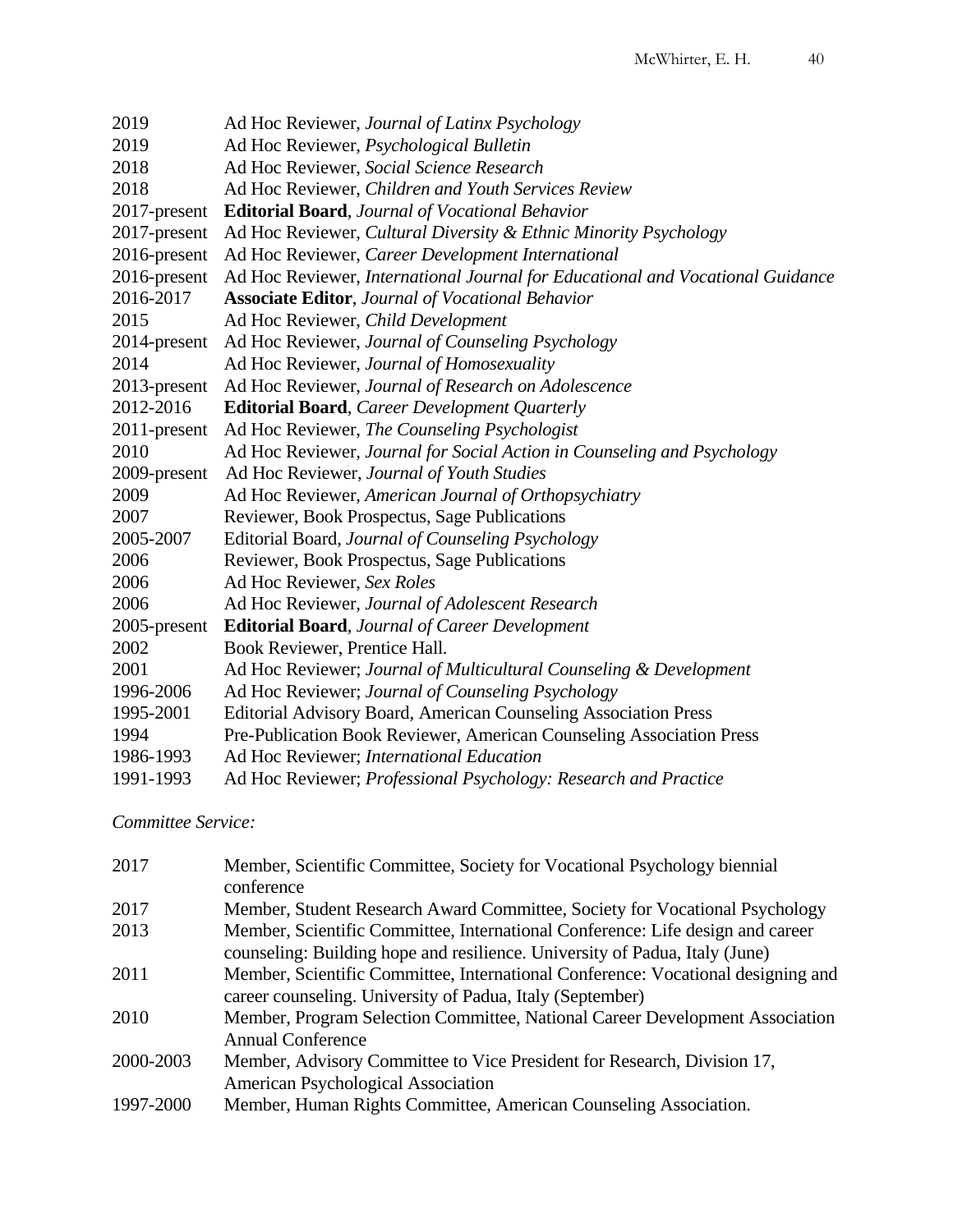1997 & 99 Group Facilitator, School-to-Work-Transition Conference (Baltimore, MD, 1997) and Contextual Factors in Vocational Development Conference (Milwaukee, WI, 1999), Society for Vocational Psychology 1992 Member, Ad hoc, Project to Integrate Practice and Science (PIPS) in Counseling Psychology, American Psychological Association.

*Other Local, National, and International Service:*

| 2017         | External examiner, dissertation, University of Southern Queensland,<br>Australia.                                                                                                                                                                                                                                                                                                                                                                                                                                                                                                                                                                                                                                                                                      |
|--------------|------------------------------------------------------------------------------------------------------------------------------------------------------------------------------------------------------------------------------------------------------------------------------------------------------------------------------------------------------------------------------------------------------------------------------------------------------------------------------------------------------------------------------------------------------------------------------------------------------------------------------------------------------------------------------------------------------------------------------------------------------------------------|
| 2015         | Consultant, Project Design Advisory Team (PDAT), for IES grant, Nuestras<br>Familias: Refining an Evidence-Based Intervention to Promote Latino Student<br>Academic Success and Positive Behavioral Outcomes through School-Family<br>Partnerships                                                                                                                                                                                                                                                                                                                                                                                                                                                                                                                     |
| 2013         | Consultant, evaluation of annual Raza Unida Conference, MEChA, UO                                                                                                                                                                                                                                                                                                                                                                                                                                                                                                                                                                                                                                                                                                      |
| 2011         | Protocol review, promoting occupational safety via Mexican consulates, CDC/<br><b>NOISH</b>                                                                                                                                                                                                                                                                                                                                                                                                                                                                                                                                                                                                                                                                            |
| 1997-2009    | Consultant and Trainer, Centro de la Familia (Center for the Family),<br>Congregation of Holy Cross, District of Chile, Santiago, Chile. Provide<br>programmatic consultation to director; training to couples in family<br>communication & conflict resolution; individual and marriage counseling in<br>community of Peñalolén (Pro bono)                                                                                                                                                                                                                                                                                                                                                                                                                            |
| 2007-present | Consultant, evaluation of annual Cesar E. Chavez Leadership Conference, held at<br><b>Western Oregon University</b>                                                                                                                                                                                                                                                                                                                                                                                                                                                                                                                                                                                                                                                    |
| 2007-2008    | PATHS project design team (IES funded grant project, PI, Lauren Lindstrom)                                                                                                                                                                                                                                                                                                                                                                                                                                                                                                                                                                                                                                                                                             |
| 2000-present | External reviewer, tenure and promotion files, Cleveland State University, Colorado<br>State University, Columbia University Teachers College, Indiana University, Lewis<br>& Clark College, Marquette University, Michigan State University, Montclair State<br>University, New York University, Purdue University, Southern Illinois University,<br>Texas A&M University, Texas Tech University, University at Buffalo-SUNY,<br>University of California Santa Barbara, University of Denver, University of Florida,<br>University of Iowa, University of Miami, University of Michigan, University of<br>Missouri Columbia, University of Nebraska-Lincoln, University of North Carolina<br>Greensboro, University of Texas Austin, University of Wisconsin-Madison |
| 2006         | Reviewer, Grant proposal, Social Sciences and Humanities Research Council of<br>Canada.                                                                                                                                                                                                                                                                                                                                                                                                                                                                                                                                                                                                                                                                                |
| 2002-2006    | Consultant, Ethnic Minority Undergraduate Summer Research Training Program,<br>Clinical Psychology Program, College of Liberal Arts and Sciences, University of<br>Oregon. (NIMH Grant, Principal Investigator: Gordon C. Nagayama Hall.)                                                                                                                                                                                                                                                                                                                                                                                                                                                                                                                              |
| 1998         | Member, team of psychologists from College of Education assisting in debriefings<br>of high school students, staff, and parents after mass shooting, April.                                                                                                                                                                                                                                                                                                                                                                                                                                                                                                                                                                                                            |
| 1995-2000    | Consultant to Program of Formation, Congregation of Holy Cross, District of<br>Chile, Santiago, Chile. Provide psychological and programmatic consultation to<br>directors of formation program; Provide direct clinical service to men in<br>formation program.                                                                                                                                                                                                                                                                                                                                                                                                                                                                                                       |
| 1995-97      | Consultant to Lincoln High School Vocational Education Program, Lincoln, NE.                                                                                                                                                                                                                                                                                                                                                                                                                                                                                                                                                                                                                                                                                           |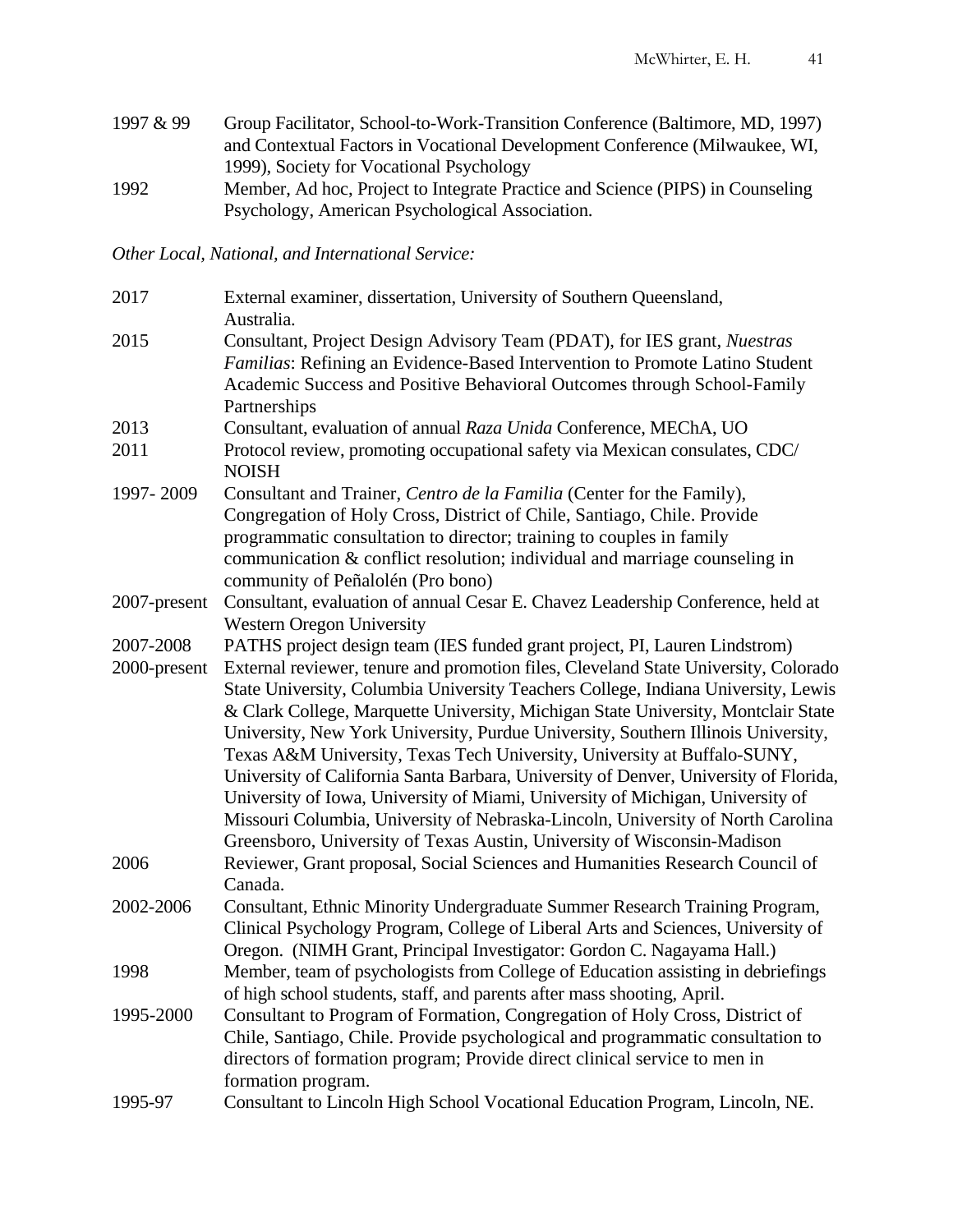## **Invited Trainings, In-Service Workshops, Outreach, and Other Service Presentations:**

- *UO Dreamers Information Session.* Presentation to FHS Graduate Employees (2019, December  $5<sup>th</sup>$ ).
- *UO Dreamers: Information for Future Teachers.* Presentation to EDST 410/510 Immigration and Diaspora class, University of Oregon with J. Carpenter (2019, December  $3<sup>rd</sup>$ ).
- *UO Dreamer Ally Training.* Four hour training for UO faculty, staff, and GEs, with Dreamer Working Group, November  $15<sup>th</sup>$ ).
- *Latino high school student Chavez conference participants: Selected findings.* Presentation to superintendents, principals, and multicultural specialists; 2018 findings from Cesar E. Chavez Leadership Conference, Western Oregon University, with R. Ortega and B. Rojas-Araúz (2019, May).
- *UO Dreamers: What Admissions Staff Should Know.* Presentation to UO Admissions Staff, University of Oregon  $(2018, \text{June } 21^{\text{st}})$ .
- *UO Dreamers and Career Considerations.* Presentation to UO Career Center Staff, with D. Castro and R. Falleur, University of Oregon (2018, June  $6<sup>th</sup>$ ).
- *UO Dreamers y su salud mental.* Presentation to CPSY 609 Practicum in Bilingual Supervision course, in Spanish, with B. Rojas-Araúz, University of Oregon (2018, May  $18<sup>th</sup>$ ).
- Latino high school student Chavez conference participants: Selected findings. Presentation to superintendents, principals, and multicultural specialists; 2017 findings from Cesar E. Chavez Leadership Conference, Western Oregon University, with R. Ortega and B. Rojas-Araúz (2018, March).
- *UO Dreamers: Definitions, Concerns, Resources and Goals.* Presentation to UO Foundation Staff, Inclusion Action Series, with K. Yarris and J. Carpenter, University of Oregon (2018, Feb.  $27^{th}$ ).
- *Dreamers Working Group Train the Trainers Information Session.* Workshop for faculty, staff and graduate students on how to conduct DWG information sessions, University of Oregon  $(2018, \text{ Feb } 7^{\text{th}})$ .
- *Undocumented students and families: Mental health concerns and challenges.* Presentation to Couple and Family Therapy/ Hedco clinicians, with D. Combs and B. Rojas-Araúz, University of Oregon  $(2018, \text{Jan } 16^{\text{th}})$ .
- *UO Dreamers*. Presentation to UO President's Executive Leadership Team, University of Oregon  $(2017, \text{Dec } 5^{\text{th}}).$
- *UO Dreamers*. Presentation to UO President's Diversity Advisory Committee, University of Oregon (2017, November  $29<sup>th</sup>$ ).
- *Undocumented students and families: Mental health concerns and challenges.* Invited continuing education presentation to Strong Integrated Behavioral Healthcare/Oregon Medical Group  $(2017, \text{Dec. } 1^{\text{st}})$ .
- *Introduction of Dr. Ruth Vargas' Pewmas/Sueños de Justicia*. Latin American Studies, University of Oregon  $(2017, \text{Nov } 9^{\text{th}})$ .
- *Leadership in times of social transformation*. Panelist, LEADS minor presentation, University of Oregon  $(2017, \text{Nov } 6^{\text{th}})$ .
- *Undocu-Ally Training*. Four hour Ally training to UO faculty and staff, with UO Dreamers Working Group  $(2017, \text{Oct. } 17^{\text{th}})$ .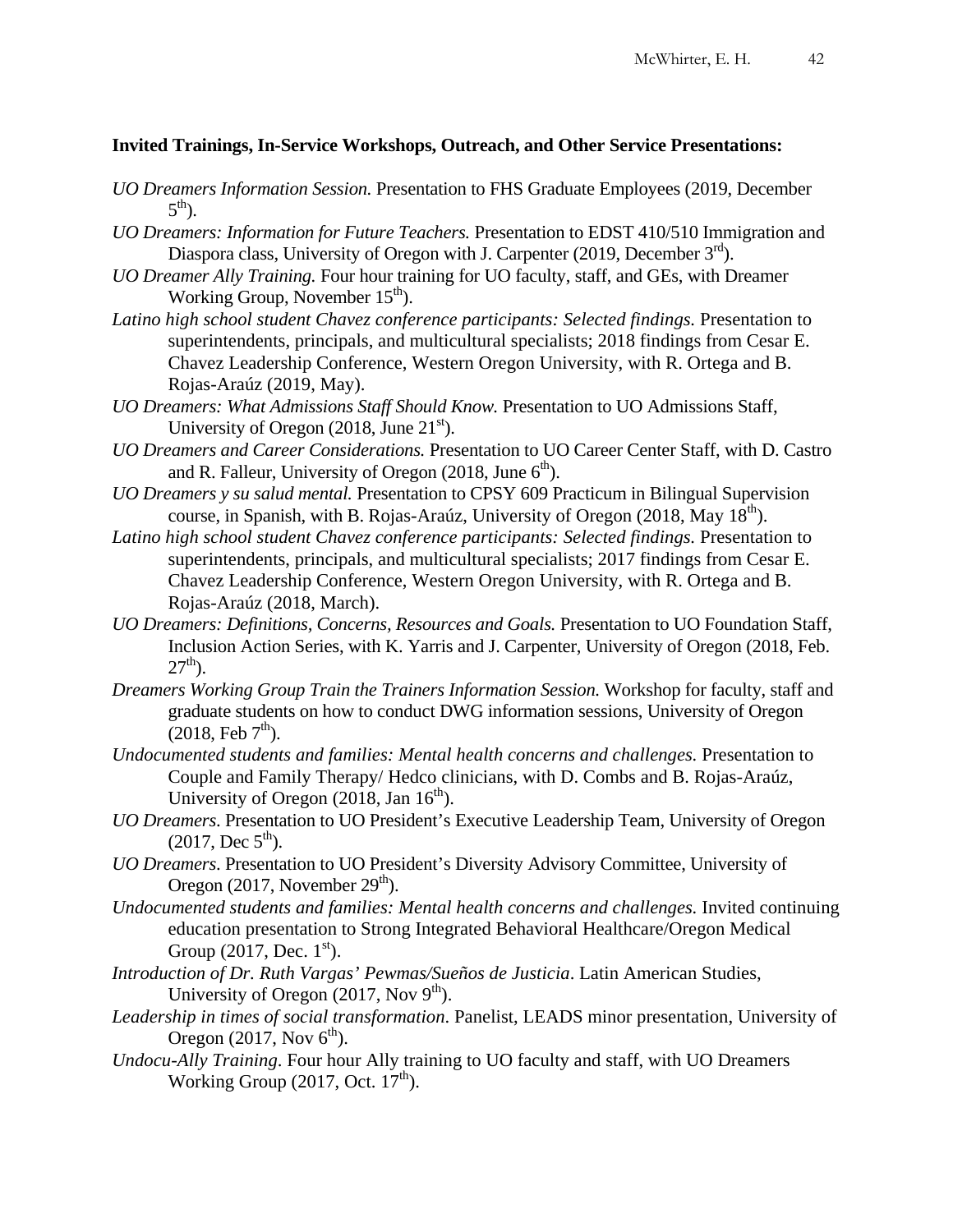- *UO Dreamers Informational presentation.* Invited presentation to UO Graduate School, with Kristin Yarris (2017, Oct.  $10^{th}$ ).
- *Effects of current legal actions on undocumented youth in Oregon.* Invited presentation to UO Honors College seminar  $(2017,$  June  $1<sup>st</sup>$ ).
- *Identity, Culture and Consciousness: Finding Unity in Diversity.* Workshop presented at the Raza Unida Youth Conference, UO, with Bryan Rojas-Arauz and Alyssa Kennedy (2017, May  $6<sup>th</sup>$ ).
- *Get Up, Stand Up: Become an UPstander.* Presentation at the Raza Unida Youth Conference, UO, with Darien Combs, Christina Cendejas, and Bryan Rojas-Araúz (2017, May  $6<sup>th</sup>$ ).
- *Identity, Culture and More.* Workshop Presented at the Cesar Chavez Leadership Conference, Monmouth, OR. with Bryan Rojas-Arauz, Darien Combs, Christina Cendejas (Western Oregon University (2017, March  $9<sup>th</sup>$ ).
- *A Catholic response to the immigration debate.* Veritas presentation, UO St. Thomas More Newman Center, with B. McWhirter  $(2017,$  April  $27<sup>th</sup>$ ).
- *Undocumented students and families: Mental health concerns and challenges.* Invited presentation to Lane County Psychologists Association. Eugene (2017, April  $5<sup>th</sup>$ ).
- Latino high school student Chavez conference participants: Selected findings. Presentation to superintendents, principals, and multicultural specialists; 2016 findings from Cesar E. Chavez Leadership Conference, Western Oregon University (2017, March  $3<sup>rd</sup>$ ).
- *Ducks, DACA, and Dreamers.* Information session and presentation to University of Oregon faculty and staff, sponsored by Center for Latina/o & Latin American Studies (2017, Feb  $28^{th}$ )
- *Supporting Undocumented Students at the University of Oregon*. Invited presentation to Counseling Psychology & Human Services Department faculty (2017, Feb  $24^{\text{th}}$ ).
- *UO Dreamers: Information Update and Mental Health Considerations.* Invited training to staff of University Counseling & Testing Center, Sexual Assault Prevention Program, and Student Advisory Board  $(2017, \text{Feb } 23^{\text{rd}})$ .
- *Social Media, Friendships and Boundaries*. Invited presentation to Student Leaders, St. Thomas More Newman Center, with B.T. McWhirter  $(2016, Nov. 17<sup>th</sup>)$ .
- *Using Data to Enhance Career Guidance with Latina/o High school Students.* Invited presentation to Eugene 4J District Guidance Counselors (2016, May  $23^{\text{rd}}$ ).
- *Healthy Relationships.* Invited presentation to Men's Group and Women's Group, St. Thomas More Newman Center, with B.T. McWhirter  $(2016,$  April  $15<sup>th</sup>$ ).
- *Education Without Borders: Undocumented Students- how to fund higher education.* Workshop, *Raza Unida* Youth Conference, University of Oregon, with B. Rojas-Araúz (2016, April  $8<sup>th</sup>$ ).
- *Sustaining intimate relationships*. Invited presentation, *Theology on Tap* Series, St. Thomas More Newman Center young adult group, with B.T. McWhirter (2016, March  $10^{th}$ ).
- *Latino high school student Chavez conference participants: Selected findings.* Presentation to superintendents, principals, and multicultural specialists; 2011-2015 findings from Cesar E. Chavez Leadership Conference, Western Oregon University (2016, March  $4<sup>th</sup>$ ).
- *Undocumented students at the University of Oregon.* Presentation to Student Advisory Board of the University Counseling & Testing Center (2016, February  $26<sup>th</sup>$ ).
- *Looking for love in all the right places.* Invited presentation, *Theology on Tap* Series, St. Thomas More Newman Center young adult group, with B.T. McWhirter (2015, Dec. 3<sup>rd</sup>).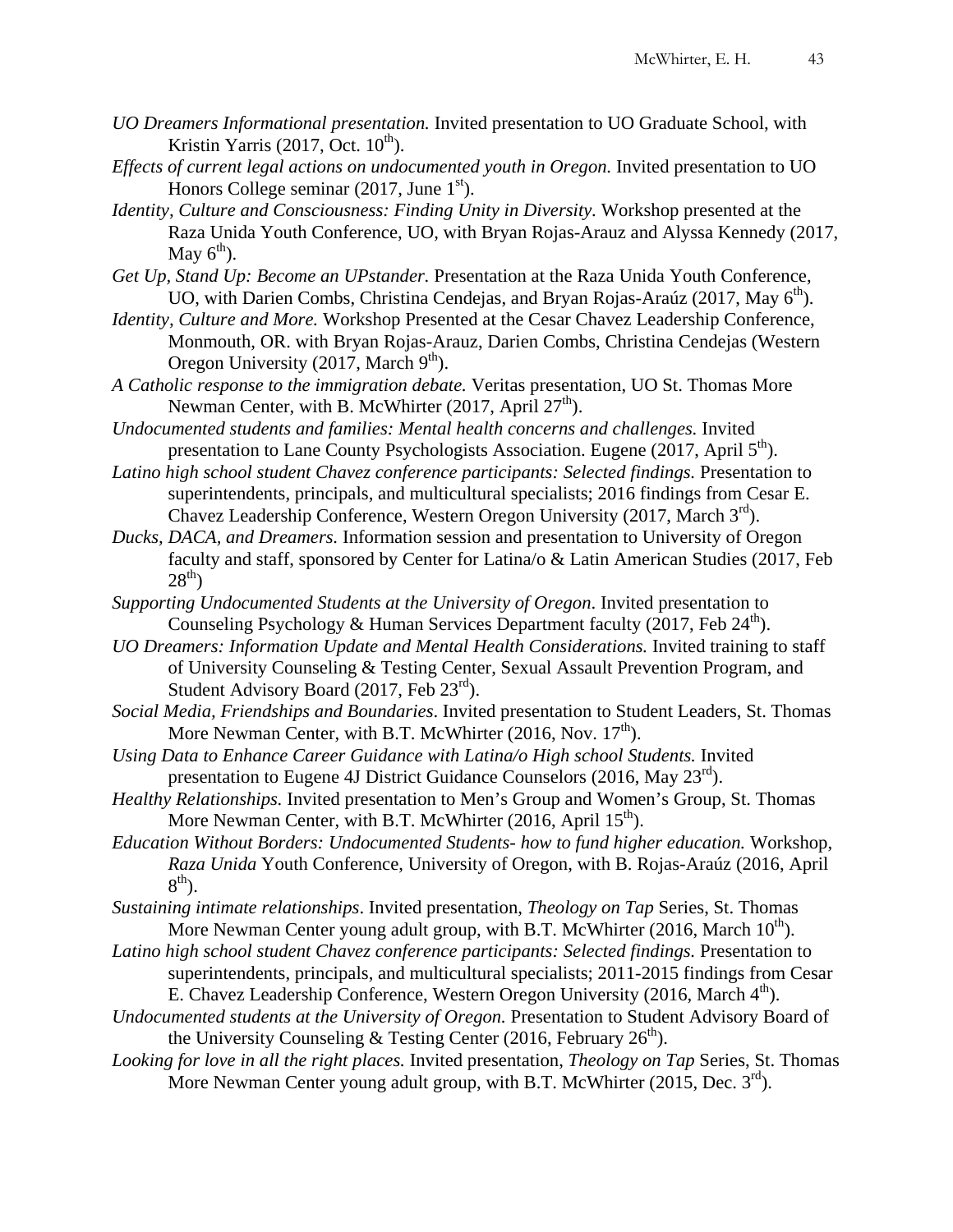- *Medicaid Coverage for Pediatric Neuropsychological Services*. Kaufman, N., Bahia, H., Knoble, N., Gomez, D., & McWhirter, E. Sixth Meeting of the Legislative Health and Human Services Committee, State Capital, Santa Fe, NM.  $(2015, \text{October } 19^{\text{th}})$ .
- Latino high school student Chavez conference participants: Selected findings. Presentation to superintendents, principals, and multicultural specialists; 2011-2014 findings from Cesar E. Chavez Leadership Conference, with D. McDonald, Associate Provost, Western Oregon University (2015, March  $6<sup>th</sup>$ ).
- *Undocumented college students: When despair prevails*. Workshop presented to UO Suicide Prevention Working Group and University Counseling and Testing Center Staff (2015, February  $12^{\text{th}}$ ).
- *Supporting undocumented students at the University of Oregon*. Workshop presented to UO Career Center staff and UO working group on undocumented students  $(2014,$  December  $9<sup>th</sup>$ ).
- *Community embedded research as core to doctoral training.* Workshop presented at the 3<sup>rd</sup> biannual Division 45 Research Conference, University of Oregon with B. T. McWhirter, K. M. Chronister, H. Bahia, and A. Medina.  $(2014, \text{June } 19^{\text{th}})$ .
- *Publishing Roundtable in Latino/a, Latin American Studies, and Gender*. Presentation to UO junior faculty associated with CLLAS, Latin American Studies, Ethnic Studies, and the CSWS Americas RIG (2014, June 5).
- *Working with Latina/o clients*. Presentation to Center for Community Counseling Staff, Eugene  $(2013, \text{May } 22^{\text{nd}}).$
- *Career development of Latina and Latino high school students*. Presentation to Springfield City Council (2012, May  $29<sup>th</sup>$ ).
- *Latino adolescent career development: Setting the stage for the future*. Presentation to Special Education masters program, University of Oregon  $(2011, \text{Oct } 21^{\text{st}})$ .
- Latino high school student success: Plans, barriers, and fostering a bright future. Presentation to superintendents, principals, and teachers; 4 years of empirical data from Cesar E. Chavez Leadership Conference, with D. McDonald, Associate Provost, Western Oregon University (2011, May  $23^{\text{rd}}$  and May  $25^{\text{th}}$ ).
- *Building student faculty relationships and communication.* Presentation to undergraduate and graduate students, Fall Welcome Orientation, College of Education (2009-2011, September, University of Oregon).
- *Recruiting and retaining diverse students.* Presentation to University of Oregon department heads and faculty (2011, February, Graduate School, University of Oregon).
- *Community engagement and counseling psychology training.* Presentation to Council of Counseling Psychology Training Programs, with B. T. McWhirter. (2011, Feb  $11<sup>th</sup>$ , Santa Ana Pueblo, New Mexico).
- *Oregon Latino youth*. Presentation to elected officials and community leaders for Explore Oregon (2010, April 30, University of Oregon).
- *Liberation Psychology and la fuerza historica: Research and practice with families and schools in Chile.* Presentation to graduate programs in Counseling Psychology and Human Services Department, University of Oregon (2010, January 15).
- *Ecologically-Oriented Counseling Skills.* Workshop for masters students in Counseling Program and Consultation for faculty on Counseling Program curriculum and training, with B.T. McWhirter, Sophia University (2009, May 23-25, Tokyo, Japan).
- *International counseling and consultation*. Presentation to counselor education masters program, Gonzaga University (Nov  $7<sup>th</sup>$ , 2008).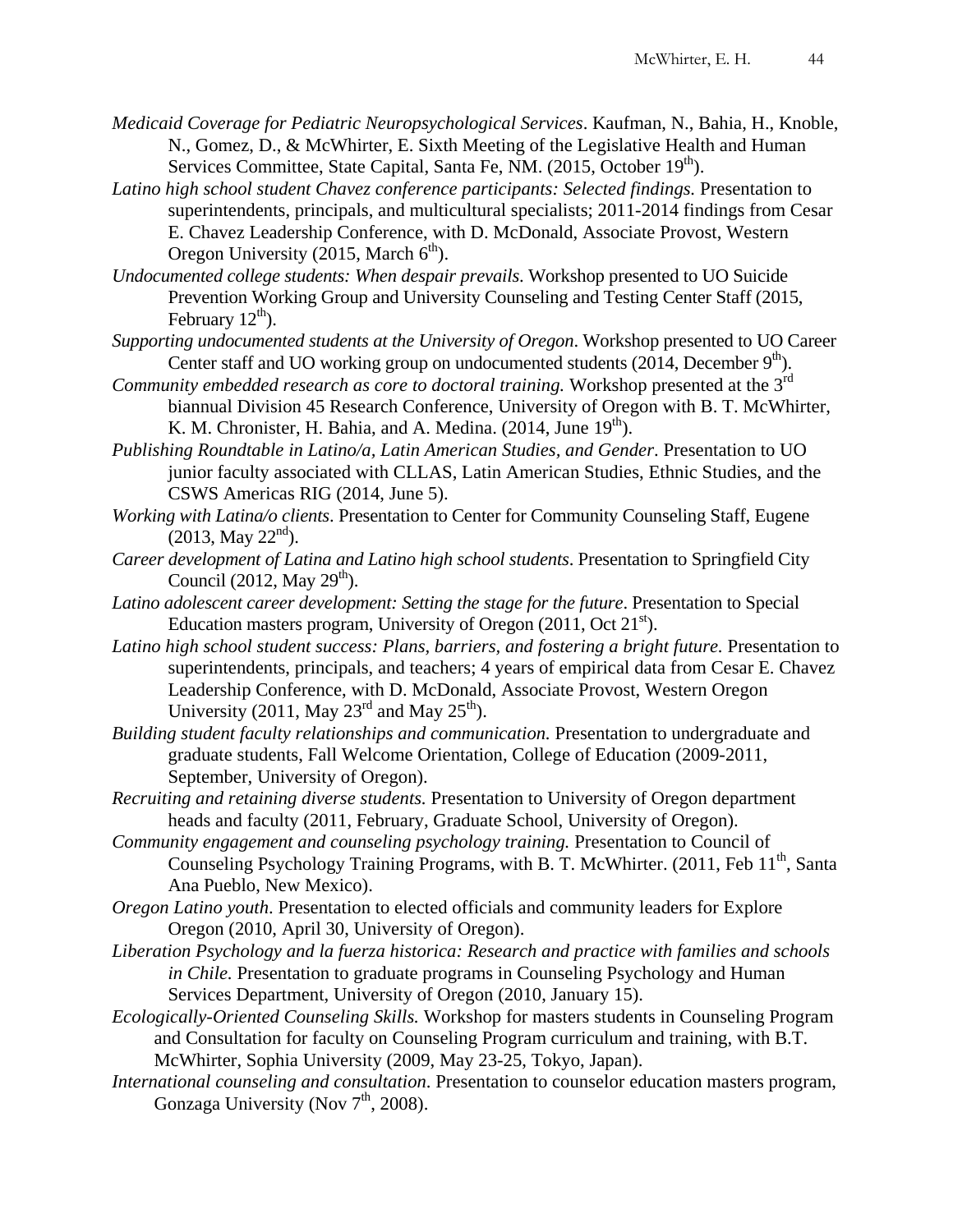- *Liderazgo y la resolución de problemas* (Leadership and problem-solving). Workshop for leader couples, with B. T. McWhirter. Center for the Family, Peñalolén (2008, June  $20<sup>th</sup>$ , Santiago, Chile).
- *La escultura familiar* (The family sculpture). Guest presentation with B.T. McWhirter for workshop *Mejorando la intimidad entre parejas* (Enhancing Couple's Intimacy) led by couples and previous students: Jose Saavedra and Gloria Soto, Marcos Ossio and Jessica Peña, Juan Toledo and Elva Arracivilla. Center for the Family, Peñalolén (2006, July 8<sup>th</sup>, Santiago, Chile).
- *Villa Grimaldi: From denial to reparation in post dictatorship Chile*. Presented to College of Education faculty, students, and staff  $(2006, April 14<sup>th</sup>, University of Oregon)$ .
- *Factores de riesgo y de protección en los adolescentes Chilenos: Informe para el Colegio Andacollo* (Risk and protective factors among Chilean adolescents: School report for Andacollo School), with B. T. McWhirter. Andacollo School administrators and teachers  $(2005, \text{July } 8^{\text{th}}, \text{ Santiago, Chile}).$
- *Ethical considerations in international practice: Working with couples in Chile*. Presented to Lane County Psychologists Association, with B. T. McWhirter. (2005, March  $2<sup>nd</sup>$ , Eugene, OR).
- *Taller: Empoderamiento en el contexto de la terapia y la consultación* (Workshop: Empowerment in the context of therapy and consultation), with B. T. McWhirter. Department of Psychology, Universidad de Chile  $(2004, \text{October } 20^{\text{th}})$ , Santiago, Chile).
- *Taller: El empoderamiento, la psicología, y la familia* (Workshop: Empowerment, psychology, and working with families). Department of Psychology, Universidad de Desarrollo (2004, October 28<sup>th</sup>, Santiago, Chile).
- *Taller para los matrimonios guías: La comunicación y el proceso de trabajo grupal* (Mentor couples workshop: Group processes and communication). Center for the Family, Congregation of Holy Cross, with B. T. McWhirter (2003, February 14-16, Santiago, Chile).
- *Child Abuse in the Catholic Church: A time for sorrow and healing*. Presentation to St. Jude Parish Community, with B. T. McWhirter  $(2002,$  April  $4<sup>th</sup>$ , Eugene, OR).
- *Taller para los matrimonios guías: Intervención familiar con parejas en conflicto* (Mentor couples workshop: Family counseling with couples in conflict). Center for the Family, Congregation of Holy Cross, with B. T. McWhirter (2002, February 8-11 and 15-17, Santiago, Chile).
- *Taller para los matrimonios guías: Método y processo de intervención familiar* (Mentor couples workshop: Methods and process of family counseling). Center for the Family, Congregation of Holy Cross, with B. T. McWhirter (2001, August 3-5 and 10-12, Santiago, Chile).
- *Taller para las parejas guías: Apoyando la comunicación familiar y la resolución de los conflictos* (Mentor couples workshop: Supporting family communication and conflict resolution). Center for the Family, Congregation of Holy Cross, with B. T. McWhirter (2000, August 11- 13 and 18-20, Santiago, Chile).
- *Marriage in the Church: A Sacrament of Ministry*. Married Couples Weekend Retreat, Mt. Angel Abbey Guest House and Retreat Center, with B. T. McWhirter and D. Reynolds (2000, March 24-26, St. Benedict, OR).
- *Building intimacy in marriage through communication skills*. Marriage Enrichment Evening, St. Jude Parish Community, with B. T. McWhirter (1999, February, Eugene, OR).
- *Critical incident stress debriefing in schools*. In-service to College of Education faculty, counseling psychology students, school psychology students, and teachers in training following mass shooting at Thurston High School in Springfield, OR. University of Oregon (1998, April,